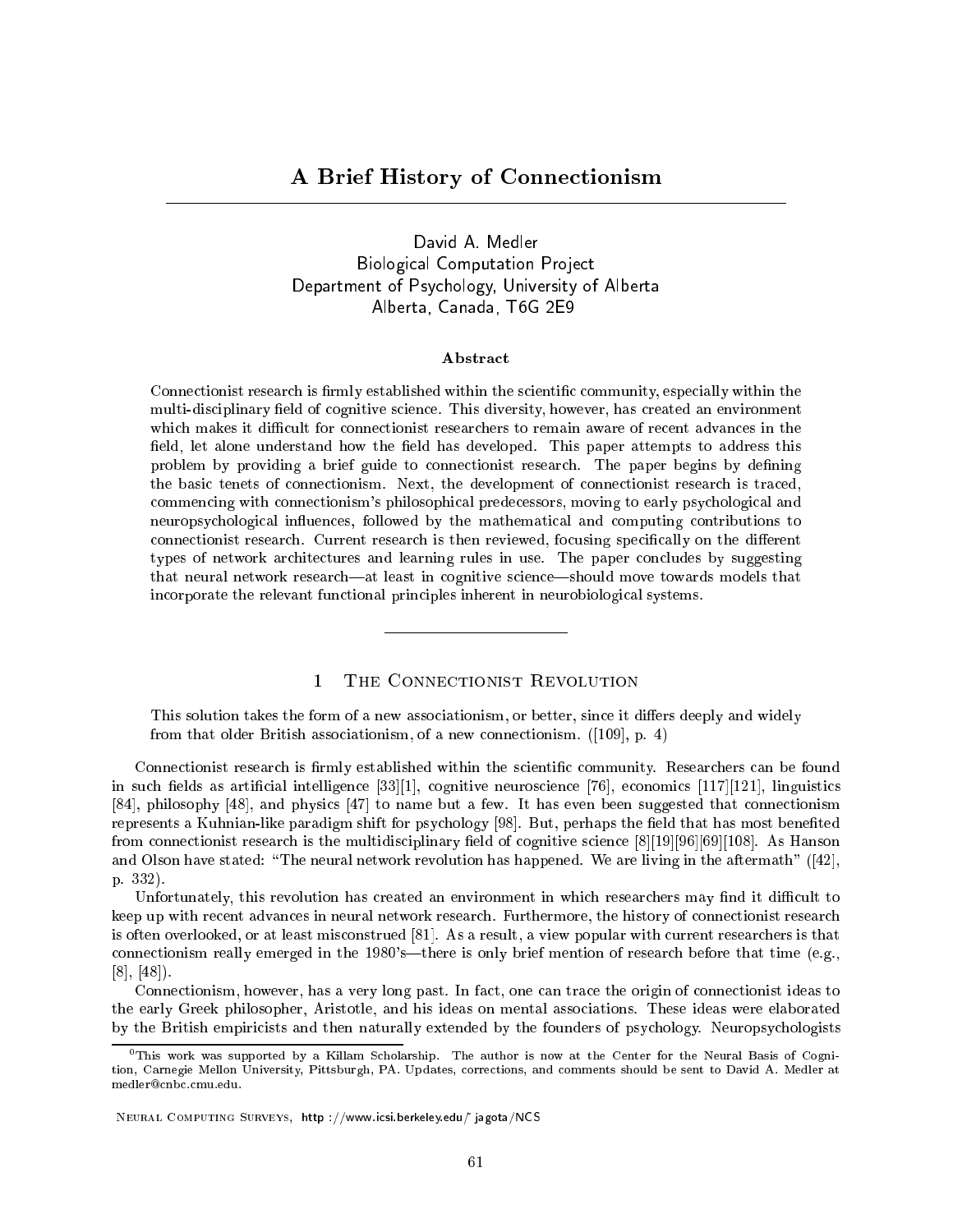then contributed to the growth of connectionism by trying to relate the processes of learning and memory to underlying properties of the brain. But, this is only half of the picture. The other half of the picture is filled in by those researchers engaged in mathematical research and early computing science who contributed to the formal, computational understanding of both the power and limitations of connectionist networks.

Although it might be argued that these past researchers were not true "connectionists" in today's terms, the ideas they put forth in the disciplines of philosophy, psychology, neuropsychology, mathematics, and computing science are fully embodied within today's connectionism. And, it is only through a review of the contributions made by each of these disciplines that we can place connectionism in its proper context today.

#### $\overline{2}$ 2 Connectionism and Cognitive Science

Before we begin with our definition of connectionism, a brief digression is required. As noted earlier, connectionism is used in many different fields of science. For example, connectionist networks have been used for aiding astronomical work [106], assisting medical diagnosis [20], regulating investment management [121], and controlling robotic limb movement [113]. Many of these systems, however, are approached from an engineering perspective; that is, the designers are only interested in making the networks as efficient as possible (in terms of network topology, correct responses, and generalization). Consequently, this attitude towards connectionism could be characterized as the "engineering" approach. In fact, it may just be this approach that Reeke and Edelman had in mind when they offered this blunt assessment of connectionist research:

These new approaches, the misleading label 'neural network computing' notwithstanding, draw their inspiration from statistical physics and engineering, not from biology. ([37], p. 144)

Although the engineering approach to connectionist research is of interest and demands much attention, in this paper we will review connectionism from a different perspective—that of cognitive science. This second approach uses connectionism to answer questions pertaining to human cognition, from perceptual processes to "higher level" processes like attention and reasoning. That is, connectionist cognitive scientists are interested in drawing their inspiration from biology, not technology. Consequently, the goals of the engineering approach (e.g., minimizing network structure, improving generalization, etc.) are not necessarily those of the cognitive science approach to connectionism. To understand what these goals are, however, we need to understand what cognitive science is.

#### 2.1 Cognitive Science

The "birth" of cognitive science is often traced back to the Symposium on Information Theory held on September 10-12, 1956 at M.I.T. [36]. There, researchers from various disciplines gathered to exchange ideas on communication and the human sciences. Three talks in particular, Miller's The magical number seven, Chomsky's Three models of language, and Newell and Simon's Logic theory machine, have been singled out as instrumental in seeding the cognitive science movement. Following these talks, a perception began to emerge that "human experimental psychology, theoretical linguistics, and computer simulations of cognitive processes were all pieces of a larger whole" (Miller, 1979; p. 9; cited in [36], p. 29). That is, there arose a belief that to understand the functioning of human cognition, one had to combine the efforts of several different disciplines. In fact, similar sentiments had been expressed previously in the literature by such researchers as Hebb [44] and Wiener [120].

... a proper explanation of these blank spaces on the map of science (can) only be made by a team of scientists, each a specialist in his own field but each possessing a thoroughly sound and trained acquaintance with the fields of his neighbors  $\ldots$  ([120]; p. 9)

Today, cognitive science can be dened as the interdisciplinary study of mind; It draws upon such diverse fields as Computing Science and Artificial Intelligence [15], Linguistics [80], Neuroscience [85], Philosophy [59], and Psychology [36], to name but a few. Although each discipline has its own unique interpretation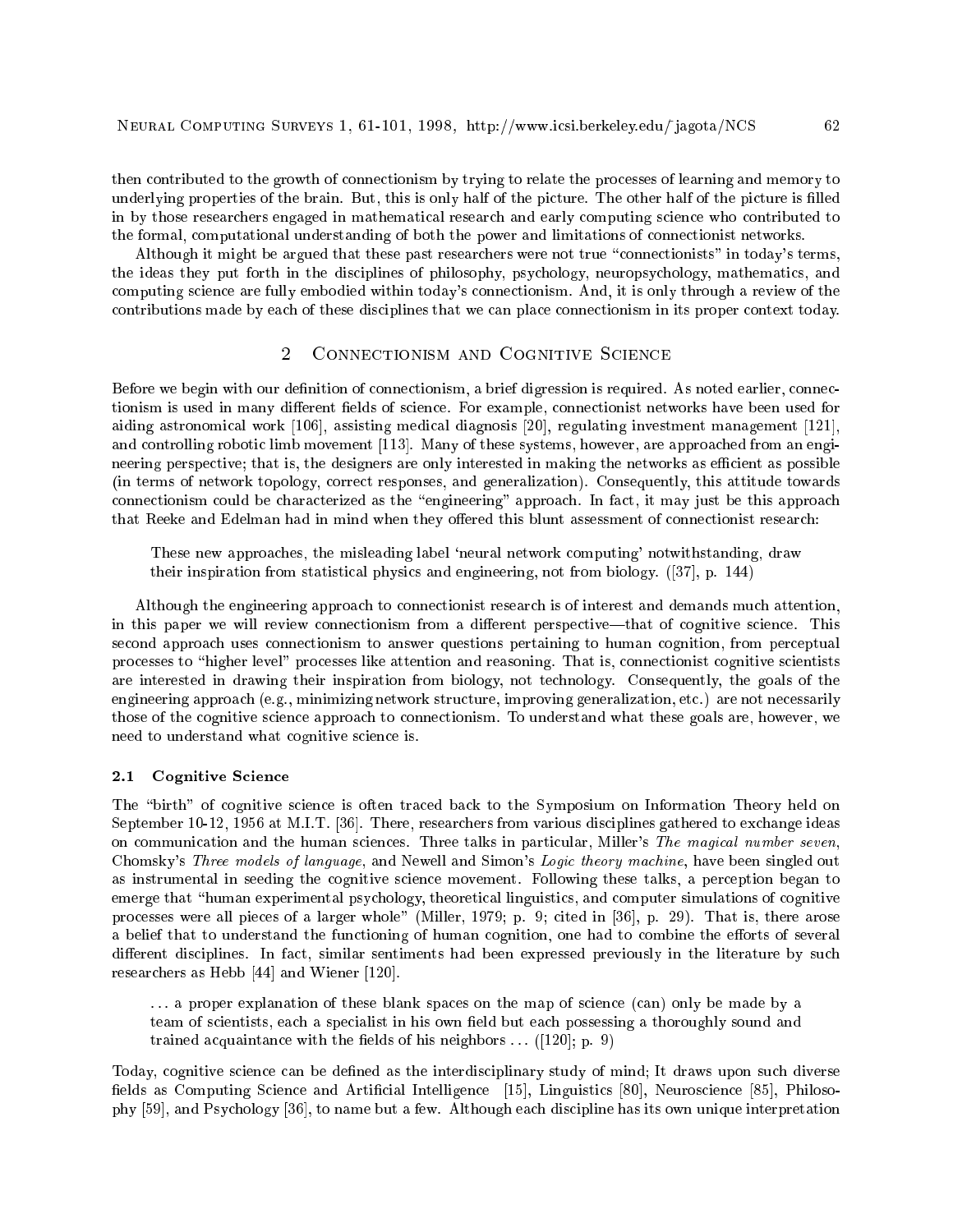of cognitive science, they are bound into a cohesive whole by a central tenet. This tenet states that the mind is an information processor; that is, it "receives, stores, retrieves, transforms, and transmits information" ([105], p. 1). This information and the corresponding information processes can be studied as patterns and manipulations of patterns. Furthermore, these processes posit representational or semantic states that are fully realized within the physical constraints of the brain.

Traditionally, this information processing approach has been characterized by the physical symbol system hypothesis of Newell and Simon [77] which forms the basis of the "classical" approach to cognitive science. Basically, the hypothesis states that cognition is based upon patterns of information, that these patterns of information can be represented as symbols, and that these symbols can be manipulated. Consequently, it is sometimes assumed that the architecture of the mind is the architecture of von Neumann style computers (e.g.,  $[86]$ ). In contrast, connectionism is often viewed as a radically different approach to studying the architecture of the mind, accounting for aspects of human cognition handled poorly by the traditional approaches (e.g., graceful degradation, content-addressable memory; [78]). What, then, are the properties of connectionism that distinguishes it from the traditional approach to cognitive science?

#### $2.2$ **Connectionism Defined**

Connectionism-within cognitive science-is a theory of information processing. Unlike classical systems which use explicit, often logical, rules arranged in an hierarchy to manipulate symbols in a serial manner, however, connectionist systems rely on parallel processing of sub-symbols, using statistical properties instead of logical rules to transform information. Connectionists base their models upon the known neurophysiology of the brain and attempt to incorporate those functional properties thought to be required for cognition.

What, then, are the functional properties of the brain that are required for information processing? Connectionists adopt the view that the basic building block of the brain is the neuron. The neuron has six basic functional properties [27]. It is an input device receiving signals from the environment or other neurons. It is an integrative device integrating and manipulating the input. It is a conductive device conducting the integrated information over distances. It is an output device sending information to other neurons or cells. It is a computational device mapping one type of information into another. And, it is a representational device subserving the formation of internal representations. Consequently, we would expect to find these functional properties within our articial neural networks.

As an example, Rumelhart, Hinton, and McClelland [91] (p. 46) list eight properties that are essential to Parallel Distributed Processing (PDP) models.

- A set of processing units
- a state of activation
- and an output function for each unit of the second unit
- a pattern of connectivity <del>and a</del> more
- A propagation rule for propagating patterns of activities through the network of connectivities
- An activation rule for combining the inputs impinging on a unit with the current state of the current state of that unit to that unit to the current state of that unit to that unit to that unit to that unit to that unit t produce a new level of activation for the unit.
- A learning rule whereby patterns of connectivity are modied by experience
- An environment within which the system must operate

These eight properties of PDP models map easily onto the six functional properties of the neuron. The processing unit is the neuron itself. The state of activation and the activation rule are part of the input and intergrative device of the neuron and the output function is simply the output of the neuron. The pattern of connectivity and propagation rule map onto the conductive function of the neuron. And, the learning rule and environment are part of the computational and representational functions of the neuron.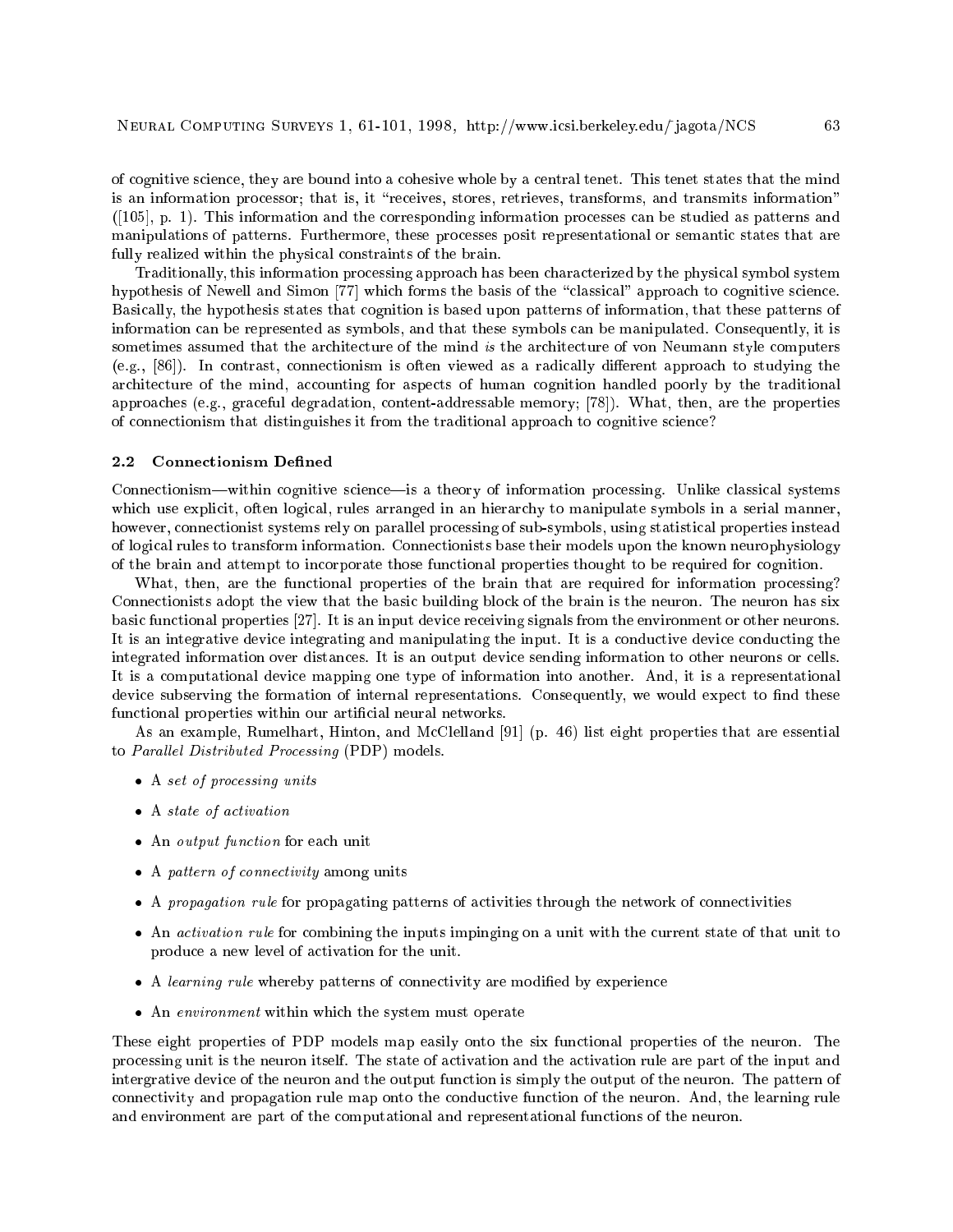To be fair, though, PDP models are simply a subclass of connectionist models. Therefore, Bechtel and Abrahamsen [8] have reduced the above list to four properties that distinguish the different types of connectionist architectures. These four properties are:

- 1. The connectivity of units,
- 2. The activation function of units,
- 3. The nature of the learning procedure that modies the connections between units, and
- 4. How the network is interpreted semantically.

The above properties of connectionist models can be summarized in three basic tenets. First, signals are processed by elementary units. Second, processing units are connected in parallel to other processing units. Third, connections between processing units are weighted. These three tenets are necessarily broad in their descriptions so as to accommodate all aspects of connectionism; however, further elaboration is given below.

For example, the processing of signals encompasses the receiving, transformation, and transmission of information. The signals themselves may be carried by electrical, chemical, or mechanical means. Furthermore, signals could be supplied from an external stimulus (such as light impinging on the retina) or from other processing units. The processing units (see Figure 1) may refer to neurons, mathematical functions, or even demons  $\alpha$  la Selfridge [100]. Lastly, information may be encoded in the units either locally or in a distributed manner.



Figure 1: Different forms of processing units: (a) stylized sympathetic ganglion, (b) mathematical function.

Connections between units may or may not be massively parallel in the sense that every unit is connected to every other unit. Moreover, connections may be \feed-forward" (i.e., signals being passed in one direction only  $[92]$ ,  $[93]$ , or "interactive" (i.e., bidirectional passing of signals  $[66]$ ).

Finally, the weights associated with the connections may be \hardwired", learned, or both. The weights represent the strength of connection (either excitatory or inhibitory) between two units. These three tenets allow a large spectrum of models (e.g., Selfridge's Pandemonium [100]; Rumelhart & McClelland's Past-Tense Acquisition Model [95]; Dawson's Motion Correspondence Model [18]) to fall within the classication of connectionist research.

To understand how these different models fit into connectionist research today, one needs to be aware of how connectionist research has developed. The best way of accomplishing this is to start at the beginning.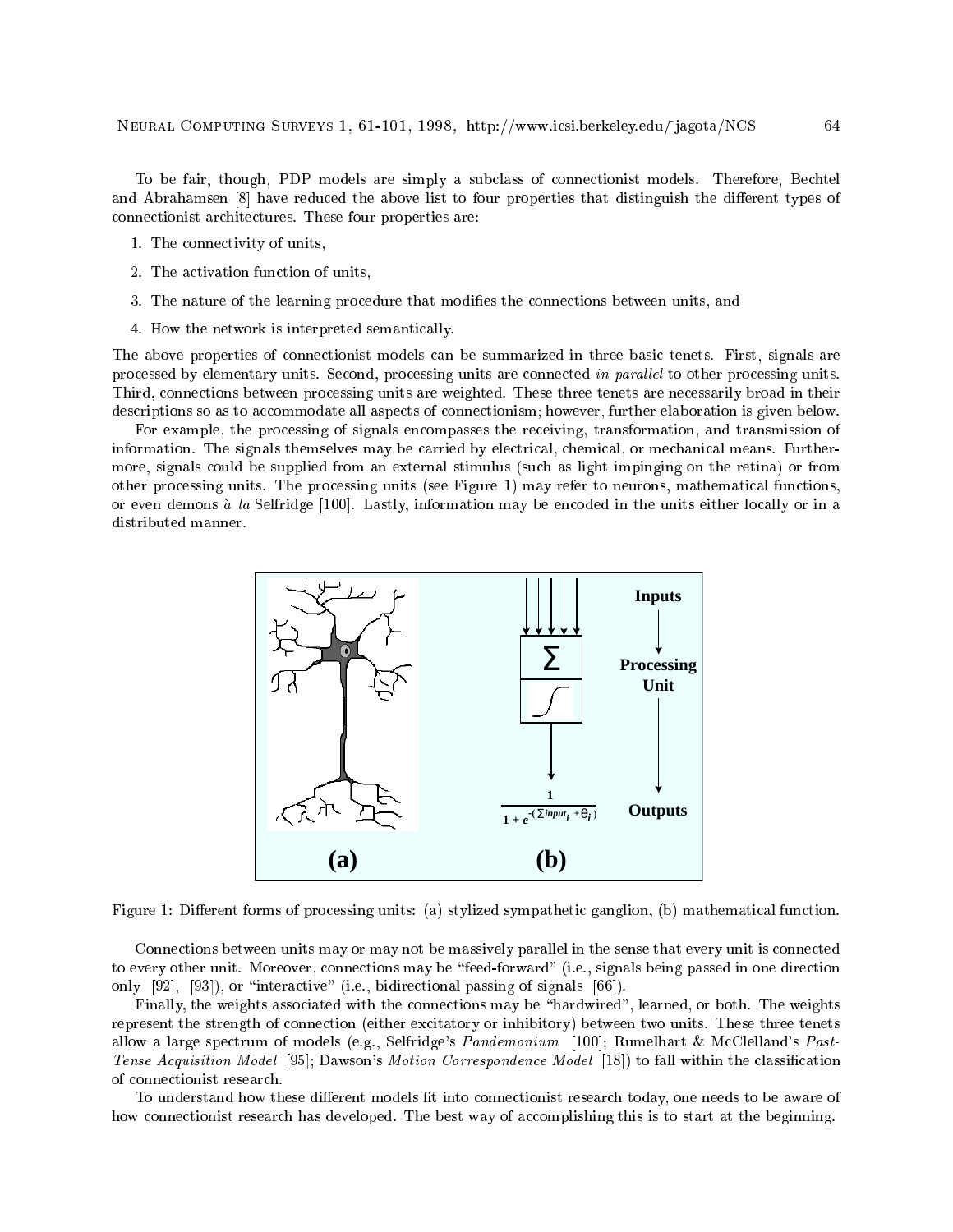#### OLD CONNECTIONISM  $\overline{3}$

We have chosen to analyze connectionism within the interdisciplinary realm of cognitive science. Consequently, we should not be surprised to find that connectionist research has an interdisciplinary origin. In fact, the essence of connectionism can be traced back to philosophy, psychology, mathematics, neuroscience, and computing science. It is only through a review of the contributions made by each of these disciplines that we can place connectionism in its proper context today.

#### 3.1 Philosophical Roots

Although the popularity of connectionist research has grown considerably over the past decade, it is certainly not a new phenomenon. Aristotle (ca. 400 B.C.) has been cited [2] as the first scientist to propose some of the basic concepts of connectionism; that is, memory is composed of simple elements linked or connected to each other via a number of different mechanisms (such as temporal succession, object similarity, and spatial proximity). Furthermore, these associative structures could be combined into more complex structures to perform reasoning and memory access. Thus, a "well-specified outline of a perfectly viable computational theory of memory" ([2], p. 3) based on the interconnection of simple elements existed at least 2,400 years ago.

Moreover, many of the underlying assumptions of connectionism can be traced back to the ideas eminent in the philosophical school of materialism (e.g., la Mattrie, Hobbes), and the resulting school of British empiricism (e.g., Berkeley, Locke, Hume). Materialists held the view that nothing existed except for matter and energy, and that all human behaviour—including conscious thought—could be explained solely by appealing to the physical processes of the body, especially the brain (cf., Descartes' dualism). This lead to the empiricist view that human knowledge is derived ultimately from sensory experiences, and it is the association of these experiences that lead to thought [5][59]. Therefore, human cognition is governed by physical laws and can by studied empirically.

Within the empiricist tradition, accounting for psychological processes is known as associationism. The basic concepts of associationism are [8]:

- 1. mental elements or ideas become associated with one another through experience,
- 2. experience consists of such things as spatial contiguity, temporal contiguity, similarity, and dissimilarity of ideas,
- 3. complex ideas can be reduced to a set of simple ideas,
- 4. simple ideas are sensations, and
- 5. simple additive rules are sufficient to predict complex ideas composed from simple ideas

Although many associationist concepts are evident in the behaviourist movement in psychology, the cognitivist movement within psychology has dismissed associationism as inadequate to account for cognitive phenomenon such as recursive grammars (e.g., [10]).

Not surprisingly, with assumptions founded in associationist theories, connectionism has often been mistaken for associationism (e.g., [32], footnote 29), and subsequently dismissed as a viable theory of cognition. As pointed out by Thorndike [109], however, connectionism should not be confused for associationism. Rather, connectionism has borrowed concepts from associationism and has expanded them. For example, connectionism employs such concepts as distributed representations, hidden units, and supervised learning| concepts foreign to associationism [8].

In fact, Bechtel [7] points out that connectionism embodies a very distinctive characteristic that distinguishes cognitivism from behaviourism and associationism; specically, connectionist modelers postulate that the connections between units provide structure in which mental activity occurs, and this structure is important for mediating future behaviour. Hence, connectionists are not repudiating cognitivism, they are simply providing an alternative to the standard rules and representation view of cognition. On the other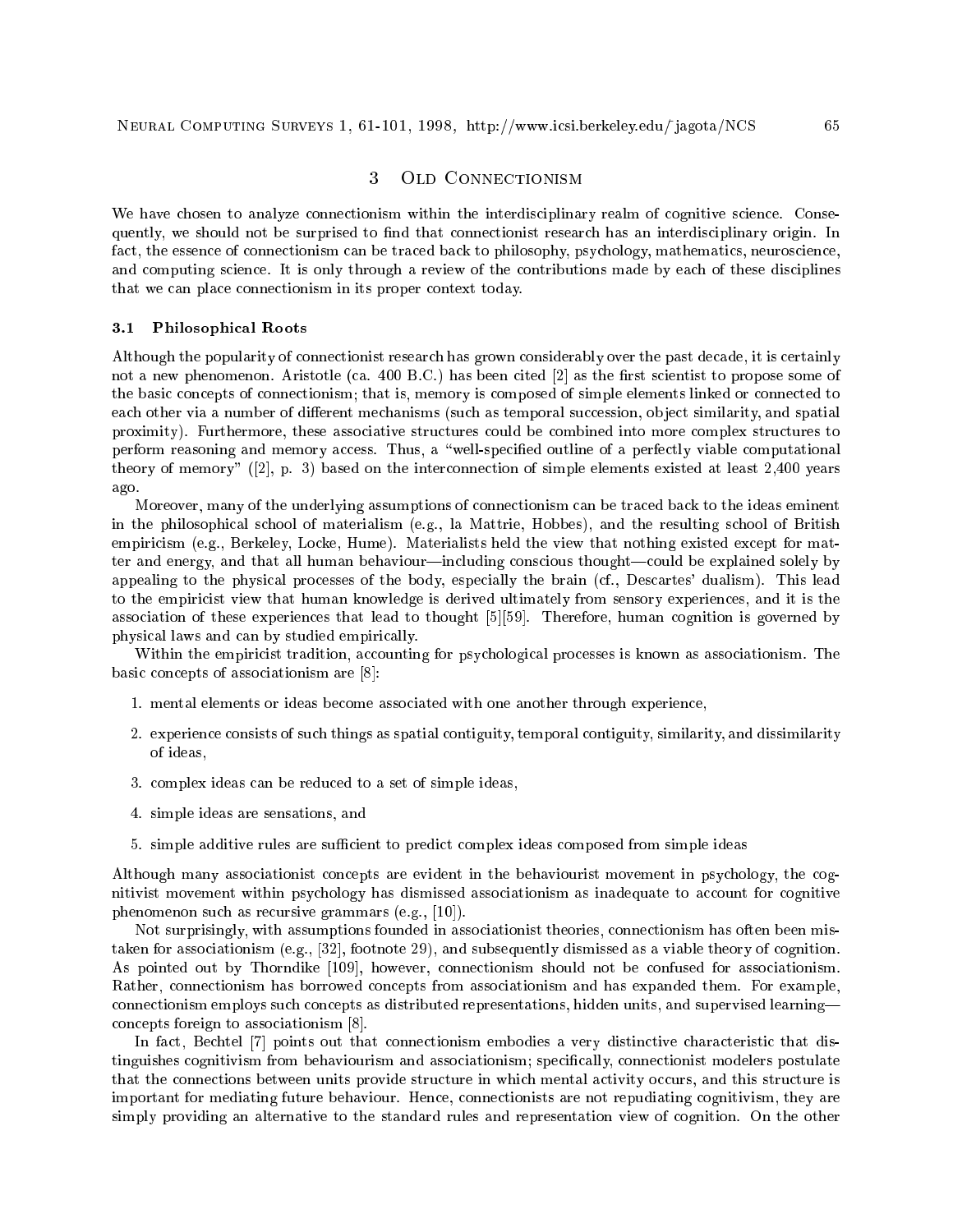hand, connectionism does embrace one very important aspect of associationism often missing from classical cognitive models; connectionism focuses on learning as a natural activity of the system being modeled. Consequently, Bechtel [7] concludes that connectionism may provide "a basis to draw together aspects of the two traditions that have generally been viewed as incommensurable" (p. 60).

# 3.2 Psychological Manifestations

With the emergence of psychology as a distinct field from philosophy, the ideas underlying connectionism became more refined and based on the known neurophysiology of the day. In fact, founding psychologists such as Spencer [103] and James [55] are often cited for early examples of connectionist networks—networks that combined associationist principles with neurology.

The appearance of the hardline behaviourist movement (e.g., [115], [102]), by all accounts, should have signaled the demise of connectionist ideas in psychology". Surprisingly, however, it was behavioural psychologists (e.g.,  $[109], [110], [51]$ ), that finally made the distinction between associationism and connectionism [112]. Following the demise of behaviourism and the rise of cognitivism and symbolic processing, connectionist research all but disappeared from psychological literature. It has only recently become vogue once again.

But, for now, let us concentrate on psychology's contribution to connectionism.

# 3.2.1 Spencer's Connexions

In his two volume series entitled The Principles of Psychology, Herbert Spencer [103][104] laid out the foundations of what was then the emerging field of psychology. One of his central tenets was that a description of the nervous system was essential for the understanding of psychology. Thus, he devoted several sections of his text to describing neural structures and their functions. Part of this description included describing how connections may be formed—not only the connections between one neuron and another (see Figure 2), but also the connections between ideas and concepts. He even went so far as to state that \there is a fundamental connection between nervous changes and psychical states" ([103], p. 129).



Figure 2: The needful connexions between afferent  $(A)$  and efferent  $(E)$  fibres to allow efficient transmission of a signal to move a muscle. Points  $a$  and  $e$  are where the afferent and efferent fibres diverge respectively (adapted from [103];vol. 1, Figure 7).

Using the growth of intelligence as an example, Spencer first identified those psychical aspects that define intelligence—the correspondence of internal relations with external relations. Intelligence grew as a function

 $1$ Watson proposed that psychology should only be interested in objective, observable behaviour: "the consideration of the mind-body problem affects neither the type of problem selected nor the formulation of the solution of that problem" [115]p. 166. This is exemplied by Skinner's view [102] that behaviour could be studied without any appeal to the brain.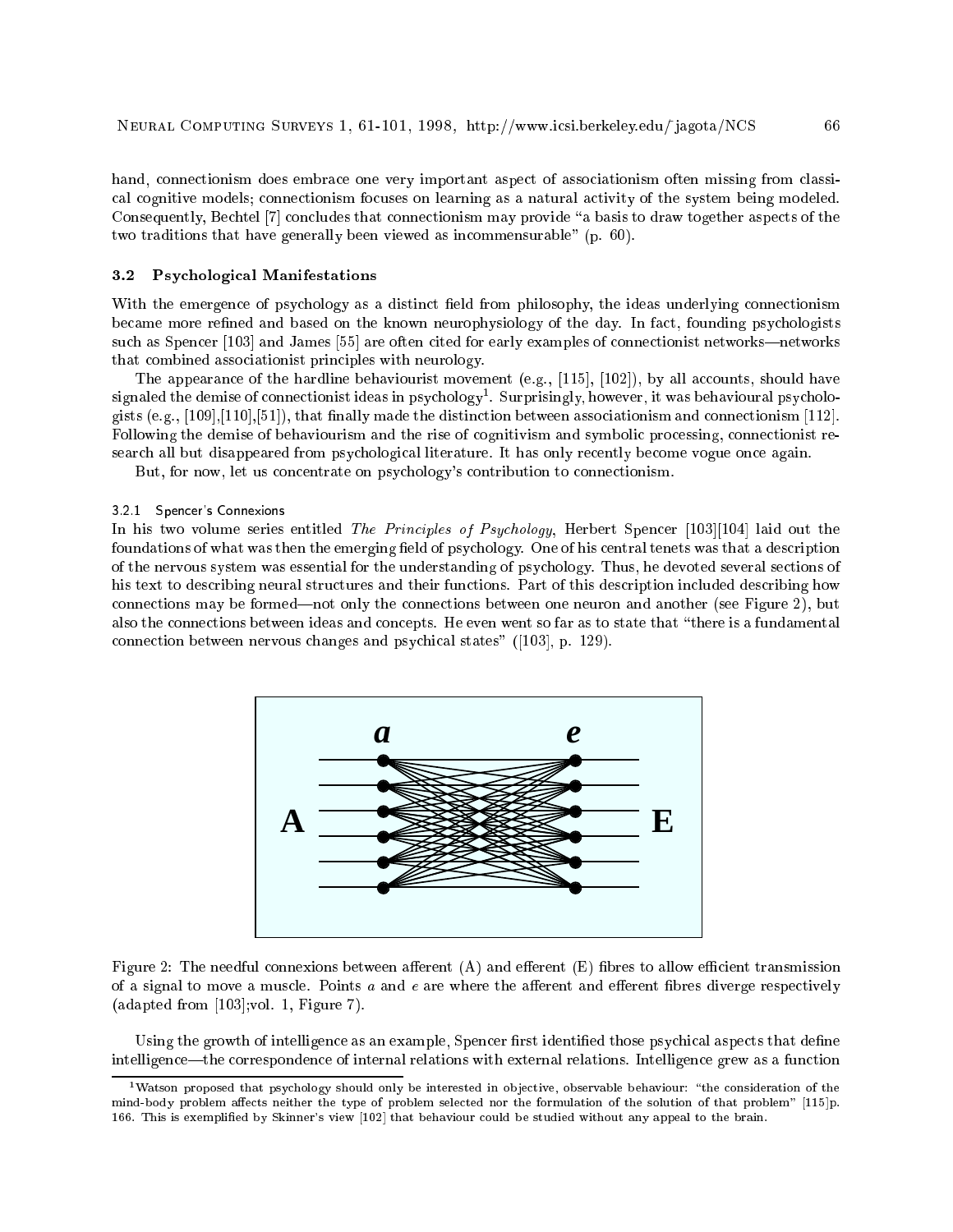of the differentiation of external events into ordered states of consciousness. Thus, changes in the psychical states could be linked directly to changes in the external order. As an infinite number of correspondences between internal and external events could exist over time, Spencer concluded that no general law could be stated for such a series of changes. Instead, a law of changes had to be sought in the small, immediately connected changes:

When any state a occurs, the tendency of some other state d to follow it, must be strong or weak according to the degree of persistence with which A and D (the objects or attributes that produce a and d) occur together in the environment. ([103], pp. 408)

This law of connection also holds for events that co-exist in the world. If events A and B habitually coexist in the environment, then conscious states  $a$  and  $b$  must coexist as well. As neither A or B is antecedent or consequent, then state a is just as likely to induce state b as state b is to induce state a. Thus, the networks of connections could either be "feed-forward" (as in the case of a and d) or "interactive" (as in the case of a and b). As one last note, Spencer states that it is "the strengths of the connexion" ([103], p. 409) between the internal states and external events that is important. In other words, correct knowledge of the world is encoded within the connections of the brain.

# 3.2.2 James' Associative Memory

Further examples of early connectionist theory are also evident in William James' [55][56] treatment of psychology (interestingly enough, also a two volume set entitled The Principles of Psychology). James, like Spencer, was committed to the fact that psychological phenomenon could be explained in terms of brain  $activity$ <sup>-"</sup>no mental modification ever occurs which is not accompanied or followed by a bodily change" ([55], p. 5). In fact, James equated the analysis of neural functioning with the analysis of mental ideas.

There is a complete parallelism between the two analyses, the same diagram of little dots, circles, or triangles joined by lines symbolizes equally well the cerebral and mental processes: the dots stand for cells or ideas, the lines for fibres or associations. ([55], p. 30)

The most obvious example of connectionist principles is James' associative memory model; the model consists of individual ideas that are connected in parallel such that recall of one idea is likely to cause the recall of related ideas. Thus, within this model, activation of event A with its component parts  $a, b, c, d$ , and  $e$  (e.g., attending a dinner party) caused activation of event B with its component parts  $l, m, n, o$ , and  $p$  (e.g., walking home through the frosty night) since all aspects of A were connected, or redintegrated, with all aspects of B (see Figure 3).

James recognized that, all things being equal, any activation in such a network would unfortunately result in "the reinstatement in thought of the entire content of large trains of past experience"<sup>2</sup> ([55], p. 570). To counter this type of total recall, James proposed the law of interest: "some one brain-process is always prepotent above its concomitants in arousing action elsewhere" ([55], p. 572). Hence, not all connections in the brain are created equal. But, how are these connections modied, and hence the associations between memories learned? James proposed the law of neural habit:



Figure 3: James' distributed memory model. Activation of event A causes activation of event B through weighted parallel connections.

<sup>2</sup> James quickly points out that only the minor personages within Dickens' and Eliot's novels possess this type of memory system.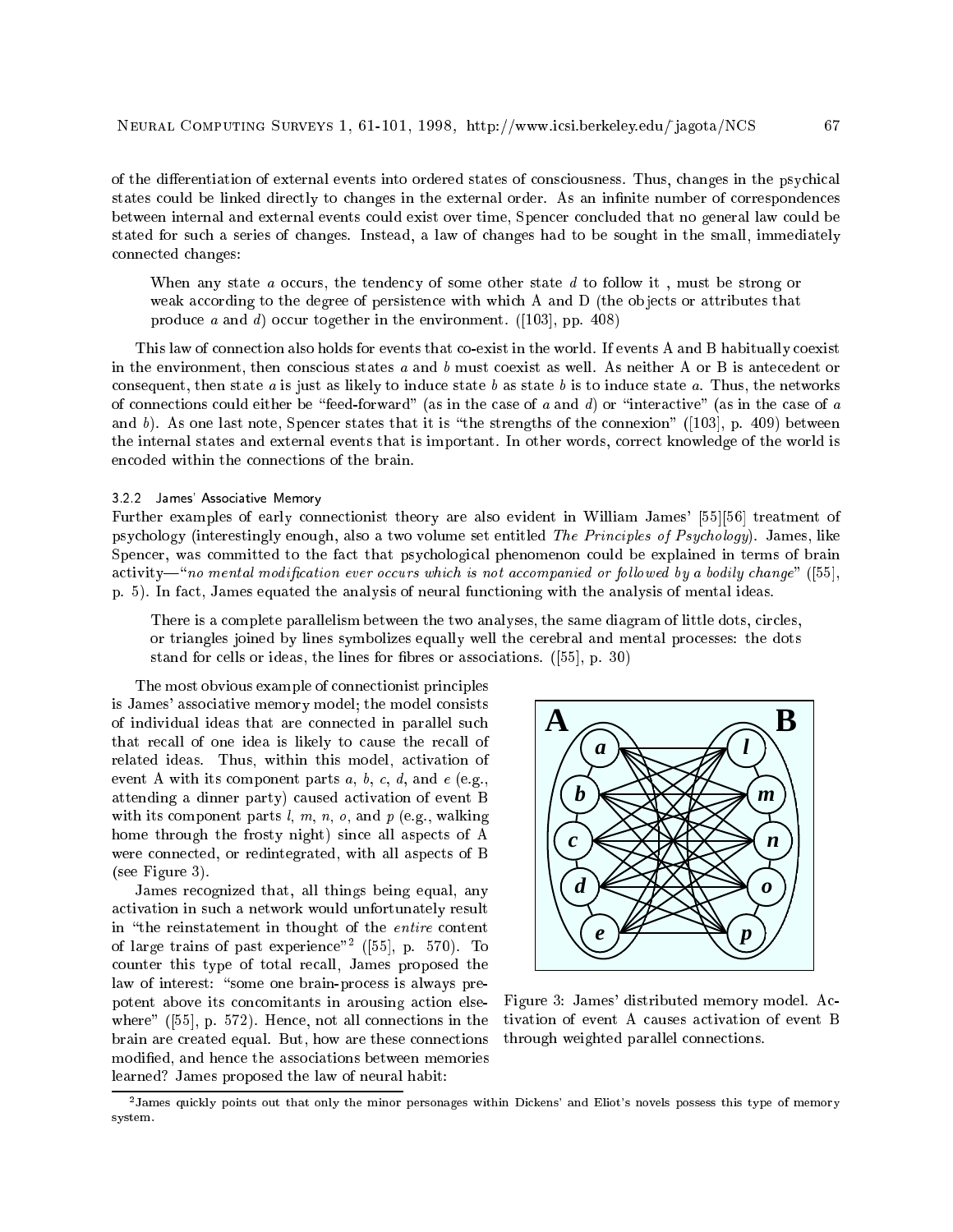When two elementary brain-processes have been active together or in immediate succession, one of them, on reoccurring, tends to propagate its excitement into the other. ([55], p. 566; his italics)

In other words, when two events occur repeatedly, the connection between the relevant brain-processes is strengthened (we shall see this notion reappear a little later in a more formal manifestation). Note that James is talking about modifying brain-processes physically and not simply strengthening the associations between ideas. Even now, we begin to see the borrowing and modification of associationist ideas to account for cognitive processes and learning in biological systems.

More importantly, these very simple concepts—weighted, modifiable, parallel connections—laid down over a century ago form the cornerstone of connectionism today.

# 3.2.3 Thorndike's Connectionism

Edward Lee Thorndike was a student of James; therefore, it is not surprising that he carried over some of the principles inherent in James' work. Although often considered one of the founding behaviourists (e.g., [82]), Thorndike was concerned with states of mind (cf., [115]), and how they changed with experience. More importantly, however, Thorndike can be considered one of the first true connectionists.

In his book, The Fundamentals of Learning [109], he differentiated between the principles of British associationism and what he had coined "new connectionism." He believed so much in this new connectionism that in 1949 he summarized what he considered his most important contributions to psychology under the title Selected Writings from a Connectionist's Psychology so that students may "know something of connectionist psychology" ([110], p. v).

Thorndike's connectionism can be viewed as a turning point where theories of neural association became sub-symbolic and graduated from merely implementational accounts to accounts of the functional architecture [112]. In other words, the neural connections became a substitute for, instead of a mechanism of, ideational processes. Thus, his computational descriptions of the fundamentals of learning were couched in the language of connectionist principles.

For example, to Thorndike, the most prevalent questions within learning theory were:

- 1. What happens when the same situation or stimulus acts repeatedly upon an organism—does the mere frequency of an experience cause useful modications?
- 2. What happens when the same connection occurs repeatedly in a mind?
- 3. What effect do rewards and punishments have on connections, and how do they exert this effect?

In order to answer these questions, Thorndike proposed two different laws. The first law, the "Law of Exercise or Use or Frequency", states that all things being equal, the more often a situation connects with or evokes or leads to or is followed by a certain response, the stronger becomes the tendency for it to do so in the future. The second law, the "Law of Effect", states that what happens as an effect or consequence or accompaniment or close sequel to a situation-response, works back upon the connection to strengthen or weaken it. Thus, if an event was followed by a reinforcing stimulus, then the connection was strengthened. If, however, an event was followed by a punishing stimulus, then the connection was weakened. The principles underlying this law are very similar to the supervised learning techniques (such as error backpropagation) used in today's neural networks.

Finally, Thorndike anticipated the backlash against the principles of connectionism:

Many psychologists would indeed deny that any system of connections was adequate to explain his behaviour, and would invoke powers of analysis, insight, purpose, and the like to supplement or replace the simple process of connection-forming by repetition and reward. ([109], p. 355)

Through a series of experiments, however, Thorndike [109] shows that there is "no sufficient reasons for ascribing any power over and above that of repetition and reward to any 'higher powers' or 'forms of thought' or 'transcendent systems' " (p. 382) and thus "justiffies] the connectionist's faith" (p. 4).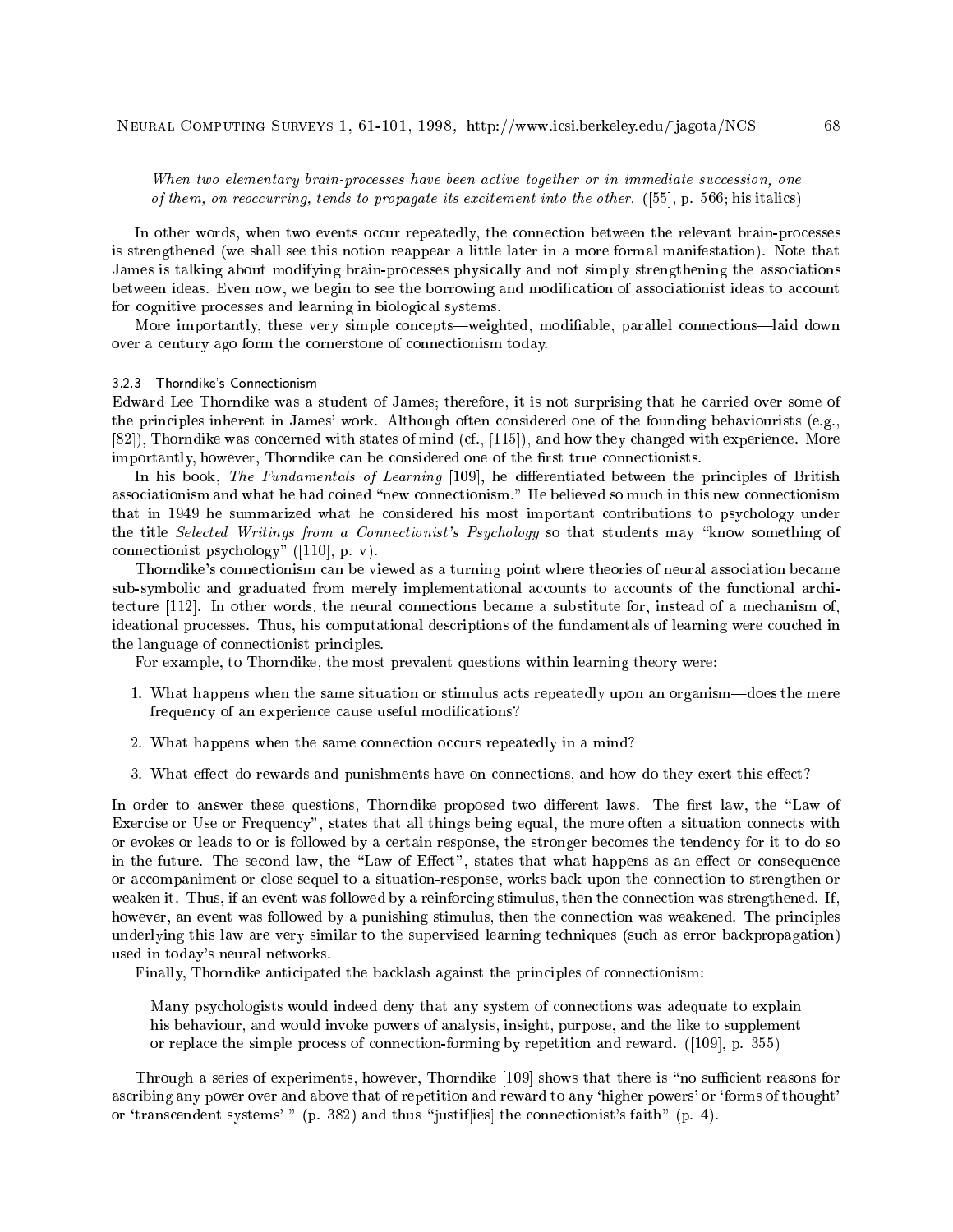#### 3.2.4 Hull's Learning Rule

In 1943, Clark L. Hull[51] set for himself the task of elaborating the laws of behaviour from a molar level description of neural activity (since the results of molecular neurophysiology at the time were inadequate). As part of this elaboration, he described several functional properties of neural activity that he deemed important for organism survival. These include:

- 1. the afferent neural impulse  $(s_1)$  which is a non-linear function of the input it receives,
- 2. interactions between two or more aerent neural impulses (s2 & s3) which implies that behaviour to the same stimulus is not constant under all conditions, and
- 3. the spontaneous generation of nerve impulses which may account for the variability of behaviour to identical environments.

With these functional properties identified, Hull stated that the "supremely important biological process" of learning could be expressed in terms of modifying receptor-effector connections:

The essential nature of the learning process may, however, be stated quite simply ... the process of learning consists in the strengthening of certain of these connections as contrasted with others, or in the setting up of quite new connections. (pp. 68-69)

The process of learning is wholly automatic—it occurs as the result of the interaction of the organism with its environment, both external and internal. Furthermore, the rules of learning must be capable of being stated in a clear and explicit manner without recourse to a guiding agent. Thus, Hull developed several empirically testable equations to describe the learning process. The one that concerns us the most for historical reasons is his formula for the growth of stimulus-response habits. This is simply the increase in the strength of connection (to a physiological maximum) between a stimulus and a response as a function of the number of reinforcing trials.

The growth of habit strength is dependent on three factors (p. 114):

- 1. The physiological limit or maximum  $(M)$ ,
- 2. The ordinal number  $(N)$  of the reinforcement producing a given increment to the habit strength  $\left(\Delta_{S}H_{R}\right),$
- 3. The constant factor (F) according to which a portion  $(\Delta_S H_R)$  of the unrealized potentiality is transferred to the actual habit strength at a given reinforcement.

Thus, habit strength as a function of the number of reinforcement repetitions can be computed as follows

$$
{}_{S}^{N}H_{R}=M-Me^{-N\log\frac{1}{1-f}} \tag{1}
$$

which generalizes over trials to

$$
\Delta H = f(M - H) \tag{2}
$$

Hull is quick to point out that habit strength cannot be determined by direct observation; the strength of the receptor-effector connection can only be measured and observed indirectly. This is because the organization of the processes underlying habit formation are \hidden within the complex structure of the nervous system" (p. 102). Consequently, the only way of inferring habit strength is to note the associations between the antecedent conditions which lead to habit formation and the behaviour which is the consequence of these same conditions.

It has been pointed out [112] that this equation is a forerunner to the Rescorla-Wagner rule [87], which has been shown [107] to be essentially identical to the Widrow-Hoff [118] rule for training Adaline units (see Equation 6). Furthermore, this equation can be seen as a primitive form of the generalized delta rule for backpropagation in neural networks (see section 4.6, Equation 16)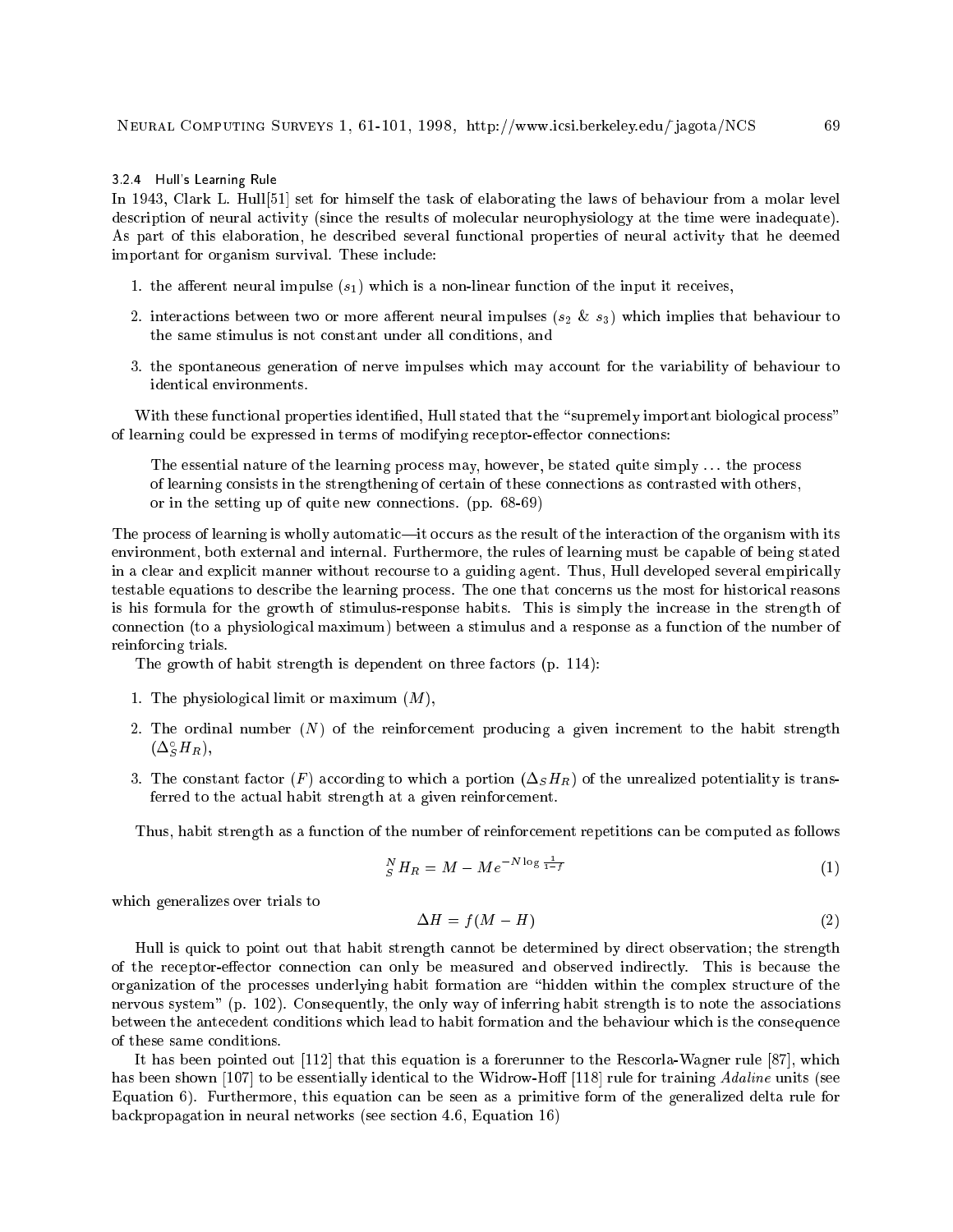# 3.3 The Neuropsychological Influence

Connectionist models derive their inspiration from neurophysiology. Consequently, it is appropriate to touch briefly on the neuropsychological influence exerted on connectionism. Following the pioneering work of such  $\epsilon$ researchers as Sherrington and Ca jar $\,$ , researchers began to seek the neural correlates of learning and memory. From this research paradigm emerged two prominent gures in regards to the history of connectionism: Karl Lashley and Donald Hebb.

#### 3.3.1 Lashley's Search for the Engram

One of the most intensive searches to localize memory traces—or engrams—within the brain was initiated by Karl Lashley in the 1920's. Lashley's studies involved training an animal to perform some specic task (such as brightness discrimination or maze orientation) and lesioning a specic area of the cortex either before or after training. Lashley then recorded the behavioural effects of cortical lesions on retention and acquisition of knowledge. In 1950 [58], he summarized 30 years of research into two principles:

- The Equipotentiality Principle: all cortical areas can substitute for each other as far as learning is concerned.
- The Mass Action Principle: the reduction in learning is proportional to the amount of tissue destroyed, and the more complex the learning task, the more disruptive lesions are.

In other words, Lashley believed that learning was a distributed process that could not be isolated within any particular area of the brain. Furthermore, it was not the location of the lesion that was important (within reason<sup>4</sup> ), but the amount of tissue destroyed that determined the degree of behavioural dissociation. Although these two principles have been controversial since their publication, they do contribute to the field of connectionist research; specically, to the ideas of distributed representations, multiple internal representations, and emergent network properties. In fact, recent lesioning experiments performed by connectionists (e.g., [29],[83]) would tend to agree with Lashley in terms of network processing being distributed and nonlocalized. Just as neuropsychologists have questioned Lashley's conclusions [53], however, the conclusions derived from experiments on lesioned connectionist networks are also being challenged [73]).

## 3.3.2 Hebbian Learning

Perhaps the most influential work in connectionism's history is the contribution of Canadian neuropsychologist, Donald O. Hebb (a student of Lashley). In his book, The Organization of Behaviour [44], Hebb presented a theory of behaviour based as much as possible on the physiology of the nervous system. Hebb reduced the types of physiological evidence into two main categories: (i) the existence and properties of continuous cerebral activity, and (ii) the nature of synaptic transmission in the central nervous system. Hebb combined these two principles to develop a theory of how learning occurs within an organism. He proposed that repeated stimulation of specific receptors leads slowly to the formation of "cell-assemblies" which can act as a closed system after stimulation has ceased. This continuous cerebral activity serves not only as a prolonged time for structural changes to occur during learning, but also as the simplest instance of a representative process (i.e., images or ideas).

The most important concept to emerge from Hebb's work was his formal statement (known as Hebb's postulate) of how learning could occur. Learning was based on the modification of synaptic connections between neurons. Specifically,

When an axon of cell  $A$  is near enough to excite a cell  $B$  and repeatedly or persistently takes part in firing it, some growth process or metabolic change takes place in one or both cells such that A's efficiency, as one of the cells firing B, is increased.  $([44], p.62;$  his italics)

 $\cdot$  sherrington was responsible for coining the term  $synapse$  to denote the structural and functional loci of interaction between neurons while Cajal was responsible for introducing the neuron theory—the nervous system is composed of neurons which are individual functional units.

<sup>4</sup> Lashley recognized that removing large portions of the visual cortex would prevent such things as brightness discrimination, but that this was due to the animal not being able to see, not to any deficit in learning or memory per se.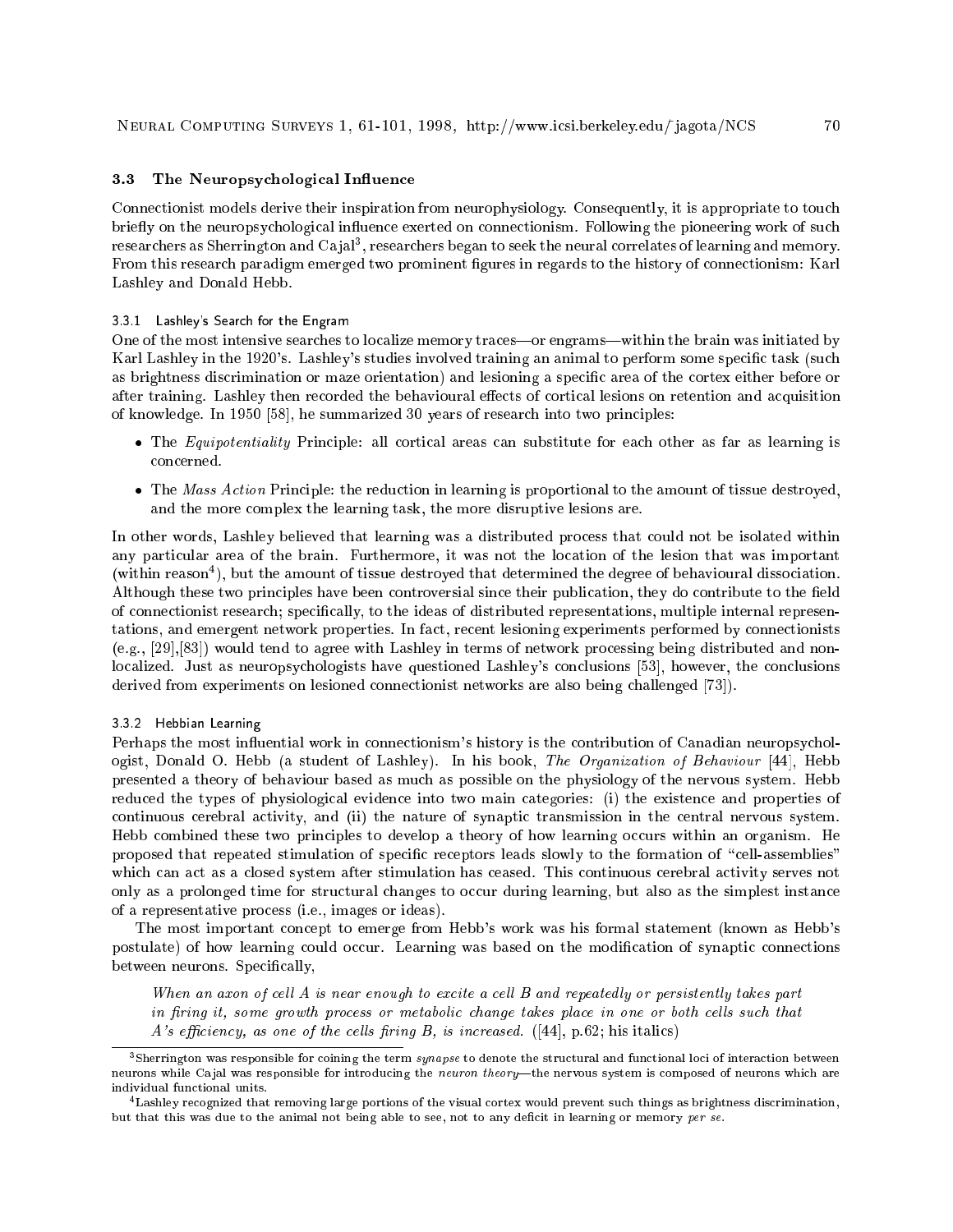The principles underlying this statement have become known as Hebbian Learning. From a neurophysiological perspective, Hebbian learning can be described as a time-dependent, local, highly interactive mechanism that increases synaptic efficacy as a function of pre- and post-synaptic activity. Although the neurophysiology in Hebb's day was inadequate to support or deny Hebb's postulate, recent research has shown that Long-Term Potentiation (LTP) has those putative mechanisms required of Hebbian learning (e.g., [27]).

Within connectionism, Hebbian learning is an unsupervised training algorithm in which the synaptic strength (weight) is increased if both the source neuron and target neuron are active at the same time. A natural extension of this (alluded to by Hebb as the decay of unused connections) is to decrease the synaptic strength when the source and target neurons are not active at the same time. Hence, Hebbian learning can

$$
w_{ij}(t+1) = w_{ij}(t) + net_i net_j \tag{3}
$$

where

 $w_{ij}(t)$  = the synaptic strength from neuron *i* to neuron *j* at time *t* 

 $net_i$  = the excitation of the source neuron.

 $net_i$  = the excitation of the destination neuron.

There are serious limitations with Hebbian learning as stated (e.g., the inability to learn certain patterns), but variations of this simple algorithm exist today (e.g., Signal Hebbian Learning; Differential Hebbian Learning;  $[114]$ .

#### The Mathematical Influence  $3.4$

The next major formulation of connectionist theories can be attributed to McCulloch and Pitts [70]. In their seminal paper A logical calculus of the ideas immanent in nervous activity, they explicitly laid out the foundations of neural modelling in terms of propositional logic. To accomplish this, they simplified the activity of neurons into five functional states  $(p. 118)$ :

- 1. The activity of the neuron is an "all-or-none" process.
- 2. A certain fixed number of synapses must be excited within the period of latent addition in order to excite a neuron at any time, and this number is independent of previous activity and position on the neuron.
- 3. The only signicant delay within the nervous system is synaptic delay.
- 4. The activity of an inhibitory synapse absolutely prevents excitation of the neuron at that time.
- 5. The structure of the net does not change with time.

Using these principles, McCulloch and Pitts were able to show that *any* statement within propositional logic could be represented by a network of simple processing units. Furthermore, such nets have the in principle computational power of a Universal Turing Machine. "If any number can be computed by an organism, it is computable by these definitions, and conversely" (p. 128). Since all information processing can be characterized by a Turing Machine (e.g., [111]), it was assumed that human cognition could also be characterized by a Turing Machine. Consequently, McCulloch and Pitts concluded that:

To psychology, however defined, specification of the net would contribute all that could be achieved in that field— even if the analysis were pushed to the ultimate psychic units or "psychons," for a psychon can be no less than the activity of a single neuron. (p. 131)

McCulloch and Pitts also proved that there is always an indefinite number of topologically different nets realizing any temporal propositional expression (TPE), although time discrepancies might exist between the different realizations. What this states is that there exists many different algorithms to compute the same function, or similarly, many different possible network configurations (say in terms of processing units and connections).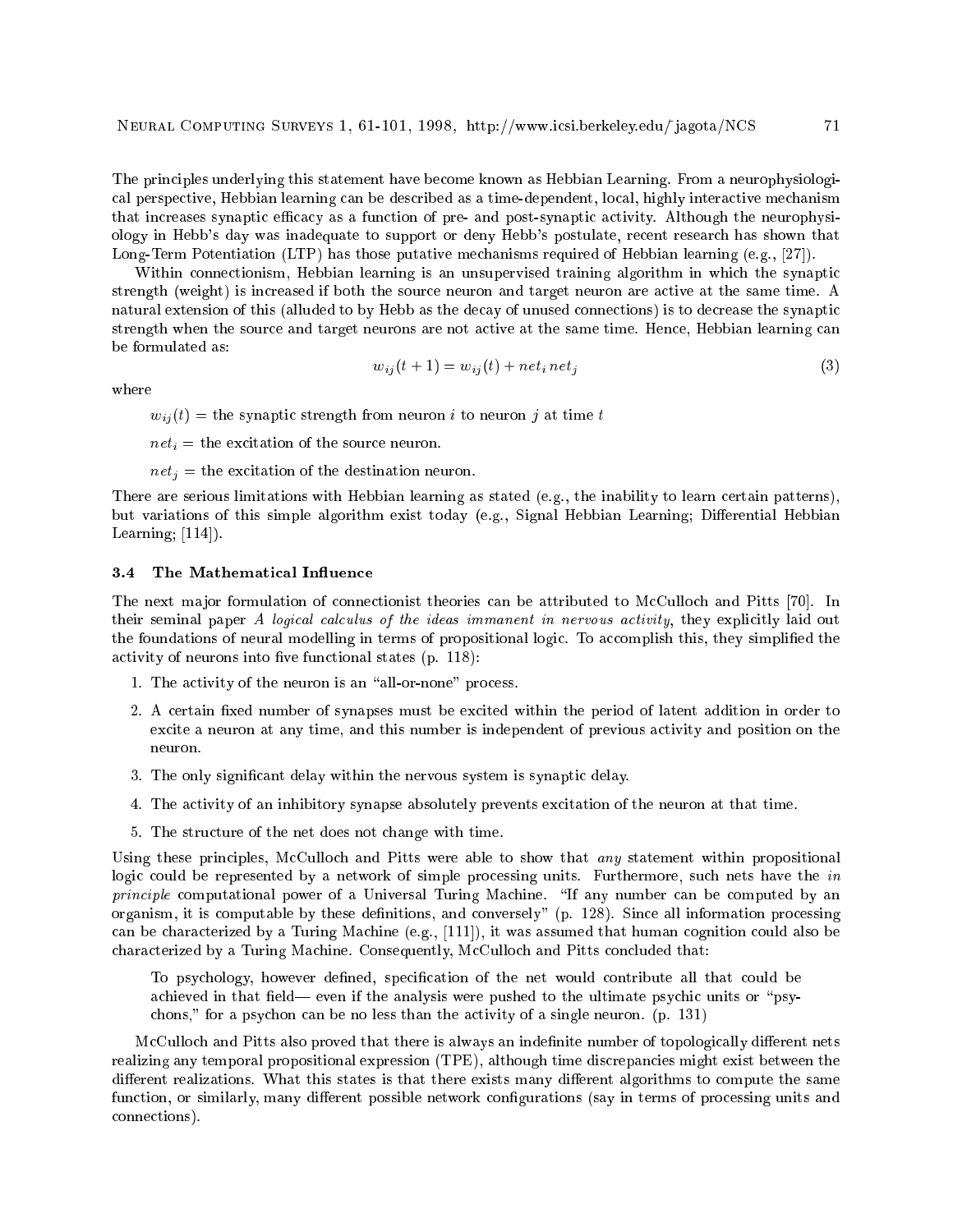#### 3.5 Early Computer Models of Connectionism

Logically, if it were possible to construct non-living devices  $-$  perhaps even of inorganic materials — which would perform the essential functions of the conditioned reflex, we should be able to organize these units into systems which would show true trial-and-error learning with intelligent selection and the elimination of errors, as well as other behavior ordinarily classed as psychic. Thus emerges in a perfectly natural manner a direct implication of the mechanistic tendency of modern psychology. Learning and thought are here conceived as by no means necessarily a function of living protoplasm any more than is aerial locomotion. [52] pp. 14-15.

Perhaps the most influential event in the development of connectionism was the invention of the modern computer. Theories that could only be tested previously by observing the behaviour of animals or humans (e.g., [109][110][51]) could now be stated more formally and investigated on articial computation devices. Hence, theory generation and refinement could now be accomplished faster and with more precision by using the empirical results generated by the computer simulations.

The computer and its influence on learning theory can be credited with producing both positive and negative press for connectionism. Selfridge's Pandemonium [100] and Rosenblatt's Perceptrons [89][90] did much to further the concepts of connectionism. The proofs on the limitations of simple perceptrons by Minsky and Papert [74], however, nearly caused the complete abandonment of connectionism.

#### 3.5.1 Pandemonium

Recognizing that previous attempts to get machines to imitate human data had all but failed, Selfridge [100] proposed a new paradigm for machine learning. Pandemonium was introduced as a learning model that adaptively improved itself to handle pattern classication problems that could not be adequately specied in advance. Furthermore, whereas previous computer models relied on serial processing, Selfridge proposed a novel architecture to deal with the problem, parallel processing. The move to parallel processing was not an arbitrary one, but one motivated by two factors: (1) it is easier, and more "natural" to handle data in a parafiel manner5, and (2) it is easier to modify an assembly of quasi-independent modules than a machine whose parts interact immediately and in a complex way.

Pandemonium consists of four separate layers: each layer is composed of "demons" specialized for specific tasks. The bottom layer consists of data or image demons that store and pass on the data. The third layer is composed of computational demons that perform complicated computations on the data and then pass the results up to the next level. The second layer is composed of cognitive demons who weight the evidence from the computational demons and "shriek" the amount of evidence up to the top layer of the network. The more evidence that is accumulated, the louder the shriek. At the top layer of the network is the decision demon, who simply listens for the loudest "shriek" from the cognitive demons, and then decides what was presented to the network.

The initial network structure is determined a priori by the task, except for the computational level which is modified by two different learning mechanisms. The first mechanism changes the connection weights between the cognitive demons and the computational demons via supervised learning (all other connections within the network being fixed a priori). The weights are trained using a hill-climbing procedure in order to optimize the performance of the network. After supervised learning has run long enough to produce approximately optimal behaviour, the second learning mechanism is employed.

The second learning mechanism selects those computational demons that have a high worth (based on how likely they are to influence a decision), eliminates those demons that have a low worth, and generates new demons from the remaining good demons. Generation can be accomplished by either mutating a demon, or conjoining two successful demons into a continuous analogue of one of the ten nontrivial binary two-variable functions. It should be noted that this second mechanism may be one of the first genetic machine learning algorithms.

 $^\circ$  "parallel processing seems to be the human way of handling pattern recognition"  $[\bar{9}9]$  p. 66.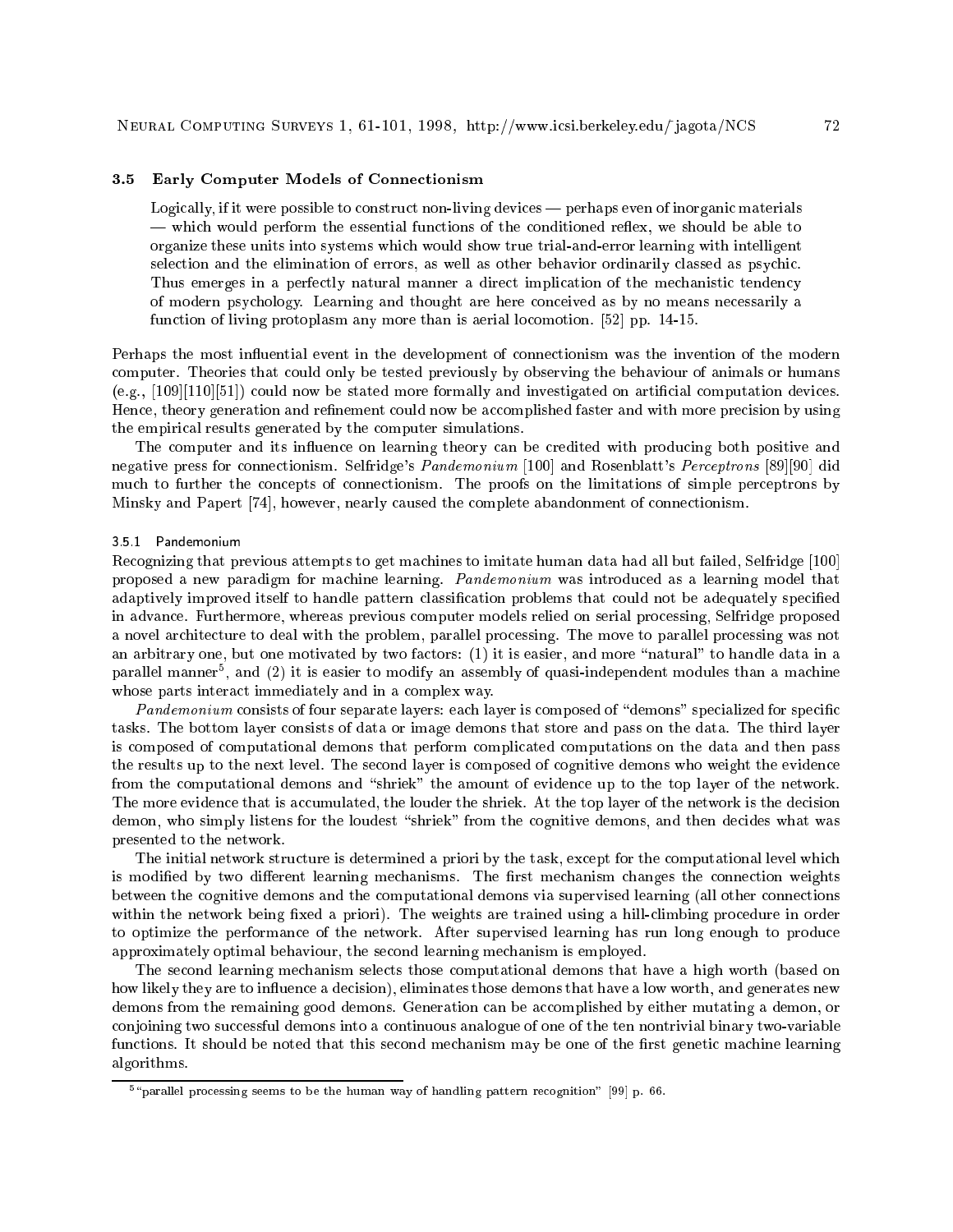Selfridge has demonstrated the effectiveness of *Pandemonium* on two different tasks: distinguishing dots and dashes in manually keyed Morse code [100], as well as recognizing 10 different hand-printed characters [99]. Thus a practical application of connectionist principles have been applied to pattern recognition. In fact, Pandemonium has been so successful as a model of human pattern recognition that it has been adopted and converted into a more traditional symbolic model (with connectionist principles appropriately ignored) by cognitive psychologists (e.g., [62])

#### 3.5.2 The Perceptron

The perceptron, more precisely, the theory of statistical separability, seems to come closer to meeting the requirements of a functional explanation of the nervous system than any system previously proposed. [89] p. 449.

Although originally intended as a genotypic model of brain functioning [89][90], the perceptron has come to represent the genesis of machine pattern recognition. Basically, the perceptron is a theoretically parallel computation device composed of (i) a layer of sensory units (S-unit) which transduce physical energy (e.g. light, sound, etc.) into a signal based on some transformation of the input energy, (ii) any number of layers of association units (A-unit) which have both input and output connections, and (iii) a final layer of response units  $(R$ unit) which emit a signal that is transmitted to the outside world. Figure 4 shows different graphical representations of a perceptron system. Note that the same perceptron system can be expressed in terms of a network diagram, a set diagram, or even a symbolic diagram.

An elementary  $\alpha$ -perceptron is defined, then, as a network in which S-units are connected to A-units (although not necessarily massively parallel), and all A-units are connected to a single R-unit, with no other connections being permitted. Furthermore, all connections are considered to have equal transmission rates,  $\tau$ . The



Figure 4: Different diagrams representing the same perceptron system. (A) Network diagram. (B) Set Diagram. (C) Symbolic Diagram. (Adapted from [90]; Figure 2, p. 86).

transfer function between units  $i$  and  $j$  at time  $t$  is expressed as

$$
c_{ij}^*(t-\tau) = u_i^*(t-\tau) \, v_{ij}(t-\tau) \tag{4}
$$

where  $u_i$  ( $t-\tau$ ) is the output of unit  $i$  at time  $t,$  and  $v_{ij}$  ( $t-\tau$ ) is the connection strength between units  $i$  and  $j$  at time  $t$ . Connection strengths from S- to A-units are fixed, while connection strengths from A- to R-units vary with the reinforcement history applied to the perceptron. Both A- and R-units have a threshold,  $\theta$ , and emit a signal whenever the input signal,  $\alpha$ , is equal to or greater than  $\theta$ . We can assume that  $\tau = 0$  without loss of generality, and thus, the reinforcement rule is

$$
\Delta v_{ij} = u_i^*(t) \cdot \eta = \begin{cases} \eta \text{ if } \alpha_i(t) \ge \theta, \\ 0 \text{ otherwise.} \end{cases}
$$
 (5)

where  $\eta$  is of constant magnitude.

The theoretical importance of the elementary  $\alpha$ -perceptron lies in the fact that, for binary inputs, a solution exists for every classification,  $C(W)$ , of all possible environments W. In other words, an elementary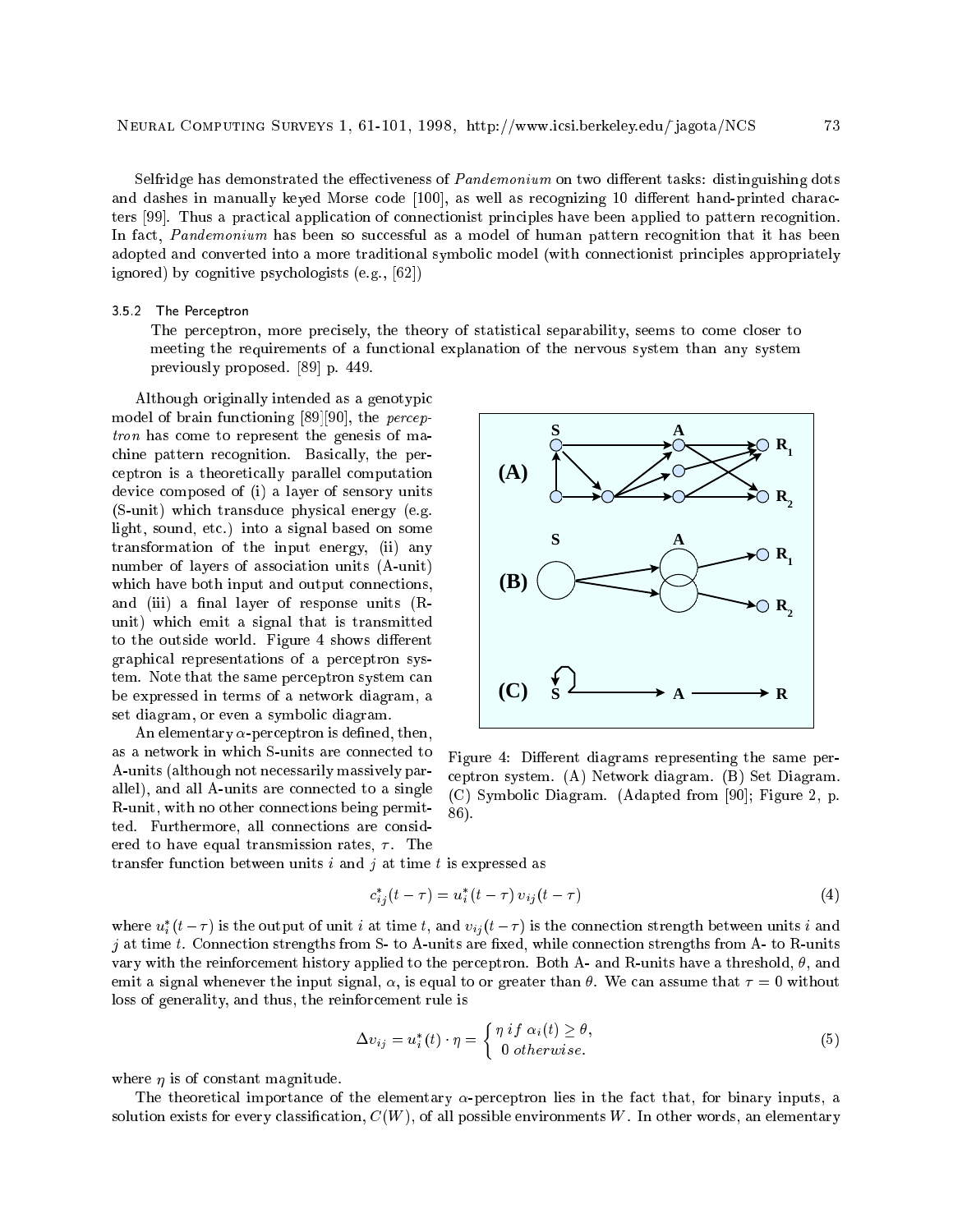$\alpha$ -perceptron is capable of solving any pattern classification problem expressed in binary notation. The proof is rather trivial:

- 1. For every possible pattern,  $S_i$ , in W, let there be a corresponding A-unit,  $a_i$ .
- 2. Make the connection,  $v_{ij}$ , between  $a_i$  and the corresponding sensory unit,  $s_j$ , excitatory (i.e., value equal to +1) if the pattern on that  $s_j$  is "on"; otherwise make the connection inhibitory (i.e., value equal to -1).
- 3. Set the threshold of  $a_i$ ,  $\theta$ , equal to the number of excitatory connections. Thus,  $a_i$  responds to one and only one pattern in W.
- 4. If  $S_i$  is a positive instance of  $C(W)$  then make the connection from  $a_i$  to the R- unit positive (i.e. value equal to  $+1$ ); otherwise make the connection negative (e.g., value equal to  $-1$ ). With the threshold of the R-unit equal to zero, the network correctly classifies all  $S_i$  in W.

The above proof shows theoretically that any pattern classication problem expressed in binary notation can be solved by a perceptron network. As a concrete example, Figure 5 shows the network conguration for solving the XOR problem. The problem with this proof, however, is that it produces the final network structure, but does not indicate if the network could be trained to such a configuration. Consequently, Rosenblatt developed the Perceptron Convergence Theorem to show that an elementary  $\alpha$ -perceptron using an error correction procedure is guaranteed to converge on a solution in finite time, providing that (i) a solution exists, (ii) each pattern is presented to the network at least twice, and (iii) the connections between the S-units and A-units are fixed.

Although theoretically very powerful, the practical problem with perceptrons was that there was no reliable method of adjusting the connections between the sensory (input) units and the association (internal) units. Hence, as a true learning network, perceptrons were limited to just a layer of sensory units connected directly to a layer of response units, with no intervening layers. With the output of the R-unit being monotonic (i.e.,



Figure 5: The solution for an elementary  $\alpha$ perceptron solving the XOR problem. Weights are either  $+1$  (solid line) or  $-1$  (broken line), whereas biases are indicated by the number within the processing unit.

 $u_i$  (i)  $=$  J ( $\alpha_i(t)$ ), where  $\alpha_i(t)$  is the algebraic sum of all the inputs into unit  $u_i$ ), the resulting networks were very limited in their computational power. Rosenblatt was quick to point this limitation out, although he left the proof up to the reader.

It is left to the reader to satisfy himself that a system with less "depth" than an elementary perceptron (i.e., one in which S-units are connected directly to the R- unit, with no intervening A-units) is incapable if representing  $C(W)$ , no matter how the values of the connections are distributed. [90] p. 101.

#### 3.5.3 Adaline

The next major formulation in learning rules for networks came from Widrow and Hoff [118]. They developed "Adaline" (first for adaptive linear, then adaptive linear neuron, and later adaptive linear element as neural models became less popular) as an adaptive pattern classication machine to illustrate principles of adaptive behaviour and learning. The learning procedure was based on an iterative search process, where performance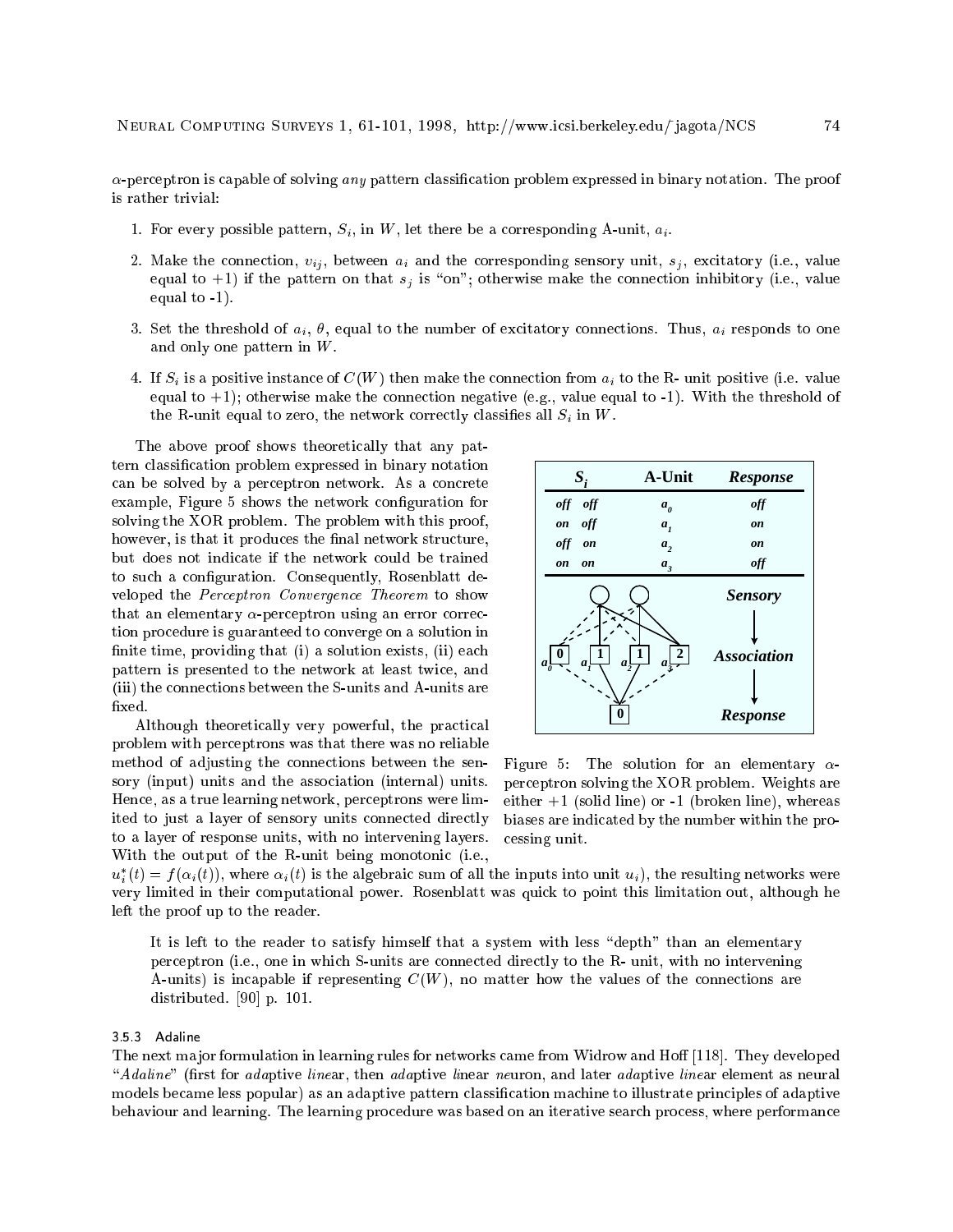feedback was used to guide the search process. In other words, a designer "trains" the system by "showing" it examples of inputs and the respective desired outputs. In this way, system competence was directly and quantitatively related to the amount of experience the system was given.

The typical Adaline unit, also called a "neuron element," is illustrated in Figure 6. It is a combinatorial logic circuit that sums the signals from weighted connections (gains),  $a_i$ , and then sends an output signal based on whether or not the internal signal exceeded some threshold. The threshold was determined by a modifiable gain,  $a_0$ , which was connected to a constant  $+1$  source. As opposed to the usual convention of using signals of 0 and 1, the Adaline used input signals of  $-1$  and  $+1$  which meant a signal was *always* passed along a connection (unless the gain on the line was zero). Similarly, the gains on the connections were adjusted so that the output signals were exactly  $-1$  or  $+1$ ; therefore, classification was not simply correct, but exactly correct. This restriction on the outputs meant that learning continued even if the classification was simply correct as the summed inputs may not be exactly -1 or +1. This continued learning was an improvement over the simple perceptron which did not change its weights if the gross classication was correct.



Figure 6: A typical Adaline unit. The inputs are sent along weighted connections (gains) to a summer which performs a linear combination of the signals. The output of the summer is compared to the value of the reference switch and the gains are adjusted by the same absolute value to produce an output of exactly -1 or  $+1$ .

The learning procedure is based on the error signal generated by comparing the network's response with the optimal (correct) response. For example, consider an Adaline unit with 16 input lines and a bias threshold. A pattern is presented over the 16 input lines, and the desired output is set into the reference switch (see Figure 6). If the error (computed as the difference between the summer and the reference switch) is greater than zero, then all gains including the bias are modied in the direction that will reduce the error magnitude by 1/17. Upon immediate representation of the pattern an error signal of zero would be produced. Another pattern can now be presented to the network and the connections modied<sup>6</sup> . Convergence is achieved when the error (before adaptation) on any given pattern is small and there are small fluctuations about a stable root mean-square value.

The Widrow-Hoff rule [107] is formulated as:

$$
r_i = z[(t) - y(t)]x_i(t) \tag{6}
$$

where t is the target pattern,  $y(t)$  is the network's output, and  $x_i(t)$  is the input to the network. Because this rule is dependent on an external teacher it is termed *supervised* learning. The Widrow-Hoff rule is also known as the *delta rule* because the amount of learning is proportional to the difference between the output and the target [91].

 $6$  Note that at this point, presenting the first pattern to the network would produce an error that was small but not necessarily zero.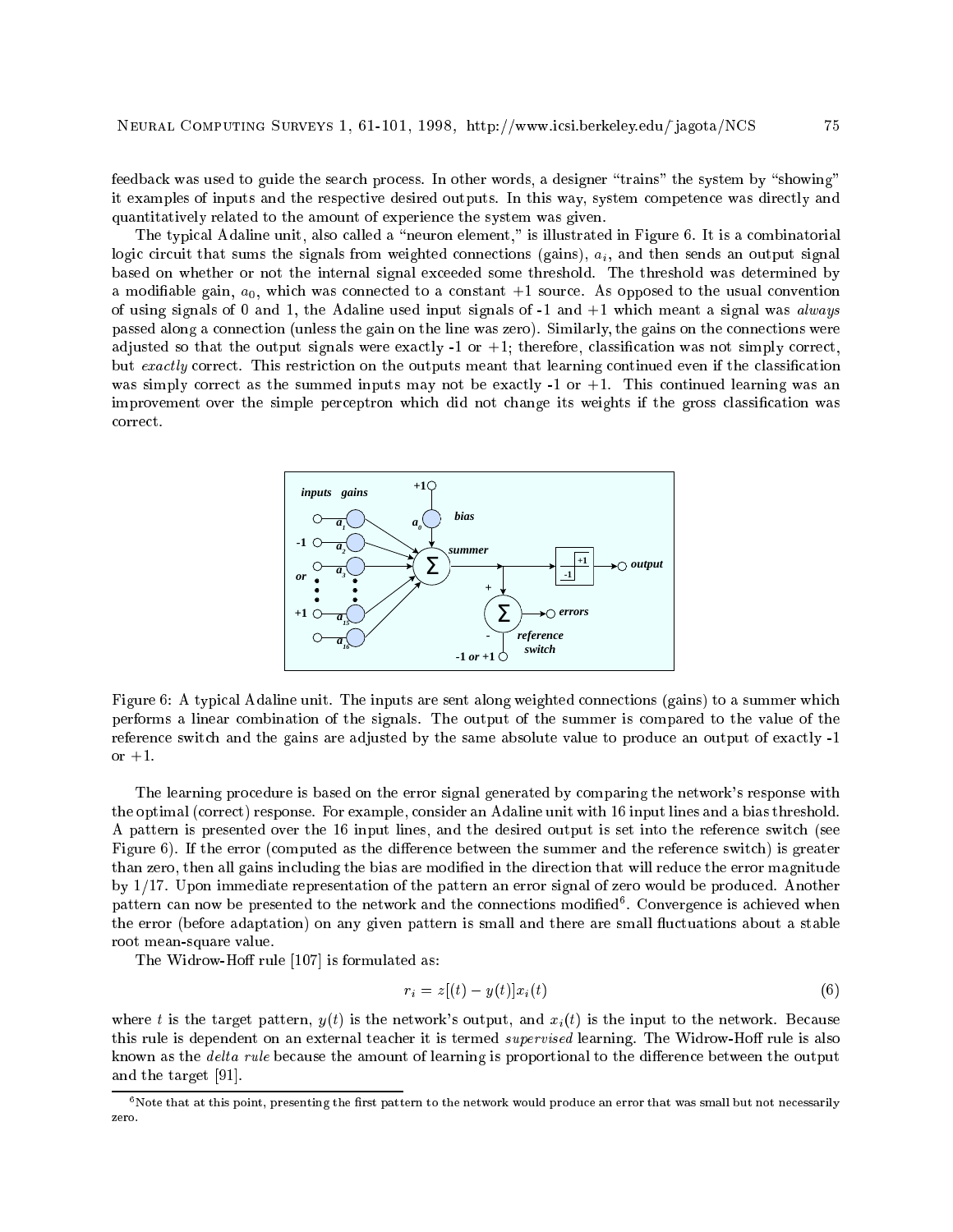#### 3.5.4 Perceptrons Revisited (Minsky & Papert)

Although it was known for a decade that simple perceptrons were limited in their ability to classify some patterns, it was not until Minsky and Papert published Perceptrons in 1969 that the extent of these limitations were fully realized. In fact, it was with this publication that the connectionist tide was stemmed<sup>7</sup> (at least for a while). Instead of asking if neural networks are good, Minsky and Papert asked the question "what are neural networks good for?" This is clearly a computational level question aimed at identifying the limitations of the representational abilities of perceptron-like networks. As Minsky and Papert point out in their prologue to the 1988 edition of Perceptrons, "No machine can learn to recognize X unless it possesses, at least potentially, some scheme for representing X." (p. xiii; their italics).

Hence, their approach to the study of neural networks was based on studying the types of problems that were being proposed at the time—mainly visual pattern recognition [81]. In doing so, they discovered that some pattern recognition problems (e.g., distinguishing triangles from squares) were relatively easy and could be computed by simple networks. Conversely, some problems (e.g., determining if a figure was connected or not) were extremely difficult and required large networks to solve them. The main distinction between these two types of problems was not the size of the pattern space, but the concept of order [74], p. 30.

In general, the order of some function  $\Psi(X)$  is the smallest number k for which we can find a set  $\Phi$  of predicates satisfying

$$
\begin{cases} |S(\varphi_p)| \le k \ \forall \ \varphi \ in \ \Phi, \\ \Psi \in L(\Phi). \end{cases} \tag{7}
$$

where  $\varphi$  is a simple predicate, and  $L(\Phi)$  is the set of all predicates that are linear threshold functions. It should be noted that the order of  $\Psi$  is a property of  $\Psi$  alone, and not relative to any particular  $\Phi$ . Functions that have an order of 1 are called \linearly separable" and can be solved by a single layer perceptron.

The types of pattern recognition problems that gave simple perceptrons trouble were those whose order was greater than 1. These types of problems are termed "linearly inseparable" and require a layer of processing units between the input and output units. At the time, however, there was no reliable method of training this intermediate level, and therefore perceptrons were limited to being trained on linearly separable problems only.

Minsky and Papert [74] used a very simple and elegant example to show the practical limitations of perceptrons. The exclusive-or (XOR) problem (see Figure 5) contains four patterns of two inputs each; a pattern is a positive member of a set if either one of the input bits is on, but not both. Thus, changing the input pattern by one bit changes the classication of the pattern. This is the most simple example of a linearly inseparable problem (see Figure 7). A perceptron using linear threshold functions requires a layer of internal units to solve this problem, and since the connections between the input and internal units could not be trained, a perceptron could not learn this classification. And, if perceptrons failed on this small pattern set, what hope was there for larger pattern sets that were also linearly inseparable?

Furthermore, Minsky and Papert lay out other limitations of networks. For example, if a network is to solve a problem with order R, then at least one partial predicate  $\varphi$  must have as its support the whole space R. In other words, at least one internal unit must be connected to each and every input unit. This network configuration violates what is known as the "limited order" constraint. Another limitation that Minsky and Papert discuss is the growth of coefficients. For linearly inseparable problems, the coefficients (i.e., weights) can increase much faster than exponentially with  $|R|$ . This leads to both conceptual and practical limitations. Conceptually, although the behaviour of a network may be "good" on small problems, this behaviour may become profoundly "bad" when the problem is scaled up. Practically, for very large  $|R|$ , the amount of storage space required for the weights would overshadow the space required to simply represent the problem.

Although advances in neural network research have produced methods for training multiple layers of units (e.g., [92] [93]), many of Minsky and Papert's concerns remain unanswered. Networks using linear threshold units still violate the limited order constraint when faced with linearly inseparable problems (but

 $^7$  Neural network research did not wane due to lack of interest, but because of lack of funding  $[81]$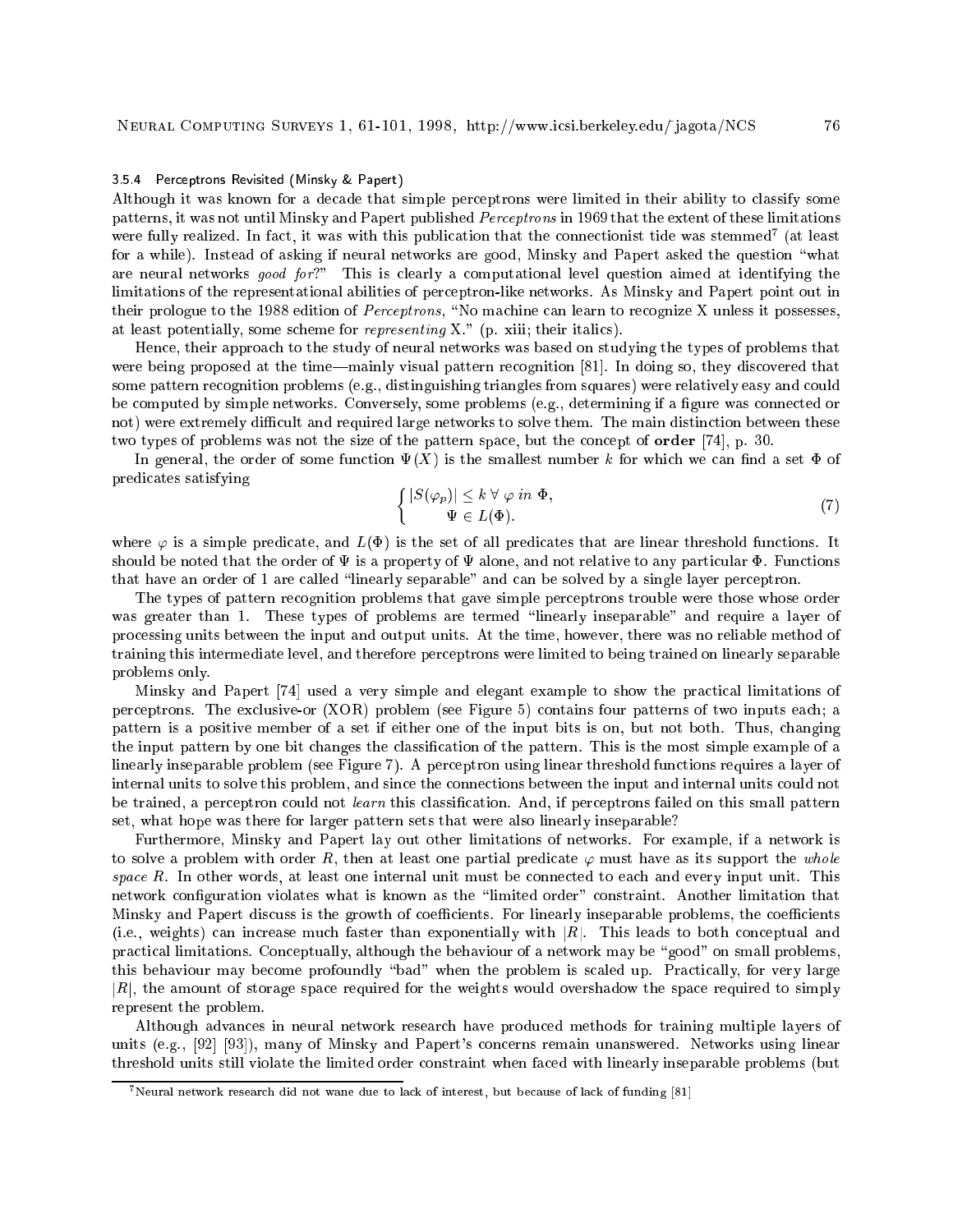

Figure 7: (A) Linearly separable problem—the pattern space requires a single hyperplane to make the proper classification; therefore, a network requires no hidden units.  $(B)$  Linearly inseparable problem—the pattern space requires two (or more) hyperplanes to make the correct classication; therefore, a network requires a layer of internal units.

see section 4.8). Furthermore, the scaling of weights as the size of the problem space increases remains an issue [31].

# 3.6 The Importance of Old Connectionism

The publication of Perceptrons by Minsky and Papert in 1969 has taken on almost a mythical aura-it has been likened to the huntsman being sent out to bring back the heart of Snow White [81]. Regardless of whether or not the work precipitated or merely coincided with the decline of connectionist research, it serves as a useful delineation between the "Old" and "New" connectionism.

The examples of connectionist networks provided in this section are often classified under the term "Old" Connectionism". Old Connectionism is characterized by two different types of networks. The first are small, trainable networks, such as single layer perceptrons, that are computationally limited (i.e., cannot be trained to solve linearly inseparable problems). The second type of networks are large, computationally powerful networks that are mainly hardwired (although they could have a trainable layer of weights such as Pandemonium), and thus are limited in their learning ability. The problem with Old Connectionism was that it had no reliable way of combining these two different types of network architectures. To be an effective tool within cognitive science, researchers had to find a way of combining these two different types of networks.

Consequently, we are left with the question \Why should we be interested in Old Connectionism?" The first reason is purely academic. To understand the role of connectionism today we have to understand how the field has developed. By knowing the history of connectionism, not only are we in a position to counter the arguments against connectionism from the classical camp (e.g., knowing why connectionism is not associationism), but also we are in a position to evaluate claims from the connectionist camp that it may represent a paradigm shift [98]. To be effective researchers, we need to know both sides of the argument.

The second and more important reason is that by studying the development of connectionism we can appraise the strengths and weaknesses of the connectionist approach to information processing and adjust our course of inquiry accordingly. For example, we know that connectionist networks have the in principle power of a UTM [70], but we also know that perceptron-like single layer networks are limited in their computational power [74]. Thus, we should focus current research on multilayer networks. We know that there are guaranteed algorithms based very much on early behaviourist theorizing for training single layer networks [90], yet no such algorithm exists for multiple layer networks. Can the same be said of biological learning? Finally, we should stop working in the "biological vacuum" and heed the echoing call for models of learning to be based more on the known neurophysiology of the brain.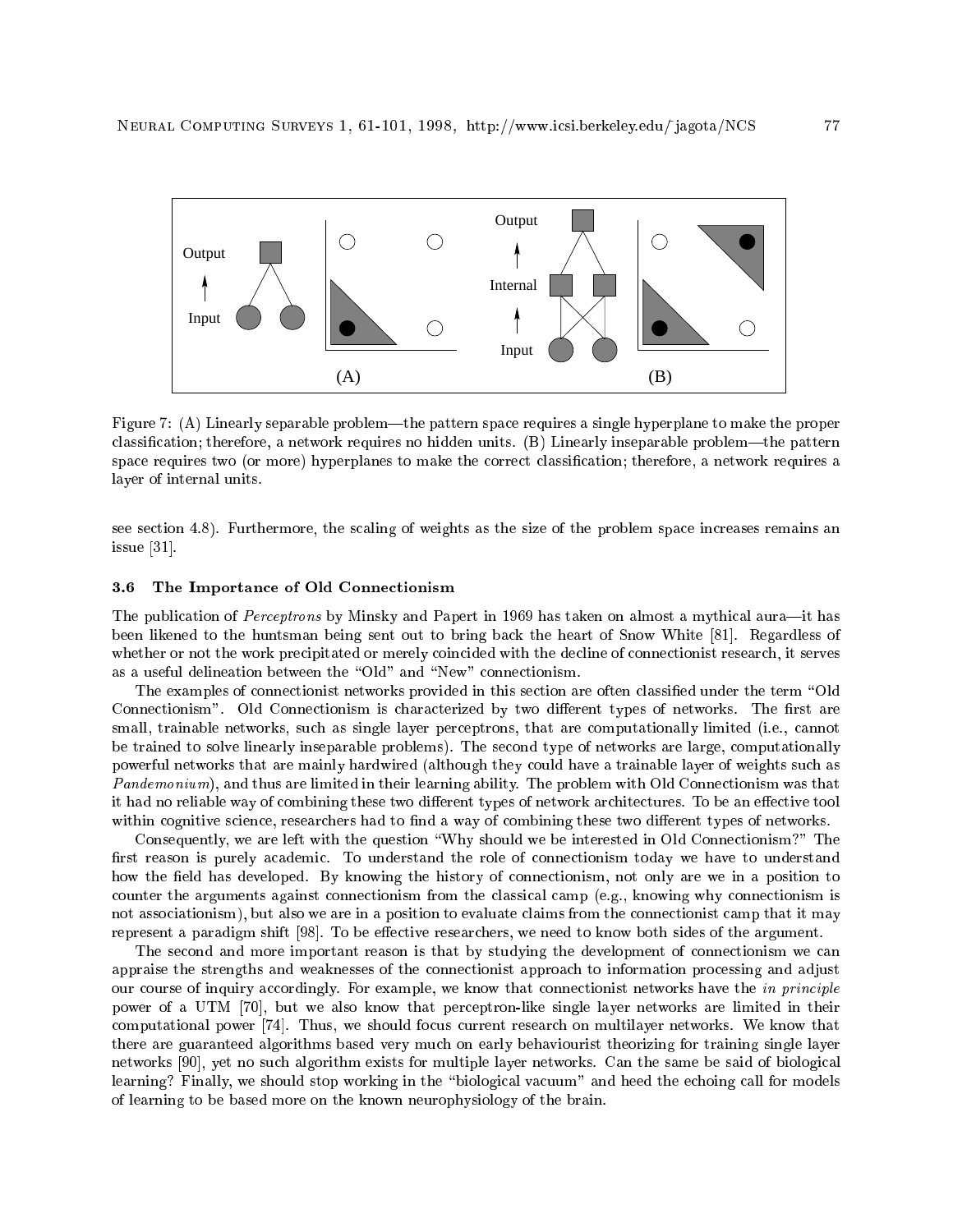With the introduction to connectionism's interdisciplinary background from its philosophical roots to its computational apex completed, the current state of connectionism can now be evaluated.

#### NEW CONNECTIONISM  $\overline{4}$

This section is concerned with describing connectionist systems in the post-Perceptrons era; that is, networks falling under the classification of "New Connectionism". New Connectionism is characterized by computationally powerful networks that can be fully trained. Such networks have often been hailed as providing a simple universal learning mechanism for cognition (but see [34]). Moreover, the learning algorithms embodied within new connectionist models have created very powerful information processors—they are both universal function approximators [16] and arbitrary pattern classifiers [63].

As stated earlier, we are living in the aftermath of the neural network revolution. As a consequence, the number of different connectionist architectures available to researchers today is immense; to discuss them all is beyond the scope of this paper. Instead, this section will focus on three specic architectures and provide a cursory examination of four other connectionist architectures.

It should be noted, however, that the demarcation between"Old" and "New" is somewhat tenuous. Following the publication of Perceptrons, there was a decrease in the number of researchers actively engaged in connectionist research; but, research did not cease. In certain respects, however, there was a change in the focus of connectionist research. Whereas previous researchers were interested in a connectionist theory of mind, the focus of research during the 1970's and early 1980's was more directed towards a connectionist theory of memory. This is exemplified by the work on associative memory models reported in Hinton and Anderson [45]. The models described in *Parallel Models of Associative Memory* were seen as a departure from standard memory models of the time for three distinct reasons (e.g., [97]):

- 1. The systems were assumed to have a neurophysiological foundation,
- 2. The systems offered an alternative to the "spatial" metaphor of memory and retrieval, and
- 3. The systems assumed a parallel, distributed-processing system that did not require a central executive to coordinate processing.

These researchers were aware of the limitations of connectionist models for learning linearly inseparable pattern classification tasks; consequently, the focus of their research was directed more towards how memory was stored and retrieved. In many ways, the work presented in Hinton and Anderson (1981) serves an important role by bridging the gap between Perceptrons and Parallel Distributed Processing.

# 4.1 Modern Connectionist Architectures

In this section, three different network architectures will be described in detail. After each of the main architectures is described, related network architectures will also be reviewed. These reviews will provide somewhat less detail as they are meant to provide only a cursory examination of comparable architectures.

The first architecture to be described in detail is James McClelland's [66] Interactive Activation and Competition (IAC) model of information retrieval from stored knowledge. Although early versions of the IAC architecture did not learn—hence, it could rightly be considered within the class of Old Connectionism as defined earlier—the model displays many characteristics of human cognition that are missing from classical symbolic models. Furthermore, a new learning rule for IAC networks is proposed within this section. Thus, it is included here in our description of modern connectionism.

Following the description of the IAC network, the work of two pioneering researchers in the field of neural network learning immediately following the Perceptrons era will be briefly reviewed. First, Stephen Grossberg's [39][40] instar and outstar configurations and his Adaptive Resonance Theory (ART) networks will be introduced. Second, we will cover Teuvo Kohonen's [57] self-organizing maps (which are now commonly referred to as Kohonen networks). Coupled with the new learning rule for the IAC networks, these architectures provide a link from the "Old" to the "New" Connectionism.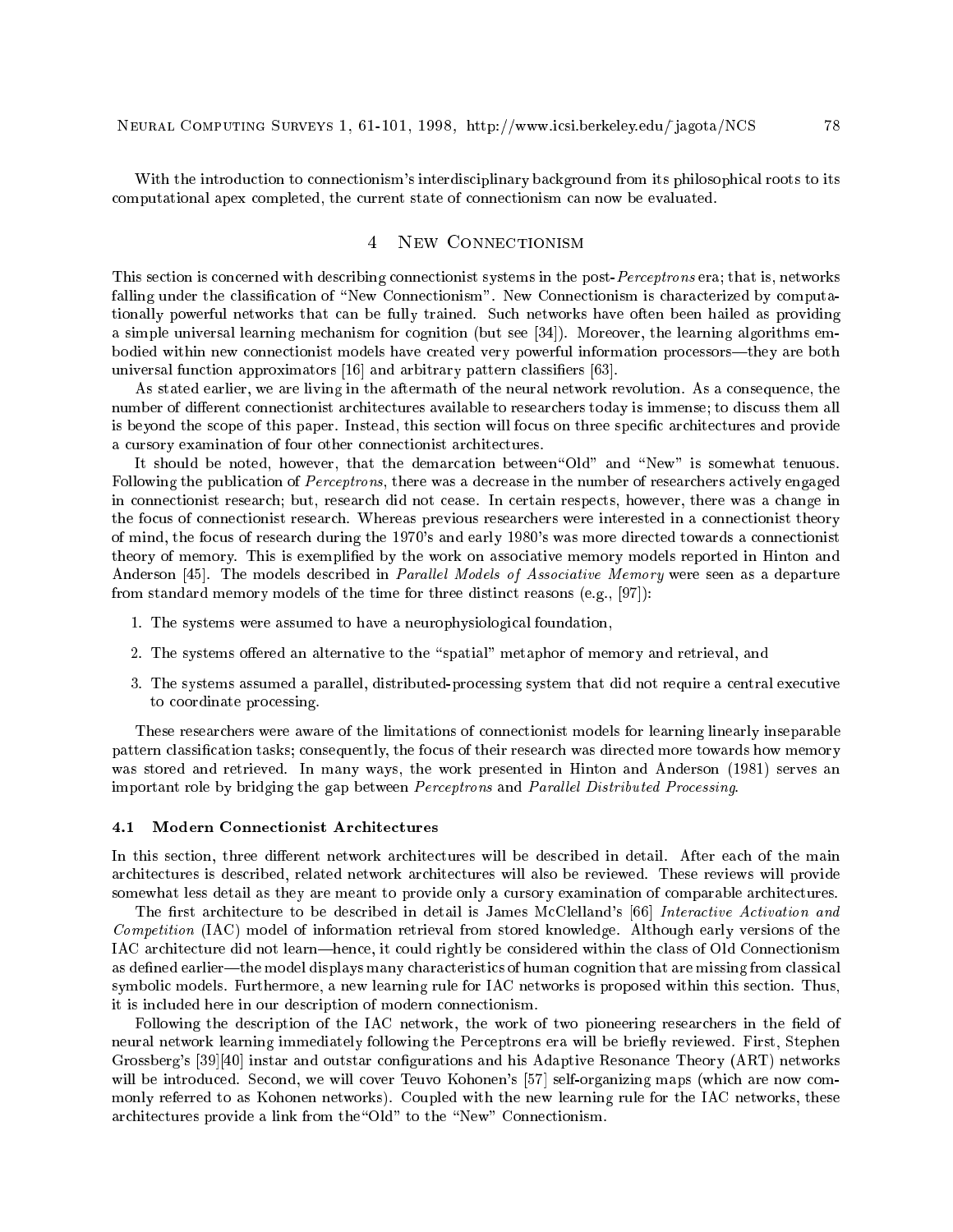The second architecture to be covered in detail is the generic PDP architecture ; that is, a multi-layered network trained with Rumelhart, Hinton and Williams' [92][93] backpropagation algorithm. The generic PDP network is probably the most well known and most widely used architecture today it is estimated that about 70% of real-world network applications use the backpropagation learning algorithm [116]. Furthermore, the algorithm is suitable for both function approximation tasks and pattern classication problems.

One criticism leveled against the generic PDP architecture, however, is that is only capable of a static mapping of the input vectors. The brain, on the other hand, is not stateless but rather a high-dimensional nonlinear dynamical system [26]. Consequently, the recurrent network architecture pioneered by John Hop field [47] will be briefly discussed. The basic characteristic of recurrent networks is that some processing activation (usually the output) at time t is re-used (usually as an input) at time  $t+1$ . Thus, a fully connected recurrent network is potentially a very powerful architecture for temporal processing; however, more efficient heuristics and algorithms for reliable learning are required.

The third architecture to be discussed specically is a variation on the generic PDP architecture developed by Dawson and Schopflocher [24]. These value unit networks use the same basic learning algorithm as the generic PDP architecture, but use a non-monotonic activation function—the Gaussian—in their processing units. This new activation function has been shown to have certain theoretical and practical advantages over standard backpropagation networks. For example, value units are able to solve linearly inseparable problems much easier and with fewer hidden units than standard networks. Also, the hidden unit activations adopted by value unit network often fall into distinct \bands", allowing for easier interpretation of the algorithms being carried out by the network.

Finally, the last architecture to be briefly covered is the Radial Basis Function (RBF) network (e.g., [75]). The reason for covering the RBF architecture is that it and the value unit architecture are often confused. This is because both networks use a Gaussian activation function in their processing units. As the section will show, however, the networks are not equivalent.

## 4.2 Interactive Activation and Competition Models

McClelland's [66] Interactive Activation and Competition (IAC) model illustrates the power of a large network for retrieving general and specific information from stored knowledge of specifics. Although the network rightly falls into the category of Old connectionism as defined earlier (i.e., the network is hardwired and cannot "learn" new information), it is included in this section because it nicely illustrates those properties of an information processing system that are often overlooked in classical theories of cognitive science. These include graceful degradation, content-addressable memory, output availability, and iterative retrieval [78]. Furthermore, the network suggests that we may not need to store general information explicitly.

The basic IAC network consists of processing units that are organized into competitive pools. Connections within pools are inhibitory; this produces *competition* within the pools as strong activations tend to drive down weaker activations within the same pool. Connections between pools, however, are normally excitatory and bi-directional; thus, we have interactive processing. Units within the network take on continuous activation values between a minimum and a maximum, with their output normally equal to the activation value minus some threshold (although this can be set to zero without loss of generality). The basic mathematics of network functioning are fairly straight-forward (e.g., [41][68]).

Units within the IAC network compute their activation,  $a_i$ , based upon the unit's current activation and the net input. The net input arriving into a unit (see Equation 8) is calculated by summing the weighted activations sent from all other internal units connected to it, plus any external activation supplied by the environment. Thus, the net input to unit  $i$  that is connected to  $j$  other units is

$$
net_i = \sum_j w_{ij} output_j + extinput_i \tag{8}
$$

 $^8$  The term 'generic' was first coined by [3] to describe this type of network architecture and is maintained here for consistency.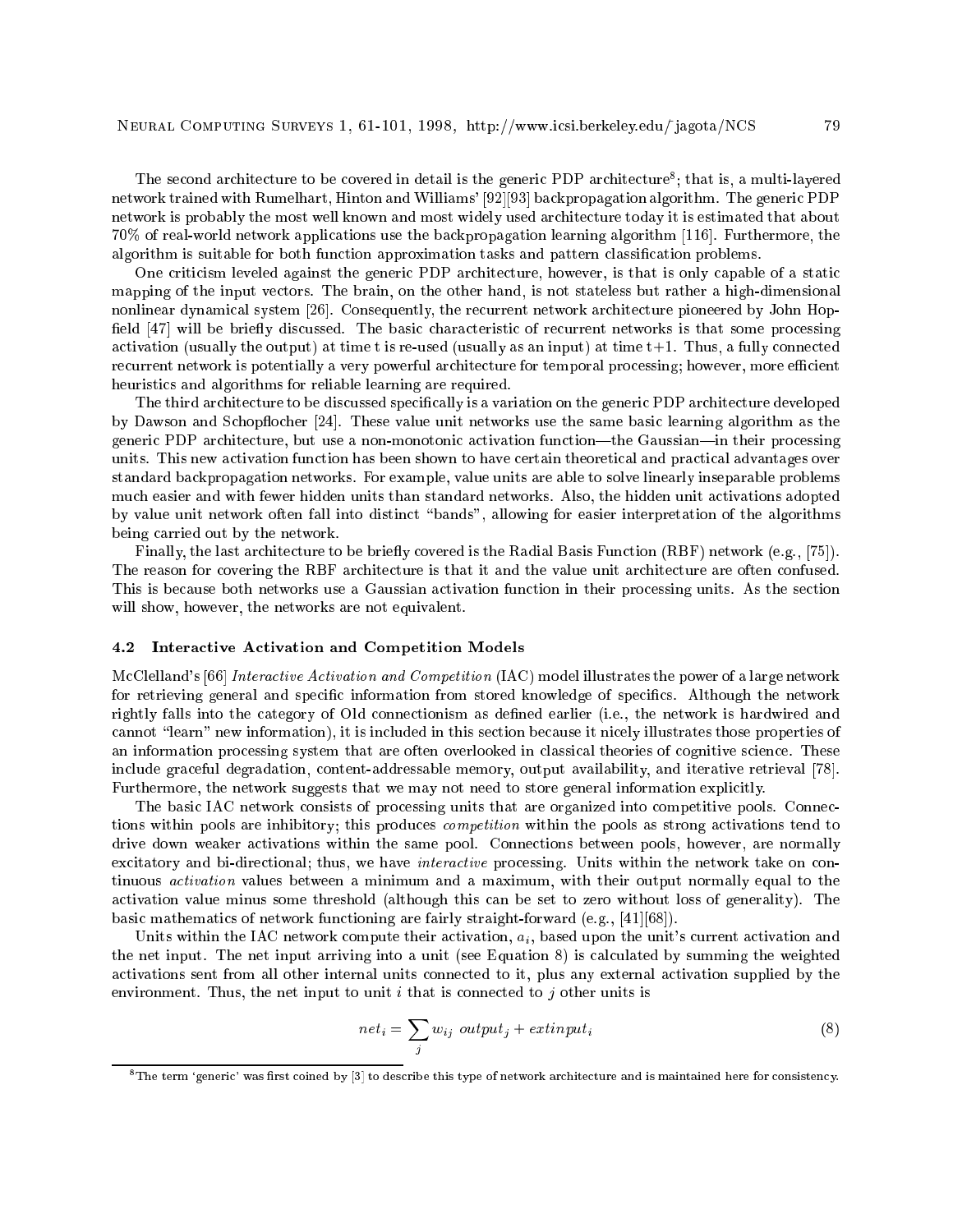where  $w_{ij}$  is the weight (positive or negative) of the connection between unit i and unit j, and

$$
output_j = [a_j]^+ = \begin{cases} a_j & \text{if } a_j > 0, \\ 0 & \text{otherwise.} \end{cases}
$$
\n
$$
(9)
$$

Once the net input to a unit has been calculated, the change in that unit's activation can be computed as follows:

If 
$$
(net_i > 0)
$$
,  
\n $\Delta a_i = (max - a_i)net_i - decay(a_i - rest)$ .  
\nOtherwise,  
\n $\Delta a_i = (a_i - min)net_i - decay(a_i - rest)$ .

where max, min, decay, and rest are parameters supplied by the modeler. Normally, the parameters are set to  $max = 1$ ,  $min \leq rest \leq 0$ , and  $0 \leq decay \leq 1$ . It is also assumed that  $a_i$  is initialized and remains within the range  $(min, max]$ .

With these equations in place, we can evaluate how  $\Delta a_i$  changes over time. For example, imagine that the input, net<sub>i</sub>, to a unit is fixed at some positive value. As the activation,  $a_i$ , of a unit becomes greater and greater,  $\Delta a_i$  becomes less and less—when  $a_i$  reaches max then  $\Delta a_i = -decay(a_i - rest)$  $-decay(max - rest)$ . When  $a_i$  is equal to the resting level, then  $\Delta a_i = (max - rest)net_i$ . If we assume that  $max = 1$  and  $rest = 0$ , then these equations reduce to  $\Delta a_i = -decay$  when  $a_i$  is maximal and  $\Delta a_i = net_i$ when  $a_i$  is minimal. Between these two extremes is the *equilibrium* point, where  $\Delta a_i = 0$ ; that is, we can calculate the value of  $a_i$  such that given a constant net input, the unit's activation does not change with time. To determine the equilibrium point (assuming  $max = 1$  and  $rest = 0$ ), we simply set  $\Delta a_i$  to zero and solve for  $a_i$  which gives:

$$
0 = (max - a_i)net_i - decay(a_i - rest)
$$
  
\n
$$
0 = net_i - (a_i)(net_i) - (a_i)(decay)
$$
  
\n
$$
0 = net_i - a_i(net_i + decay)
$$
  
\n
$$
a_i = \frac{net_i}{net_i + decay}
$$
\n(10)

This means equilibrium is reached when the activation equals the ratio of the net input divided by the net input plus the decay. Analogous results to Equation 10 are obtained when the net input is negative and constant. It should be noted that equilibrium is only reached when the net input to the unit is constant—if the net input changes with time, then equilibrium is not guaranteed (in practice, however, equilibrium is often achieved).

Having analyzed the mathematical basis of the network, we can now turn our attention to a more specific example of the IAC architecture. McClelland's [66] network is based on the bi-directional interconnection of nodes. A node is a simple processing device that accumulates excitatory and inhibitory signals from other nodes via weighted connections and then adjusts its output to other nodes accordingly. There are two different types of nodes in the network:  $\it{instance}$  and  $\it{property}$  nodes . There is one instance node for each individual encoded in the network. The instance node has inhibitory connections to other instance nodes and excitatory connections to the relevant property nodes. The property nodes encode the specific characteristics of an individual. Property nodes are collected into cohorts of mutually exclusive values; nodes within a cohort have mutually inhibitory connections. Knowledge is extracted from the network by activating one or more of the nodes and then allowing the excitation and inhibition processes to reach equilibrium.

All information processing models take time, and the IAC model is no exception. Time is measured in "cycles", where a cycle consists of a node computing its activation level (dependent on previous activation,

<sup>9</sup> In reality, both of the nodes have the same physical characteristics and therefore only represent dierent types of information. It is often assumed, however, that instance nodes are 'hidden' from direct access whereas property nodes are not.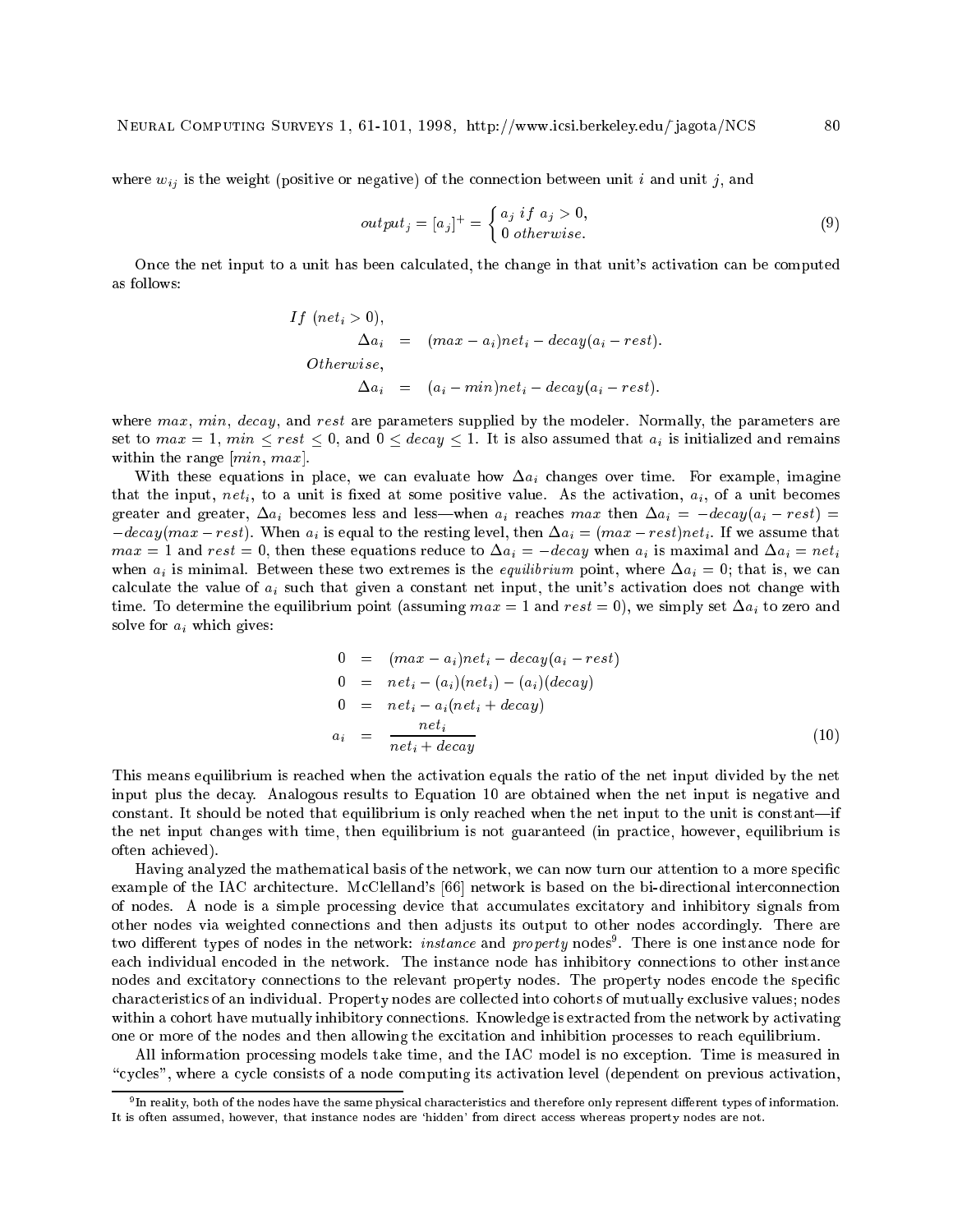current excitatory and inhibitory signals being received, and a decay function) and then sending a signal to all connected nodes. During a cycle, all nodes are computing their activation levels in parallel. Furthermore, at the completion of any cycle, we can evaluate the current state of the network. This means that we can wait for the network to reach equilibrium and a definite answer, or we can ask what the network's best "guess" to a question is before equilibrium is reached.

The specic network reported [66] encodes information about the members of two gangs called the "Jets" and the "Sharks". Property cohorts include NAME, GANG, AFFILIATION, AGE, EDUCATION STATUS, Marital Status, and Occupation. Figure 8 illustrates the network's architecture and the individual properties within each cohort. Note that McClelland's original network had 27 individuals encoded, while Figure 8 only encodes the properties of three individuals.

To illustrate how the network retrieves specic information, we will use Lance as an example. First, the name node "Lance" is activated by an external signal. The node then sends an inhibitory signal to all other name nodes, and an excitatory signal to the instance node for Lance. When the instance node receives enough stimulation, it sends an inhibitory signal to all other instance nodes, and an excitatory signal to the properties of Lance, specically the nodes for "Jets", "20's", "J.H.", "Married", "Burglar", and the name node "Lance". These property nodes send out inhibitory signals to the other nodes within their cohorts and an excitatory signal back to the instance nodes to which they are connected (which means instance nodes other than Lance may be activated). Eventually, the network will settle into a state of equilibrium where the properties of Lance will be activated at a high level and all other properties will be relatively inhibited. This is an example of contentaddressable memory.



Figure 8: A much reduced version of McClelland's (1981) "Jets" and "Sharks" network for illustrative purposes. The solid nodes are "instance units" (one for each gang member) while the hollow nodes are "property units" that encode specific characteristics. Inhibitory connections are not shown.

To retrieve general information from the network, we can activate one of the other property nodes. For example, if we wished to find out the average characteristics of members in the Jets Gang, we would simply activate the "Jets" unit and look for the property nodes with the highest amount of activation in each cohort. It turns out that the average member of the Jets is in his 20's, has a Junior High education, is single, and is equally likely to be a pusher, a bookie, or a burglar. Furthermore, the network will also tell us who the gang members of the Jets are. This general information is not encoded specifically anywhere within the network; therefore, the model "has no explicit representation that the Jets tend to have these properties" ( $[66]$ , p. 171) and yet this information is available.

Finally, the IAC model is able to handle incomplete or missing data and even perform when the network has been damaged. If the network is given incorrect information (e.g., inquire about who was a Shark, in their 20's, single, a burglar, and had a Junior High education) it will return with the best match. In this case, the network returns the individual Ken who fits all the characteristics except for education level [68]. Furthermore, if we sever the connection between the instance node Lance and the property "Burglar", the network is still able to return a value of "Burglar" when the property node "Lance" is activated even though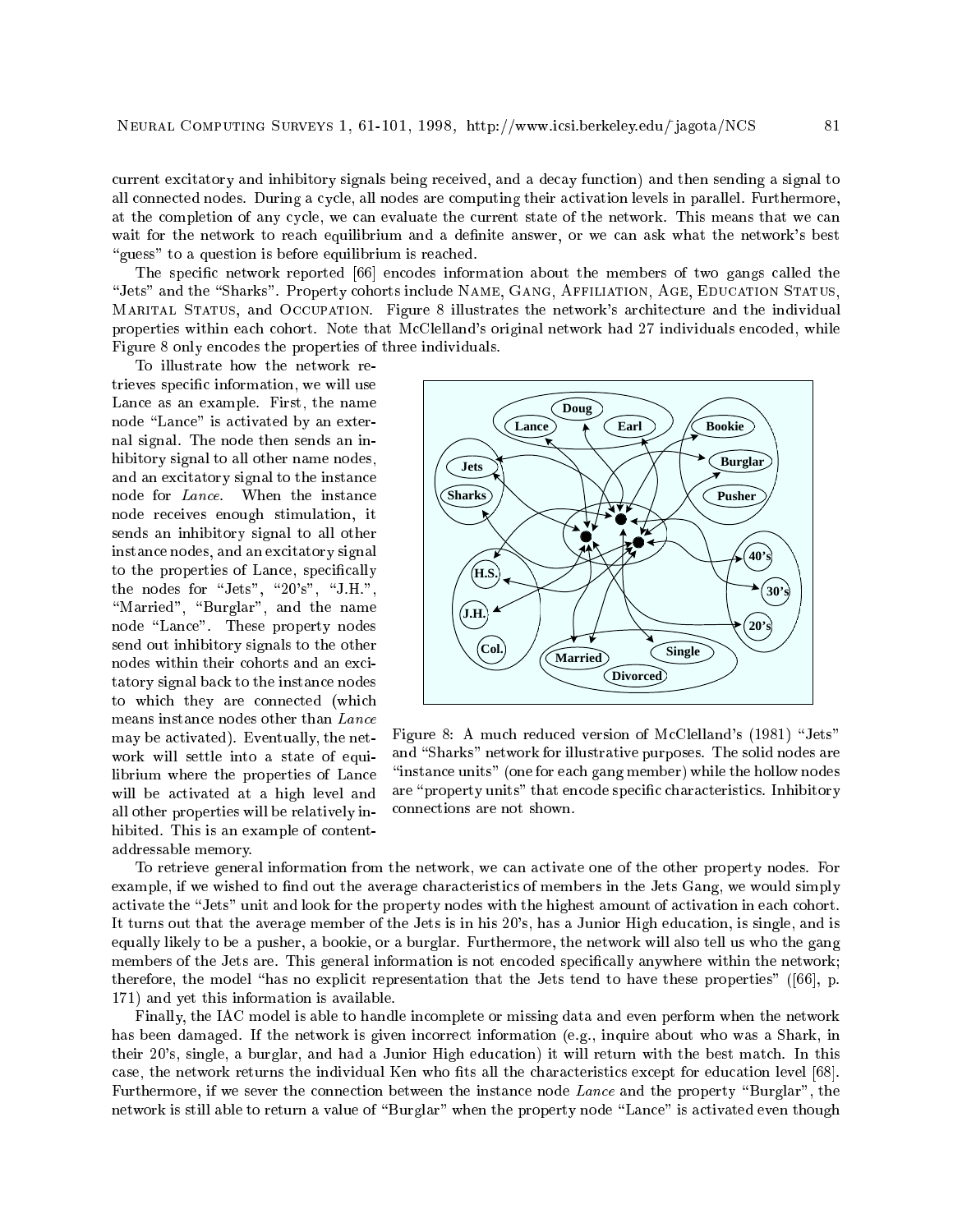there is no direct connection. In effect, Lance will activate other individuals who are similar to him, and thus the network "guesses" at Lance's profession by default assignment.

The IAC network illustrates quite effectively content-addressable memory (e.g., retrieval of the properties of Lance by supplying his name only), output availability (e.g., assessing the state of the network at the end of a cycle), iterative retrieval (e.g., nding the average property of a Jets member from all other possible properties), and graceful degradation (e.g., retrieval of information when connections are severed or incorrect information is given)—properties required in a model of human information processing [78]. This model also questions the classical view that we explicitly store generalizations.

# 4.2.1 A Possible Learning Mechanism for IAC Networks

Although IAC models are an important contribution to the connectionist's tool bag, the initial models still suffered from the inability to learn and, hence, rightly fall into the classification of Old Connectionism. The ability of the IAC networks to incorporate so many of the characteristics of human information processing, however, make it difficult to dismiss the architecture for lack of a learning mechanism. Consequently, a possible learning mechanism for the IAC networks is proposed here.

In devising a new learning mechanism, we would want to incorporate as many of the known neurophysiological properties (both theoretical and empirical) of learning as possible. The first modification would be to add a Hebbian-like learning mechanism to increase or decrease the weighted connections between nodes, so that those nodes that are active together become more strongly connected (either inhibitory or excitatory), and those nodes that are seldom active together weaken their connection [44]. The second modification would be to limit the maximum possible weight of any connection. The idea behind this restriction comes from Hull's [51] growth of habit strength and Minsky and Papert's[74] observation that network weights often grow without bound and there is no evidence that biological neural networks behave in this manner. A third property to be incorporated into a possible learning mechanism would be to prevent weights from shifting sign; that is, weights that are positive remain positive, and weights that are negative remain negative. Finally, a decay process should be added to the learning mechanism to account for the \use it or lose it" property evident in real neural circuits (e.g., [27]). Consequently, learning in an IAC network could be accomplished by adding the following equation to the mathematics of the architecture:

$$
If (w_{ij} > 0)
$$
  
\n
$$
\Delta w_{ij} = \eta(w \max - w_{ij}) a_i a_j - w \cdot d w_{ij}).
$$
  
\n
$$
Otherwise
$$
  
\n
$$
\Delta w_{ij} = \eta(w \min + w_{ij}) a_i a_j - w \cdot d w_{ij}.
$$
\n(11)

where wmax  $\geq$  max, wmin  $\leq$  min, and wdecay  $\geq$  0 are parameters specific to the network weights,  $\eta$  is a learning parameter, and the unit activations  $a_i$  and  $a_j$  are assumed to fall into the range [min, max] as before. What Equation 12 states is that the change in weight is equal to some proportion of the unrealized weight potential (cf., Hull's growth of habit strength) minus some decay process. Note that this equation guarantees that as the inactivity between nodes persists, weights will approach but never cross zero; in other words, weights that are inhibitory remain inhibitory, and weights that are excitatory remain excitatory. Thus, the network is an unsupervised learning algorithm based on self-organizing principles. A similar learning rule—although less encompassing—for IAC networks has been proposed and tested [11] to train a face recognition network.

Therefore, with these modifications, the IAC architecture could be said to bridge the gap between Old and New Connectionism. But, the IAC network is still somewhat limited in the knowledge it can represent; for example, while the architecture represents semantic knowledge quite well, the architecture probably is not suitable for controlling limb movement. Consequently, we need to explore other architectures and learning methods, and the best place to start is with the forerunners to the most common network and learning algorithm today.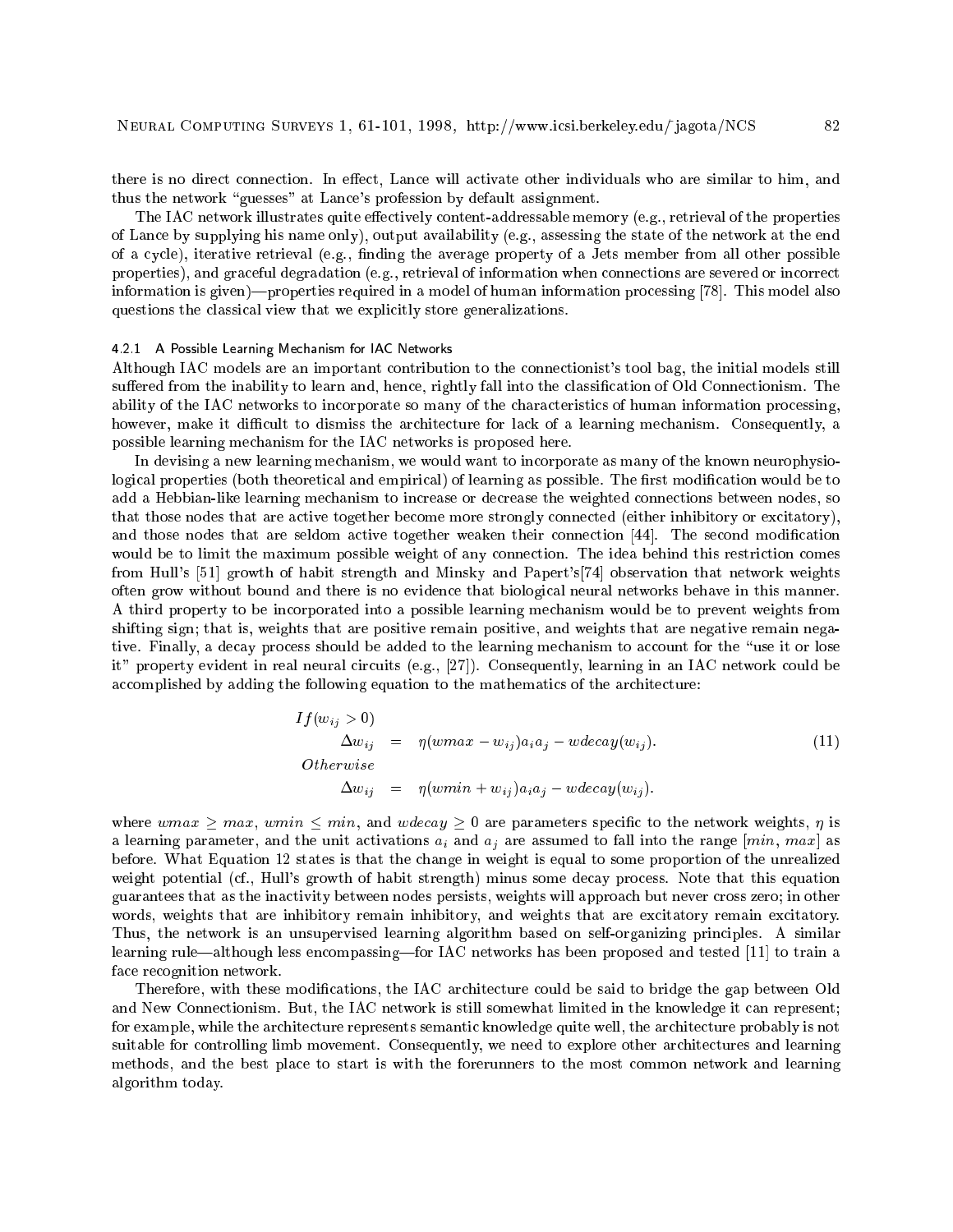#### 4.3 Grossberg's Instars and Outstars

Many of the ideas commonly used in articial neural networks today can be attributed to Stephen Grossberg [39]. One such contribution is the instar and outstar configurations, which were originally proposed as models of certain biological functions. Basically, instars are neurons fed by a set of inputs through synaptic weights, while outstars are neurons driving a set of weights. Instar neurons and outstar neurons are capable of being interconnected to form arbitrarily complex networks.

The purpose of instar neurons is to perform pattern recognition. Each instar is trained to respond to a specific input vector  $X$  and to no other. This is accomplished by adjusting the weight vector  $W$  to be like the input vector. The output of the instar is the sum of its weighted connections (see Equation 14). This calculation can be seen as the dot product of the input vector and the weight vector, which produces a measure of similarity for normalized vectors. Therefore, the neuron will respond most strongly to the pattern for which it was trained.

An instar is trained using the formula ,

$$
w_i(t+1) = w_i(t) + \alpha [x_i - w_i(t)] \tag{12}
$$

where,

 $w_i(t) =$  the weight from input  $x_i$ 

 $x_i = i$  input

 $\alpha$  = training rate coefficient which should be set to 0.1 and then gradually reduced during the training process.

Once trained, the instar will respond optimally to the input vector  $X$ , and respond to other vectors that are similar to X. In fact, if you train it over a set of vectors representing normal variations of the desired vector, the instar develops the ability to respond to any member of that class.

The outstar works on a complementary basis to the instar. It produces a desired excitation pattern for other neurons whenever it fires. To train the outstar, its weights are adjusted to be like a desired target vector

$$
w_i(t+1) = w_i(t) + \beta [y_i - w_i(t)] \tag{13}
$$

where  $\beta$  is the training rate coefficient which should start at 1 be slowly reduced to 0 during training. Ideally, the outstar neuron should be trained on vectors that represent the normal variation of the desired vector. Thus, the output excitation pattern from the neuron represents a statistical measure of the training set and can converge to the ideal vector even if it has only seen distorted versions of the vector.

# 4.4 Grossberg's Adaptive Resonance Theory

It would be hard to mention Grossberg without making a least a brief mention about Adaptive Resonance Theory (ART). ART was initially introduced by Grossberg [40] as a theory of human information processing: it has since evolved into a series of real-time neural network models that perform supervised and unsupervised category learning, pattern classification, and prediction [12].

The simplest ART network is a vector classifier—it accepts as input a vector and classifies it into a category depending on the stored pattern it most closely resembles. Once a pattern is found, it is modied (trained) to resemble the input vector. If the input vector does not match any stored pattern within a certain tolerance, then a new category is created by storing a new pattern similar to the input vector. Consequently, no stored pattern is ever modified unless it matches the input vector within a certain tolerance. This means that an ART network has both plasticity and stability; new categories can be formed when the environment does not match any of the stored patterns, but the environment cannot change stored patterns unless they are sufficiently similar.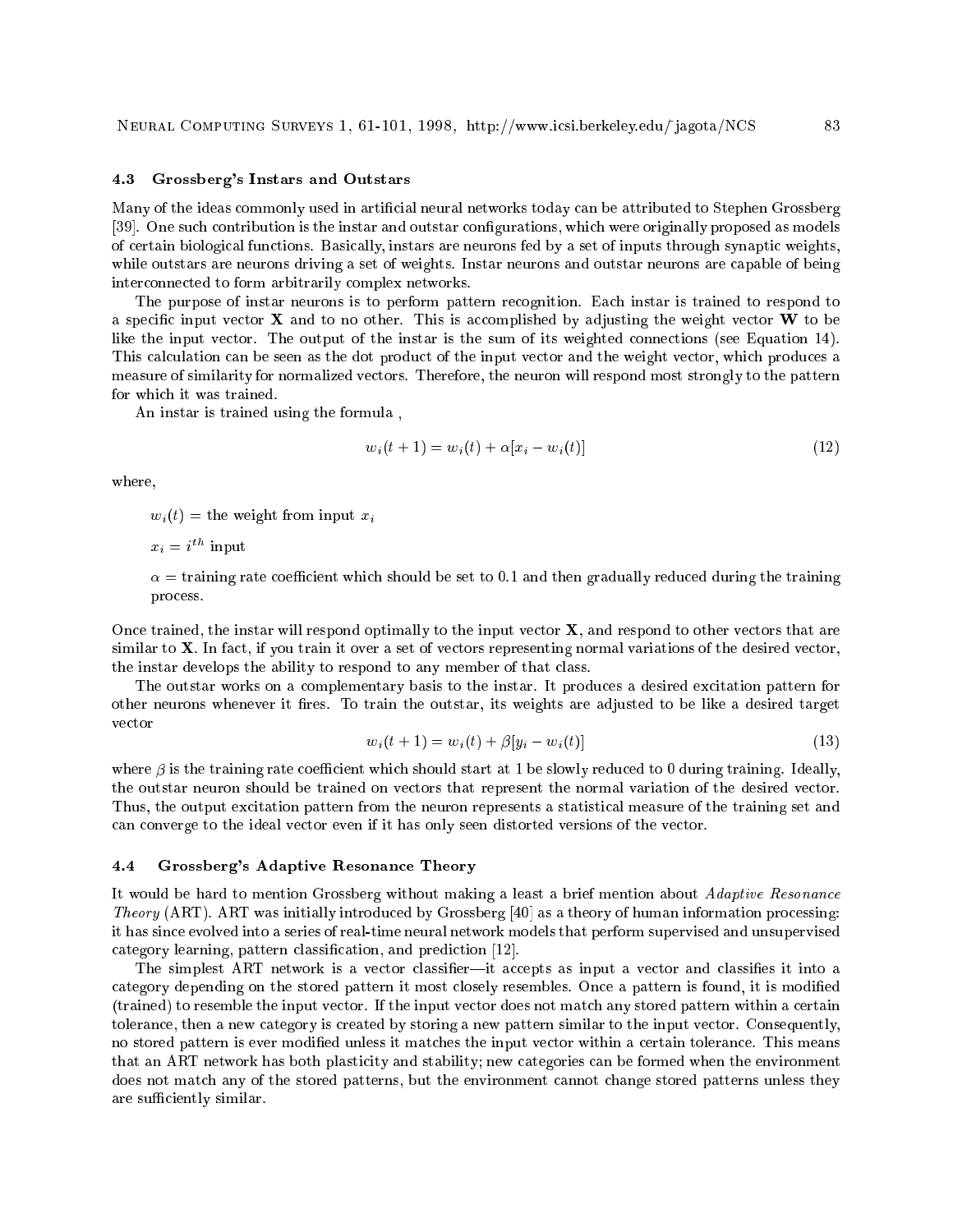There are many different variations of ART available today. For example, ART1 performs unsupervised learning for binary input patterns, ART2 is modified to handle both analog and binary input patterns, and ART3 performs parallel searches of distributed recognition codes in a multilevel network hierarchy. ARTMAP combines two ART modules to perform supervised learning while fuzzy ARTMAP represents a synthesis of elements from neural networks, expert systems, and fuzzy logic [12]. Other systems have been developed to suit individual researcher's needs; for example, Hussain and Browse [54] developed ARTSTAR which uses a layer of INSTAR nodes to supervise and integrate multiple ART2 modules. The new architecture provides more robust classication performance by combining the output of several ART2 modules trained by supervision under different conditions.

## 4.5 Kohonen Networks

A Kohonen network [57] can be characterized as a self-organizing map used for pattern recognition. It differs from the generic PDP architecture in several ways (see Section 4.6). First, application of an input vector to the network will cause activation in all output neurons: the neuron with the highest value represents the classication. Second, the network is trained via a non-supervised learning technique. This poses a rather interesting problem. As the training is done with no target vector, it is impossible to tell a priori which output neuron will be associated with a given class of input vectors. Once training is completed, however, this mapping can easily be done by testing the network with the input vectors. A typical Kohonen network is illustrated in Figure 9.



Figure 9: (A) A Kohonen network with two inputs mapping onto a  $4 \times 5$  output field. (B) Randomized weight structure before training. (C) Typical weight structure following training.

The n connection weights into a neuron are treated as a vector in  $n$ -dimensional space. Before training, the vector is initialized with random values, and then the values are normalized to make the vector of unit length in weight space. The input vectors in the training set are likewise normalized.

The algorithm for training a Kohonen network can be summarized as follows:

- 1. Apply an input vector  $X$  to the network.
- 2. Calculate the distance  $D_j$  (in n dimensional space) between X and the weight vectors  $W_j$  of each neuron.
- 3. The neuron that has the weight vector closest to X is declared the winner. Use this weight vector  $W_c$ as the center of a group of weight vectors that lie within a distance of  $d$  from  $W_c$
- 4. Train this group of vectors according to

$$
W_j(t+1) = W_j(t) + \alpha [X - W_j(t)]
$$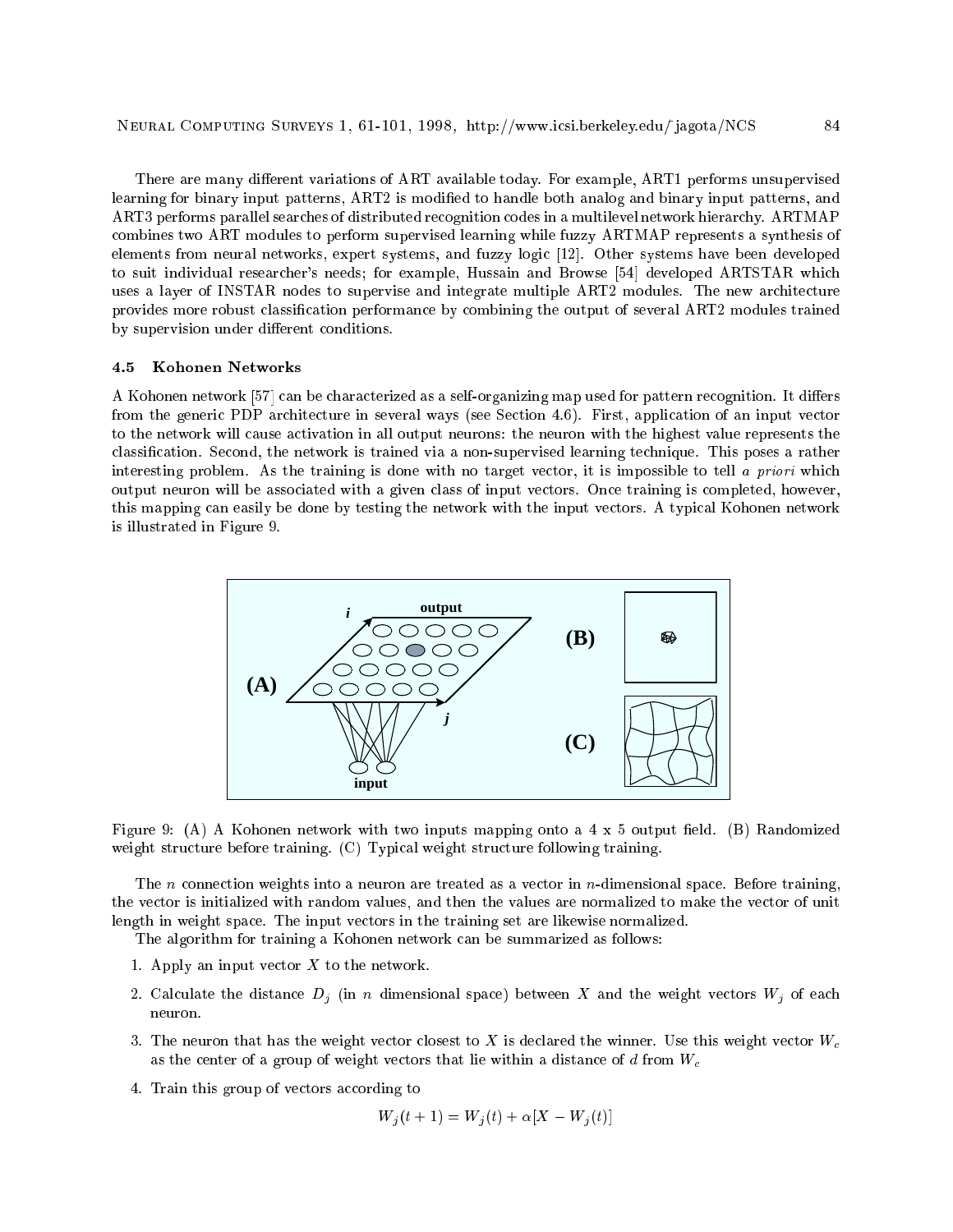for all weight vectors within a distance d of  $W_c$ . Note the similarity between this equation and Equation 12.

5. Perform steps 1 through 4 for each input vector.

As training proceeds, the values of d and  $\alpha$  are gradually reduced. It is recommended by Kohonen that  $\alpha$  start near 1 and reduce to 0.1, whereas d can start as large the greatest distance between neurons and reduce to a single neuron. Furthermore, the number of training cycles should be approximately 500 times the number of output neurons to ensure statistical accuracy.

Because the input and weight vectors are normalized they can be viewed as points on the surface of a unit hypersphere. The training algorithm therefore adjusts the weight vectors surrounding the winning neuron to be more like the input vector. In other words, the algorithm tends to cluster weight vectors around the input vector.

Such adaptive units can be organized into a layer to produce a feature map. A feature map is a nonlinear method of representing the original signal space and resembles the topographic maps found in many areas of the brain [88]. The feature map is produced by the unsupervised training of the adaptive units which gradually develop into a spatially organized array of feature detectors whence the position of the excited units signal statistically important features of the input signal. Consequently, more frequently occurring stimuli will be represented by larger areas in the map than infrequently occurring stimuli.

Kohonen maps and unsupervised learning are but one way of training connectionist networks. But, if both the input and corresponding output patterns are known a priori, then supervised learning can be used. The most common supervised learning algorithm is the backpropagation algorithm used to train generic PDP networks.

#### 4.6 The Generic PDP Network

As we saw in Section 3.5.2, an elementary  $\alpha$ -perceptron has the *in principle* power to solve any pattern classication problem expressed in binary notation, whereas a network with less depth is limited in its computational power. This increase in computational ability derives from the fact that a multilayer network can theoretically carve a pattern space into an arbitrary number of decision regions [63]. Furthermore, it can be shown that such networks are also universal function approximators—that is, they are able to solve any function approximation problem to an arbitrary degree of precision  $[16][43][49]$ . These results are specific to the network architecture alone, and not to the learning rule used to train the networks.

Thus, we need to make a distinction between the network architecture and the learning rule. This move serves a dual purpose. First, it allows us to make claims about the computational power of networks regardless of the training procedure used. Second, we can evaluate the learning rule independent of the network architecture. The consequence of making this distinction between architecture and learning rule is that it allows us to (i) address concerns about the \biological plausibility" of certain learning algorithms (e.g., backpropagation) without compromising the interpretation and final results of the trained network, and (ii) determine if differences in network performance are due to architectural discrepancies or modifications of the learning algorithm. Therefore, we will first define the generic connectionist architecture, and then define the learning rule.

## 4.6.1 The Generic Connectionist Architecture

The building block for the generic connectionist architecture is the artificial neuron (see Figure 1). The functional properties of the artificial neuron mimic those of actual neurons; that is, the neuron receives and integrates information, processes this information, and transmits this new information (e.g., [27][60]). Mathematically, the input function to the neuron is expressed in Equation 14;  $net_{pj}$  is a linear function of the output signals,  $o_{pi}$ , from units feeding into j with weighted connections,  $w_{ij}$ , for pattern p.

$$
net_{pj} = \sum_{i} w_{ij} o_{pi} \tag{14}
$$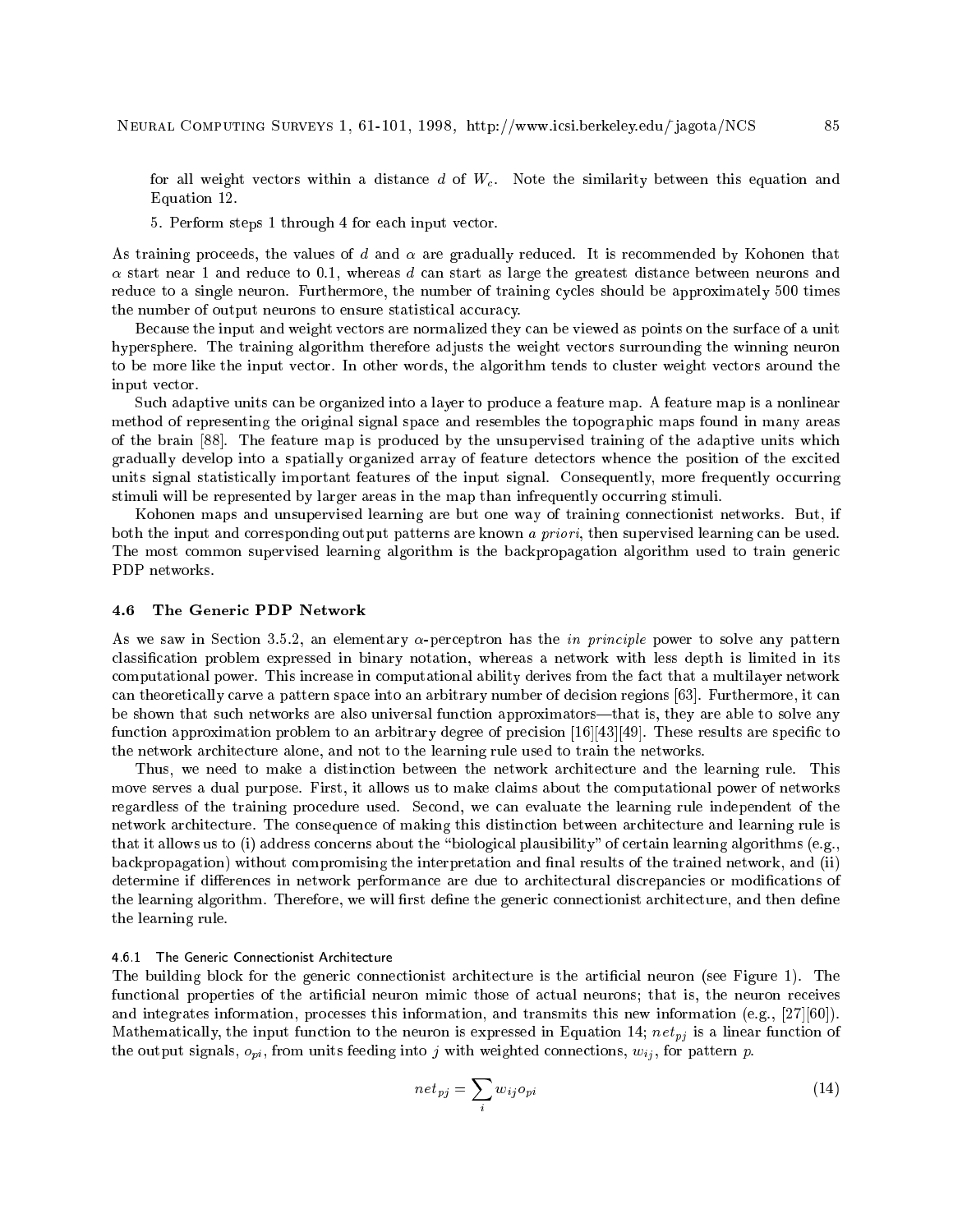The output function of the neuron is a non-linear function of its input and is expressed in Equation 15. Note that the training rules typically used require that the activation function of the articial neuron be differentiable and monotonic. Consequently, the most common function used is the logistic or sigmoid function which compresses the range of the net input so that the output signal lies between 0 and 1. This function allows the network to process large signals without saturation and small signals without excessive attenuation. Thus, in Equation 15,  $o_{pj}$  is the output of the neuron,  $net_j$  is the input, and  $\theta_j$  is the "bias" of the unit which is similar in function to a threshold.

$$
o_{pj} = f(net_{pj}) = (1 + e^{-net_{pj} + \theta_j})^{-1}
$$
\n(15)

Units that use a function such as the logistic have an *order* of 1 [74] and are able to carve a pattern space into two distinct regions (see Figure 10). Thus, networks using this form of activation function can solve linearly inseparable problems without any hidden units. These networks have been termed Integration Devices by Ballard [6], and generic PDP nets by Anderson and Rosenfeld [3].

The power of these simple units emerges when they are connected together to form a network, or multi-layer perceptron (MLP). The most common MLP is a feed-forward architecture consisting of an input layer, an internal or hidden layer, and an output layer (see Figure 7B); such networks are often referred to as three-layer networks, although this nomenclature is not always agreed upon<sup>--</sup>. Units in one layer propagate their signals to units in the next layer through uni-directional, weighted connections. Normally, connections do not exist within layers, nor do they transcend more than one layer (i.e., from the input layer directly to the output layer); however, exceptions do exist.

Furthermore, it is assumed for simplicity that processing within the network occurs in discrete time intervals. It is further assumed that all processing is done in parallel; that is, all signals pass through the connections from one layer to the next at the same time and all units in a layer process their activations at the same time.



Figure 10: A monotonic activation function—such as the logistic-divides a pattern space into two distinct regions

Thus, the speed of processing—in terms of how long it takes the network to solve a problem—is directly proportional to the number of layers in the network, not the number of processing units. A three layer network with 5,000 units theoretically takes the same number of time steps to compute its function as a three layer network with five units (practically, this is not the case as networks are often modeled using serial computers). Consequently, parallel processing in neural networks is often hailed as a solution to the 100-step constraint 11 plaguing classical models.

The ma jor advantage of multilayer networks over single layer networks is that they can theoretically carve a pattern space into an arbitrary number of decision regions and therefore solve any pattern classication problem [63], overcoming one of the limitations cited by Minsky and Papert [74]. Furthermore, it can be shown that such networks are also universal function approximators—that is, they are able to solve any function approximation problem to an arbitrary degree of precision [16][43][49]. It should be noted that

 $10$  For example, Wasserman [114] argues that since input units do not compute any function, they should not be counted as a layer; therefore, he calls these two-layer networks. a layer; therefore, he calls these two-layer networks.

<sup>&</sup>lt;sup>11</sup>The 100-step constraint is based on the processing speed of neurons [30]. Most complex behaviours occur in a few hundred milliseconds—this means entire behaviours are executed in less than a hundred time steps as opposed to the millions of time steps required by classical models.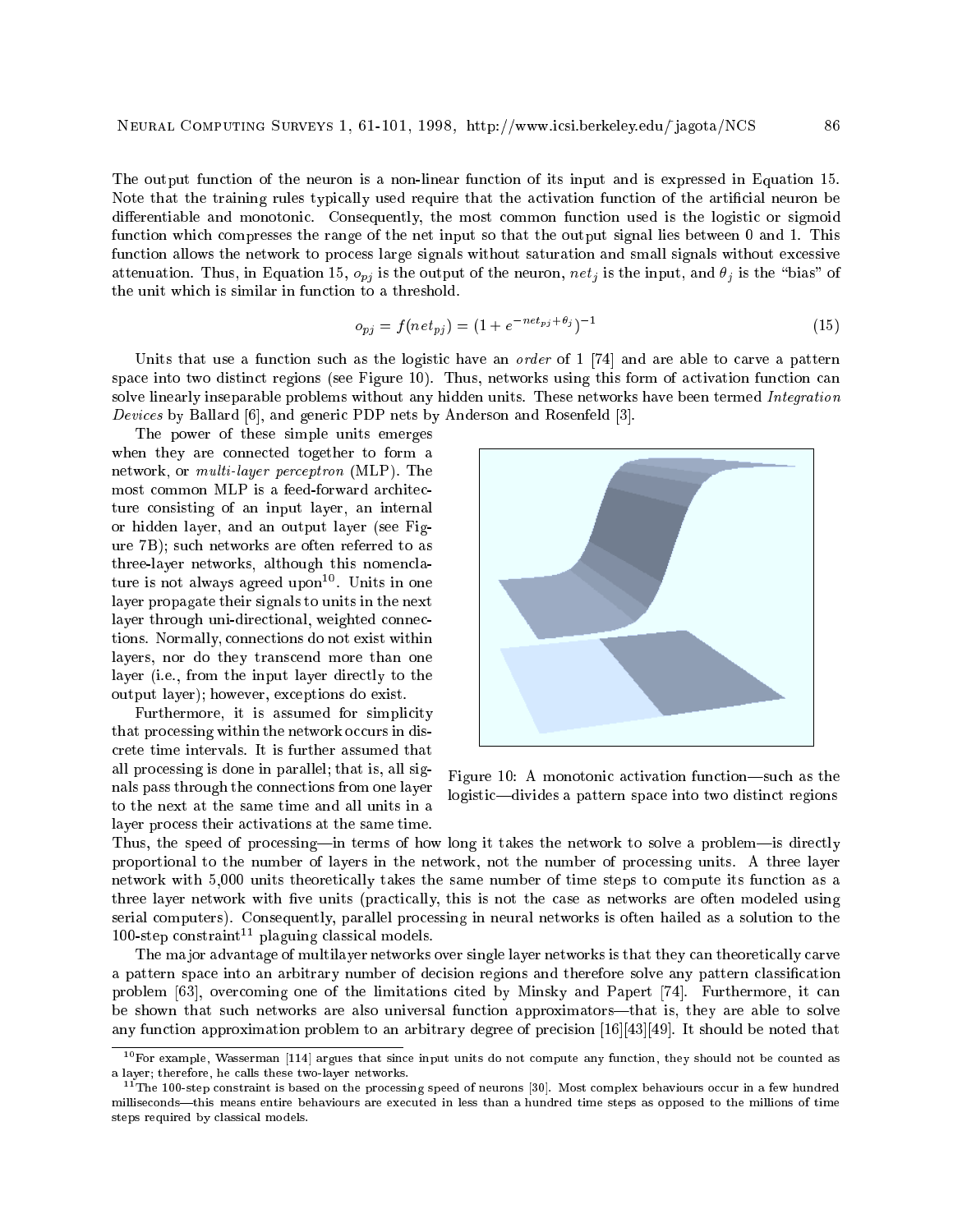although these proofs of function approximation are theoretically powerful, they are not necessarily tractable from a practical sense. This reason for this is two-fold: (i) in order to determine the requisite weights for the model, these proofs assume a highly representative sample of the range and domain of the function, and (ii) no *effective* procedure is typically given for arriving at the requisite set of weights.

Although MLP's have the required computational competence for cognitive scientists to find them interesting, their real allure lies in their ability to learn. Various training techniques have been proposed previously (e.g., Selfridge's supervised and genetic learning; Rosenblatt's reinforcement rule; Widrow and Hoff's Delta Rule), but they have all been limited to training only one layer of weights while keeping the other layers constant. What connectionism needed to move into the mainstream was a general learning rule for networks of arbitrary depth. In this way, a relatively simple network with a generic learning algorithm can be applied to a wide-range of different tasks.

Consequently, the next section will introduce the Generalized Delta Rule—also known as the standard backpropagation algorithm—and two variations on the rule that use nonmonotonic activation functions within the processing units. Furthermore, radial basis function networks will also be introduced as they use the same general framework but are differentiated by the net input function that they calculate and the activation function used within the processing units.

# 4.6.2 The Generalized Delta Rule

Papert's [81] likening of *Perceptrons* to the huntsman being sent out to bring back Snow White's heart is appropriate, for the huntsman did not return with the heart of Snow White, but the heart of a deer. Similarly, connectionism was not slain by *Perceptrons*, it was just quietly minding its time until its prince came. And, for connectionism, Prince Charming turned out to be the Generalized Delta Rule (GDR).

The GDR can be considered one of the most signicant contributions to connectionist research: It has allowed the training of multilayer networks. In fact, the work of Rumelhart, Hinton, and Williams [92][93] is often cited as the catalyst for the strong resurgence of connectionist research in the latter half of the 1980's (e.g.,  $[8][48]$ ). As the name implies, the GDR is a generalization of the Widrow-Hoff Delta Rule for training networks of Adaline units [119]. The training procedure, however, is commonly referred to as backpropagation of error, or backpropagation (backprop) for short.

Although Rumelhart et al. are often credited with popularizing the GDR, the learning rule itself was derived previously on three separate independent occasions, hist by Werbos in 1974<sup>--</sup>, then by Parker in  $1982$  and many by LeCun in 1980  $^\circ$ . In fact, the GDR is simply a basic form of backpropagation. In its more general form [116], backpropagation contributes to the prediction and control of large systems (in terms of optimal planning and reinforcement learning), and not simply to supervised learning as is often assumed. Consequently, backpropagation can be applied to any differentiable, sparse, nonlinear system—it is not restricted to any specific form of MLP, nor is it restricted to artificial systems. The main advantage of backpropagation over traditional methods of error minimization is that it reduces the cost of computing derivatives by a factor of  $N$ , where  $N$  is the number of derivatives to be calculated. Furthermore, it allows higher degrees of nonlinearity and precision to be applied to problems.

Werbos  $[116]$  notes that since backpropagation is used in so many different applications, its actual definition has often become muddled and confused. Therefore, he offers these two standard definitions (p. 135, his italics):

1. Backpropagation is a procedure for *efficiently* calculating the derivatives of some output quantity of a nonlinear system, with respect to all inputs and parameters of that system, through calculations proceeding backwards from outputs to inputs. It permits "local" implementation on parallel hardware (or wetware).

<sup>12</sup>Beyond regression: New tools for prediction and analysis in the behavioral sciences. Masters thesis, Harvard University, Boston, MA. Boston, MA.

 $\sim$  Learning logic, Invention Report S81-64, File 1, Office of Technology Licensing, Stanford University, Stanford, CA.

<sup>14</sup>Learning processes in an asymmetric threshold network. In E. Bienenstock, F. Fogelman Souli, & G. Weisbuch (Eds.), Disordered systems and biological organization. Berlin: Springer.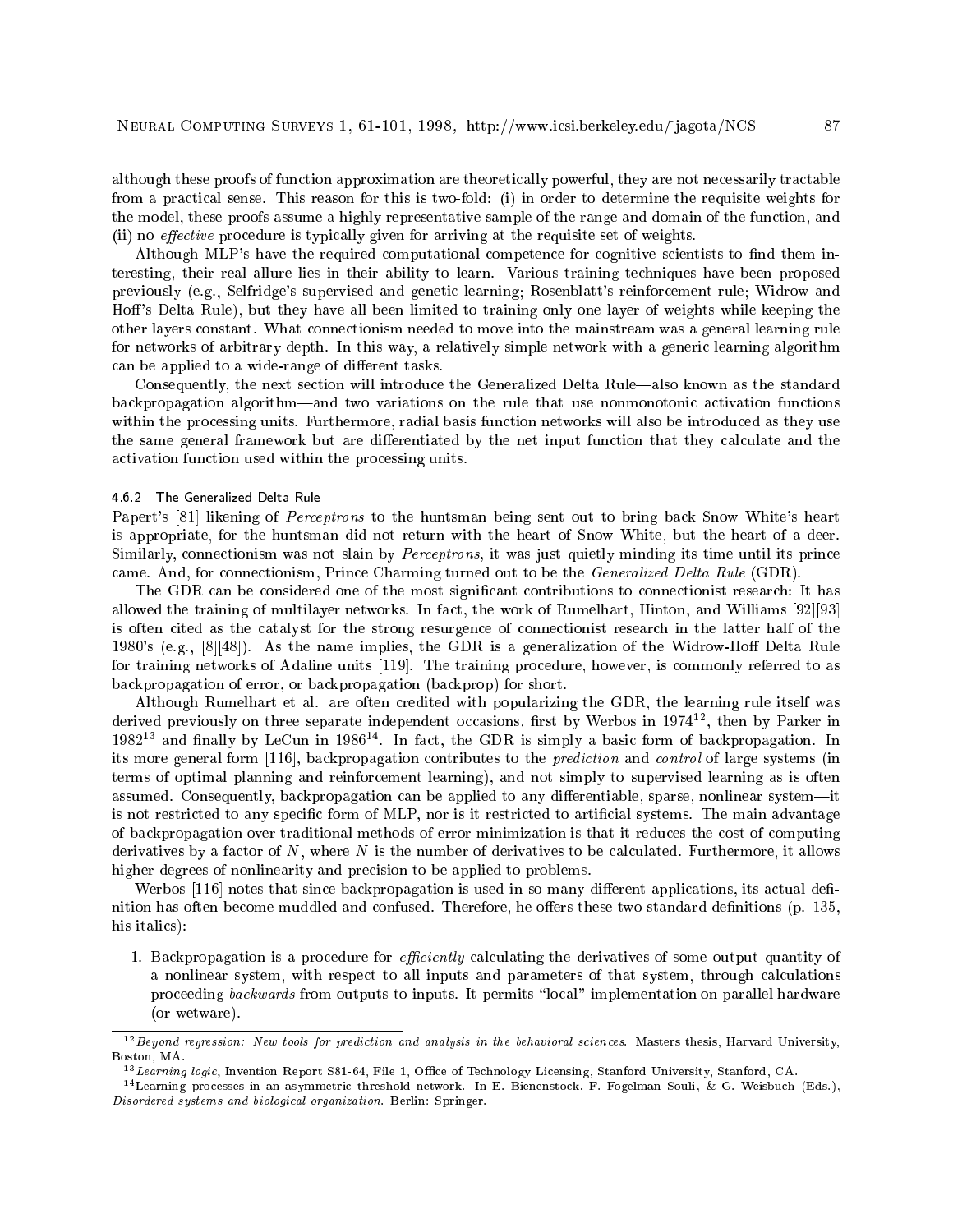2. Backpropagation is any technique for adapting the weights of parameters of a nonlinear system by somehow using such derivatives or the equivalent.

What we are concerned with, however, is the special form of backpropagation for training neural networks. Werbos [116] calls this the basic form of backpropagation, although most researchers today simply refer to it as backprop. The GDR, as applied to neural networks, is a supervised learning algorithm (cf., Widrow & Hoff's delta rule—Equation 6) used to adjust the weights in an MLP in accordance with the *Principle* of *minimal Distarbance* to begin, a training vector is presented to the network via the input units and the activations are then passed through weighted connections to the hidden units. The net input function to the hidden units is computed (Equation 14), the activation function is applied, then the output signal is generated (Equation 15) and propagated to the output units. The output units then use Equations 14 and 15 to produce a final output signal,  $o_{pi}$ , which is compared to the desired target output,  $t_{pi}$ . The total error,  $E$ , is defined in Equation 16, where p is an index over the patterns being presented, j is an index over output units,  $o$  is the actual state of the output, and t is the desired (target) state of the output.

$$
E = \frac{1}{2} \sum_{p} \sum_{j} (t_{pj} - o_{pj})^2
$$
\n(16)

Learning is defined therefore as the minimization of this error term by gradient descent through an error surface in weight space. Gradient descent is described by the relation  $\mathbf{W}_{k+1} = \mathbf{W}_k + \mu(-\nabla_k)$  where  $\mathbf{W}_k$  is a weight vector,  $\mu$  is a parameter that controls stability and rate of convergence and  $\nabla_k$  is the value of the gradient of the sum squared error (SSE) surface at  $W_k$ . Consequently, to begin gradient descent, an initial weight vector,  $W_0$ , is defined and the gradient of the error surface at this point is measured. Weights are then altered in the direction opposite to the measured gradient, producing a new weight vector based upon the above relation. Every time this procedure is repeated with a newly calculated weight vector,  $W_k$ , the SSE is caused to be reduced on average and moves towards a minimum. Because the true gradient is often impractical and inefficient to obtain, the instantaneous gradient is often computed based on the square of the instantaneous error. The instantaneous gradient is used because it is an unbiased estimate of the true gradient and is easily computed from single data samples [119].

Therefore, to minimize  $E$  by gradient descent, the partial derivative of  $E$  with respect to each weight within the network needs to be computed. For a given pattern,  $p$ , this partial derivative is computed in two passes: a forward pass using Equations 14 and 15, and a backward pass which propagates the derivatives back through the layers; hence, backpropagation of error. The backward pass begins by first differentiating Equation 16 which gives

$$
\frac{\partial E_p}{\partial o_{pj}} = t_{pj} - o_{pj}
$$

and then applying the chain rule to compute

$$
\frac{\partial E_p}{\partial net_{pj}} = \frac{\partial Ep}{\partial o_{pj}} \cdot \frac{\partial o_{pj}}{\partial net_{pj}}.
$$

The second term of the above equation is produced by differentiating Equation 15 which gives

$$
\frac{\partial o_{pj}}{\partial net_{pj}} = f'_j(net_{pj}) = o_{pj}(1 - o_{pj}).
$$

Therefore, the effect on the error due to a change in the total input to an output unit is known. But, as the total input is simply a linear function of the output from previous layers and the related connection weights,

<sup>15</sup>Principle of Minimum Disturbance: Adapt to reduce the output error for the current training pattern, with minimal disturbance to responses already learned  $[119](p. 719)$ . It is noted that unless this principle is followed, it is difficult to store the required pattern responses simultaneously; hence, learning becomes problematic.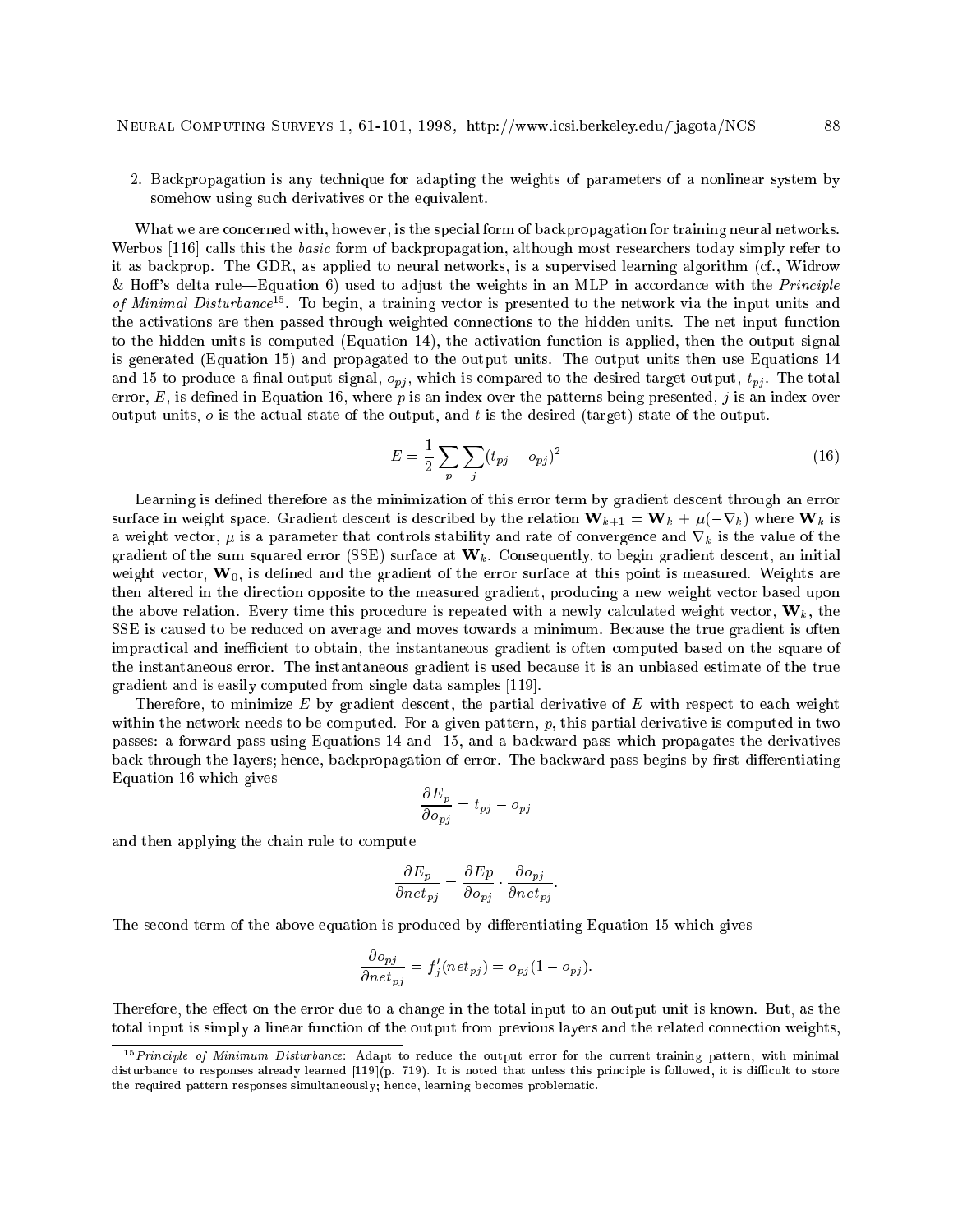the effect on the error due to a change in the previous outputs and weights can be computed. For a weight  $w_{ij}$  from unit i to unit j, the derivative is

$$
\frac{\partial E_p}{\partial w_{ij}} = \frac{\partial E_p}{\partial net_{pj}} \cdot o_{pi}
$$

and the effect of all connections emanating from unit  $i$  is simply

$$
\frac{\partial E_p}{\partial o_{pi}} = \sum \frac{\partial E_p}{\partial net_{pj}} \cdot w_{ij}.
$$

Thus, two different error signals can be defined depending on if the unit is an output unit or an internal unit. For an output unit, the error signal is

$$
\delta_{pj} = (t_{pj} - o_{pj}) f_j'(net_{pj}) \tag{17}
$$

whereas for an internal unit, the error signal becomes

$$
\delta_{pj} = f'(net_{pj}) \sum_{k} \delta_{pk} w_{kj}.
$$
\n(18)

Hence, weights in the network are changed by

$$
\Delta_p w_{ij} = \eta \delta_{pj} o_{pi} \tag{19}
$$

where  $\eta$  is a learning parameter to scale the weight change, and Equation 17 is used for output units and Equation 18 for internal units. Finally, learning can be improved by adding a momentum term,  $\alpha$ , which uses the previous weight changes to in
uence the current changes

$$
\Delta_p w_{ij}(t) = \eta \delta_{pj} o_{pi}(t) + \alpha (\Delta_p w_{ij}(t-1)).
$$
\n(20)

The weights of the network can be updated after every pattern presentation, or after the entire pattern set has been presented. Typically, training of the network continues until convergence is reached. For function approximation problems, convergence is measured by a sufficiently small total sum of squared errors (SSE) as computed by Equation 16. For pattern classification problems, convergence is attained when the network correctly classies all input patterns. The performance of the network is normally assessed by the number of "sweeps" or "epochs" the network uses to solve the problem, where a sweep is defined by the single presentation of the entire training set.

Thus, the GDR overcomes the earlier limitations of Old Connectionism by allowing multilayer networks to be trained on any information processing problem. As Minsky and Papert [74] point out in their Epilogue to Perceptrons, however, many problems still exist with the GDR and the generic PDP architecture. One problem is that the GDR searches through an error space using gradient descent; although gradient descent on average moves towards a minimum it is not guaranteed to move towards a global minimum. In other words it is neither dependable nor efficient, though there are techniques for trying to improve this [116]. Another problem is that networks with only one layer of hidden units trained with the GDR still must violate the limited order constraint to solve linearly inseparable problems.

Although basic backpropagation is powerful enough to solve a wide variety of problems, much work is done on improving the performance of artificial neural networks especially in regards to three specific characteristics:

- 1. Generalization: the ability to predict data outside the original training set,
- 2. Learning Speed: increasing the convergence rate, especially for systems learning from real-time experience, and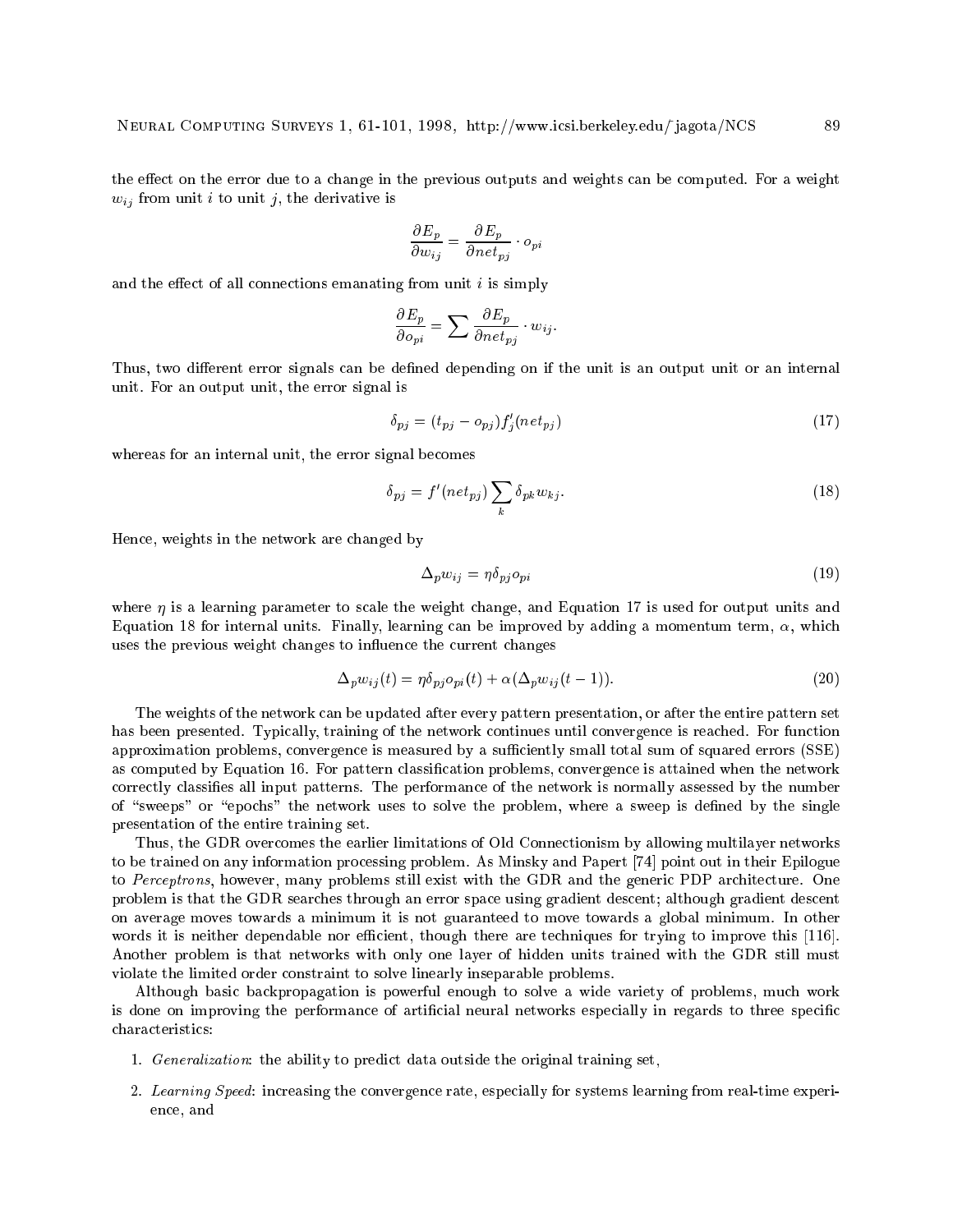3. Fault Tolerance: the ability to perform despite noise or breakage.

The general rule of thumb—at least from an engineering perspective—for the first two characteristics is to make the networks as simple as possible: use fewer connections and smaller weights. The third characteristic, on the other hand, is trickier to pin down. For example, the ability to perform despite noise can be seen as the ability to generalize; thus, smaller network structure would seem to be the answer. Performance despite breakage, however, requires larger network structures with some form of redundancy built in.

As mentioned earlier, one problem with generic PDP networks is that they are static; that is, previous inputs have no effect on new inputs (except during the training period). Consequently, the standard generic PDP architecture may not be appropriate for modeling some time dependent tasks, such as recognizing a pattern of sounds as forming a word. Therefore, the recurrent network architecture will be briefly introduced.

A recurrent network is dened as one in which either the network's hidden unit activations or output values are fed back into the network as inputs. Figure 11 shows one possible structure for a recurrent network.

In this network, inputs are received from an external source, passed to a hidden layer, and then on to the output layer. The signal from the output layer is passed to an external source, as well as back to a state layer which then acts as an input layer (along with the actual input layer) to the hidden layer on the next pass.

As the output of the network at time  $(t)$  is used along with a new input to compute the output of the network at time  $(t + 1)$ , the response of the network is dynamic. That is, the network's response can be stable (successive iterations produce smaller and smaller output changes until the outputs become constant) or unstable (the network's outputs never cease changing). This stability issue proved a problem for early researchers, but Cohen and Grossberg [14] devised a theorem showing that at least a subset of recurrent networks were guaranteed to produce outputs with stable states. Stable networks are typied by weight matrices that are symmetrical along the main diagonal, with diagonal weights of zero (i.e.,  $w_{ij} = w_{ji}, w_{ii} = 0$ .

Much of the early work on recurrent networks was pioneered by John Hopfield [47]. In fact, some have argued that it was because of Hopfield's stature as a well-known



Figure 11: Recurrent network architecture. Connections from output to state units are one-forone. Note that not all connections are shown.

physicist that neural network research was made respectable again [3]. Hence, certain configurations of recurrent networks are referred to as Hopfield nets. One problem that plagued earlier versions of Hopfield networks, though, was that the networks tended to settle into local minimum instead of the global minimum. To combat this problem, one can change the weights statistically instead of deterministically. This technique is known as simulated annealing, and networks trained using this method are known as Boltzmann machines [46].

It has been shown that recurrent networks can simulate finite state automata [13] and that one can construct a second-order recurrent network such that internal deterministic finite-state automata state representations remain stable [79]. Furthermore, it has been proven that finite size recurrent networks can simulate any multi-stack Turing Machine in real time and non-deterministic rational nets can simulate nondeterministic Turing Machines [101].

Adding recurrent connections to the generic PDP architecture is but one way of improving the performance of such networks. Another way is to use different activation functions within the processing units.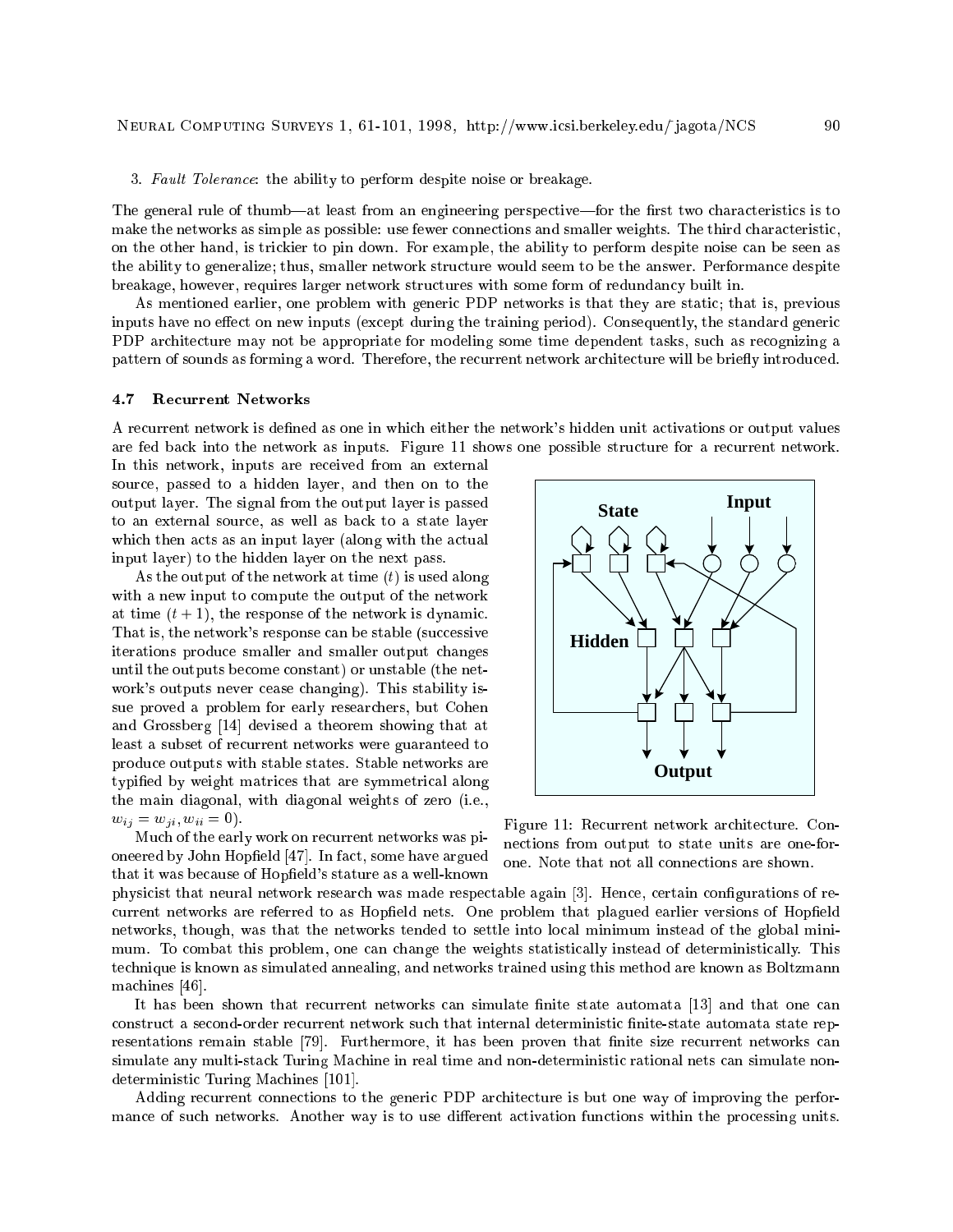Such an approach was taken by Dawson and Schopflocher [24] when developing the value unit architecture.

#### 4.8 Value Unit Networks

Despite their immense theoretical power as universal function approximators and arbitrary pattern classiers, networks trained with the GDR suffer from severe practical training problems. Networks are prone to local minima and notoriously slow if they do find a solution. One reason for this behaviour is the limitations imposed on the processing units by the GDR processing units must have a function that is both differentiable and monotonic. Consequently, the most commonly used activation function for processing units is the logistic (see Equation 15). This choice of activation function is normally motivated by engineering principles; for example, the logistic function is chosen because it fullls the requirements of the learning rule, while similar functions—such as  $tanh$ —are chosen simply for their ability to improve performance in terms of learning speed over the logistic.

But, we could also adopt a different perspective and choose an activation function based upon neurophysiological evidence. Evidence from single-unit recordings (that is, record the output of the neuron with respect to its input) suggests that there are at least two functionally different types of neurons in the brain in regards to their output encodings [6]. This can be illustrated by comparing the recordings from neurons that function as a basic part of the oculomotor system to neurons in the visual areas of the cortex.

The first type of neurons—for example, those in the servo system controlling eye movement—have linear outputs whose *firing rate* is proportional to a scalar parameter such as the rate of eye rotation. These neurons could be characterized as summation or integration devices [6] and have the equivalent activation function as the logistic used in artificial neurons. The outputs of such neurons have two features—larger values mean more frequent pulses, and the output is one dimensional. From a physiological perspective, these neurons use *frequency* encoding. In other words, neurons using a monotonic activation function could be viewed as encoding variables.

In contrast, neurons in visual areas of cortex use fundamentally different encodings for their output. These neurons have multidimensional receptive fields<sup>16</sup>; that is, if the input stimulus is within a receptive field, the neuron will increase its firing rate, otherwise it remains at its baseline firing rate. The firing rate is specifically determined by the degree of match between the stimulus and receptive field—the stronger the match, the stronger the firing rate. From a physiological perspective, neurons with this type of firing pattern use spatial or place encoding. In other words, neurons using a nonmonotonic activation function could be viewed as encoding values. Consequently, Ballard [6] terms these neurons value units.

As "the value unit way of representing information seems to be a property of most cortical cells"  $[6]$ , p. 68, the logical move—from a cognitive science perspective—would be to incorporate this type of activation function into a connectionist network.

#### 4.8.1 The Value Unit Architecture

In considering a nonmonotonic activation function for articial neurons, the most likely choice would be the Gaussian. Such an activation function is readily apparent not only within the cones of the eye [17], but also within the tuned neurons in the visual cortex [50]. From a computational perspective, the Gaussian

$$
o_{pj} = G(net_{pj}) = e^{-\pi(net_{pj} - \mu_j)^2}
$$
\n(21)

where  $net_{pj}$  is the same as in Equation 14 and  $\mu_j$  is the bias of the activation function, has the advantage of being able to carve a pattern space into three decision regions (see Figure 12) while still satisfying the GDR's requirement that the function be differentiable. Consequently, such an activation function could be said to be limited order 2; it is of limited order because the planes are restricted to parallel cuts in the pattern space.

 $^{16}$ In this respect, a receptive field is defined in terms of all the neuron's inputs, including possible feedback connections from neurons in other parts of the cortex. This is in contrast to the normal interpretation of receptive field which limits itself to the inputs from a specic stimulus.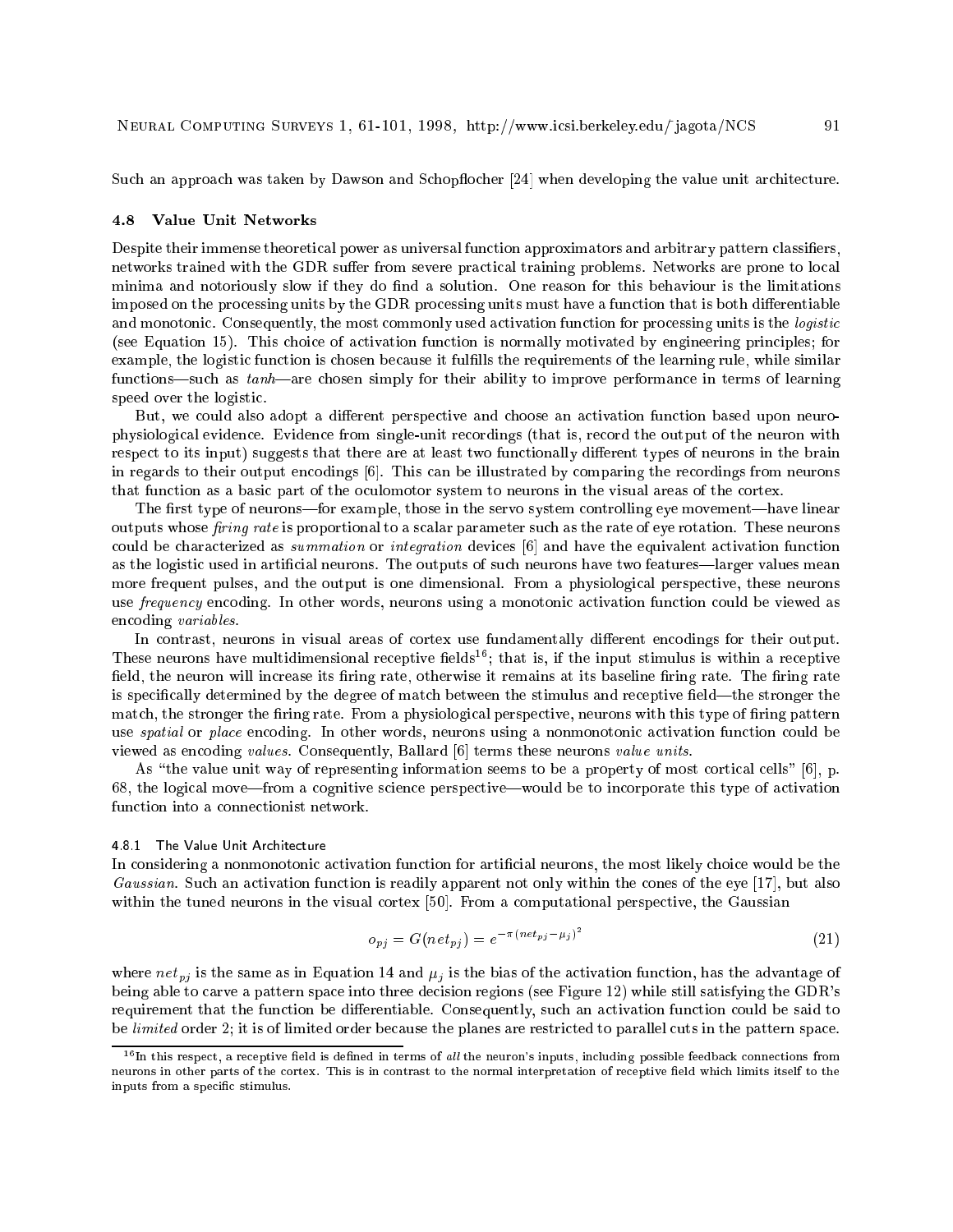The nonmonotonicity of the activation function buys the value unit networks certain theoretical and practical advantages over standard integration device networks. For example, the fact that a single value unit can subdivide a pattern space into three regions by placing two parallel hyperplanes within the pattern space means that the processing power of the unit is increased. Whereas standard integration device networks require the same number of hidden units as the order of the problem (e.g., a 4 parity problem is order 4 and therefore requires four hidden units), networks with value units in both the hidden and output layers require considerably fewer. In fact, for problems such as parity which require parallel cuts of the pattern space, the number of hidden units needed is

 $(order\ div\ 2) - 1$ 

$$
\left\lfloor \frac{1}{\sqrt{2}}\right\rfloor
$$

Figure 12: A non-monotonic activation function—such as the Gaussian—carves a pattern space into three regions

where the operation div returns the quotient. Therefore, a solution to the XOR problem can be represented in a network without any hidden units, and a solution to the 4-parity problem can be represented in a network with only one hidden unit! Moreover, the added processing power of the value unit means that the limited order constraint need not be violated; that is, it is possible to solve the parity problem without any hidden unit connected to every input unit.

On the other hand, the nonmonotonicity of the activation function has the potential to limit the value unit architecture. For example, value units actually require hidden units to solve linearly separable problems [71]. Furthermore, because the value unit uses a nonmonotonic activation function, it is not uniquely invertible, and therefore it has been suggested that theoretically, value units are not suitable for function approximation [24]. On the other hand, the RBF unit which also uses a nonmonotonic activation function is routinely used for function approximation [75][64]. As will be shown, however, the basis underlying the RBF network is different than the value unit.17. In all other respects, however, the value unit architecture is the same as the generic PDP architecture, including its ability to be fully trained by a variation of the GDR.

#### 4.8.2 Modifying the Generalized Delta Rule

Normally, replacing the  $f$  ( $neu$ ) in Equations 17 and 18 with the first derivative of the Gaussian causes the network to fall into a local minimum which asserts that some property of the pattern space  $p$  is not true, but fails to assert the some property of p is true. To avoid these local minima, Dawson and Schopflocher added a second term to the standard GDR's error function to produce a new cost function,  $C_p$ . The first component of Equation 22 is the standard cost function used in the backpropagation algorithm and measures the failure of the network to match the observed output  $o_{pj}$  with the target output  $t_{pj}$ . The second component of  $C_p$ measures the network's failure to set  $net_{pj} = \mu_j$  (a component of the Gaussian) when the desired output is equal to 1: It essentially prevents the unit's activation from falling towards either negative or positive infinity.

$$
C_p = \frac{1}{2} \sum_{j=1}^{n} (t_{pj} - o_{pj})^2 + \frac{1}{2} \sum_{j=1}^{n} o_{pj} (net_{pj} - \mu_j)^2
$$
 (22)

The new learning rule is therefore based on changing the weights such that the cost function in Equation 22 is minimized. Consequently, the desired weight change for the connection originating from unit  $i$  and

<sup>17</sup> In fact, recent results have shown that, in practice, value units can perform some types of function approximation tasks[71]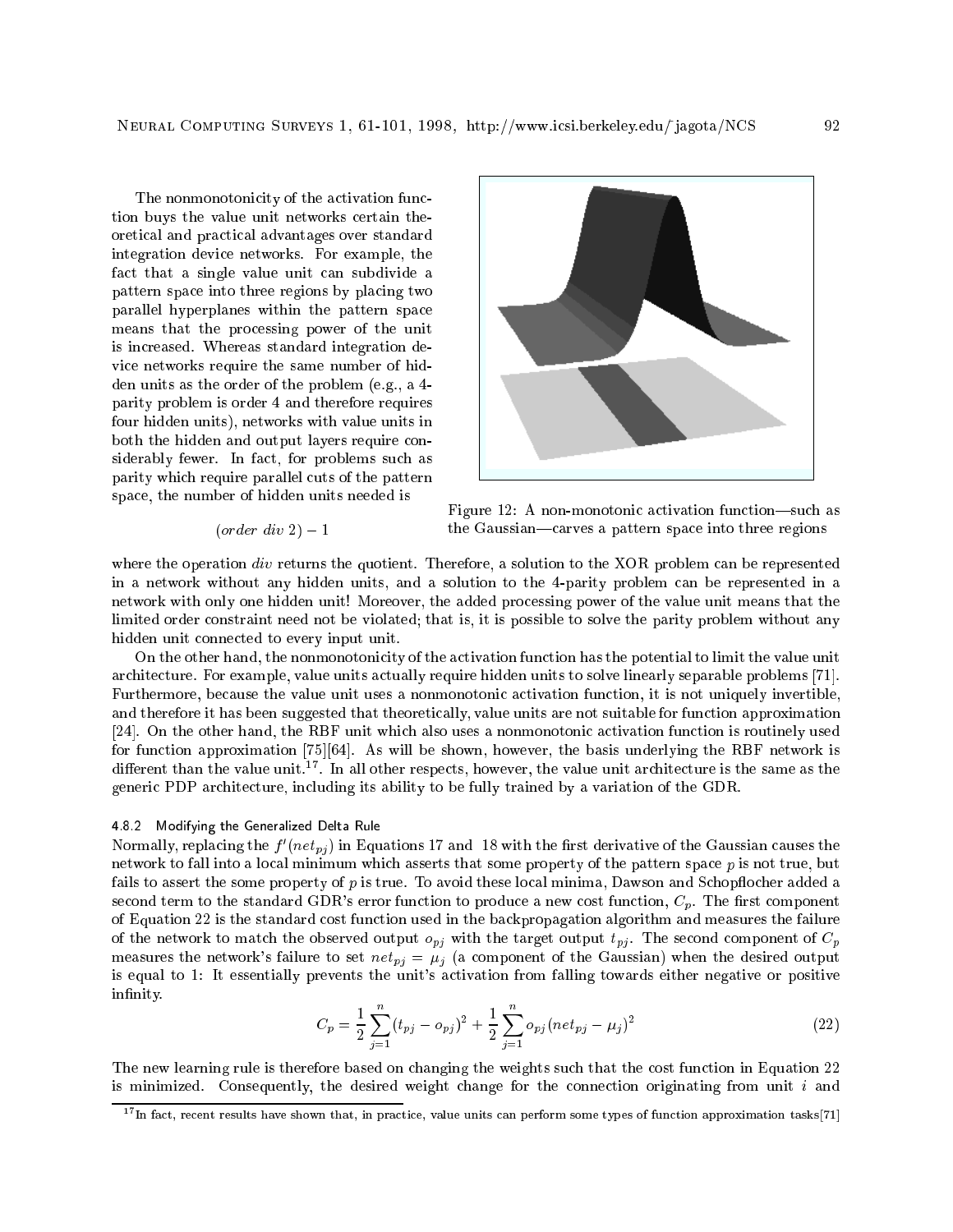terminating at unit  $j$  for given pattern  $p$  can be computed as

$$
\Delta_p w_{ij} = \eta (\delta_{pj} - \epsilon_{pj}) I_{pi} \tag{23}
$$

where  $\delta_{pj} = (-t_{pj} - \theta_{pj})$ G $(n e t_{pj})$  is equivalent to  $\delta_{pj}$  in Equation 19 with the exception that the derivative is of the Gaussian and not the logistic. The  $\epsilon_{pj}$  term is equal to  $T_{pj} (net_{pj} - \mu_j)$  and is the augmented error-minimization function from Equation 22. Similarly, the unit's bias term can be modied using the equation

$$
\Delta_p \mu_j = -\eta (\delta_{pj} - \epsilon_{pj}) \tag{24}
$$

by treating the parameter  $\mu_j$  as a connection weight between output unit j and some other unit whose activation is always 1. Furthermore, it can be shown that, at the end of training, the error function minimized is equivalent to that of the GDR's. These modications allow a network trained with the backpropagation algorithm to use non-monotonic activation functions.

# 4.8.3 Value Unit Performance

Value unit networks have been applied to a wide variety of pattern classification tasks, from "toy" problems [24] [25] [72], to diagnosing Alzheimer's patients from SPECT data [20], to identifying logical problems [9], to classifying mushrooms [22]. One of the surprising aspects of the value unit architecture is that, from an engineering perspective, they have been shown to converge faster and more reliably on linearly inseparable problems than the more traditional MLPs that use monotonic activation functions. Furthermore, value unit networks show better generalization, and better ability to be "scaled up" from toy problems.



Figure 13: Network architectures for solving the 4-parity problem. Network (A) is an intergration device, while networks (B), (C), and (D) are value unit networks. Note that (A) and (B) have identical network structure (except for the processing unit), (C) requires only one hidden unit to solve the 4-parity problem, and (D) does not violate the limited order constraint.

To quickly show the processing power of value units over standard integration devices on linearly inseparable problems, a small experiment was conducted using four different network architectures to solve the 4-parity problem (see Figure 13). The first network was a standard integration device network with four hidden units (A). The second network had the same structure (i.e., 4 hidden units), but used value units instead (B). The third network (C) used the minimal value unit architecture of one hidden unit to solve the problem. Finally, the fourth network used two value units, but did not violate the limited order constraint (D); that is, no hidden unit was connected to every input unit. All networks were trained to a criterion of 0.0025 and had an upper limit of 10,000 sweeps imposed. Table 1 reports the results of the experiment; specically the percentage of converged networks (total of 50 individual runs for each architecture), and the minimum, median, and maximum number of sweeps to reach convergence. As can be seen, all value unit networks clearly outperformed the integration device network.

The first thing to note is that all value unit networks, regardless of network topology, outperformed the integration device network both in terms of convergence rate and speed of convergence. In fact, when the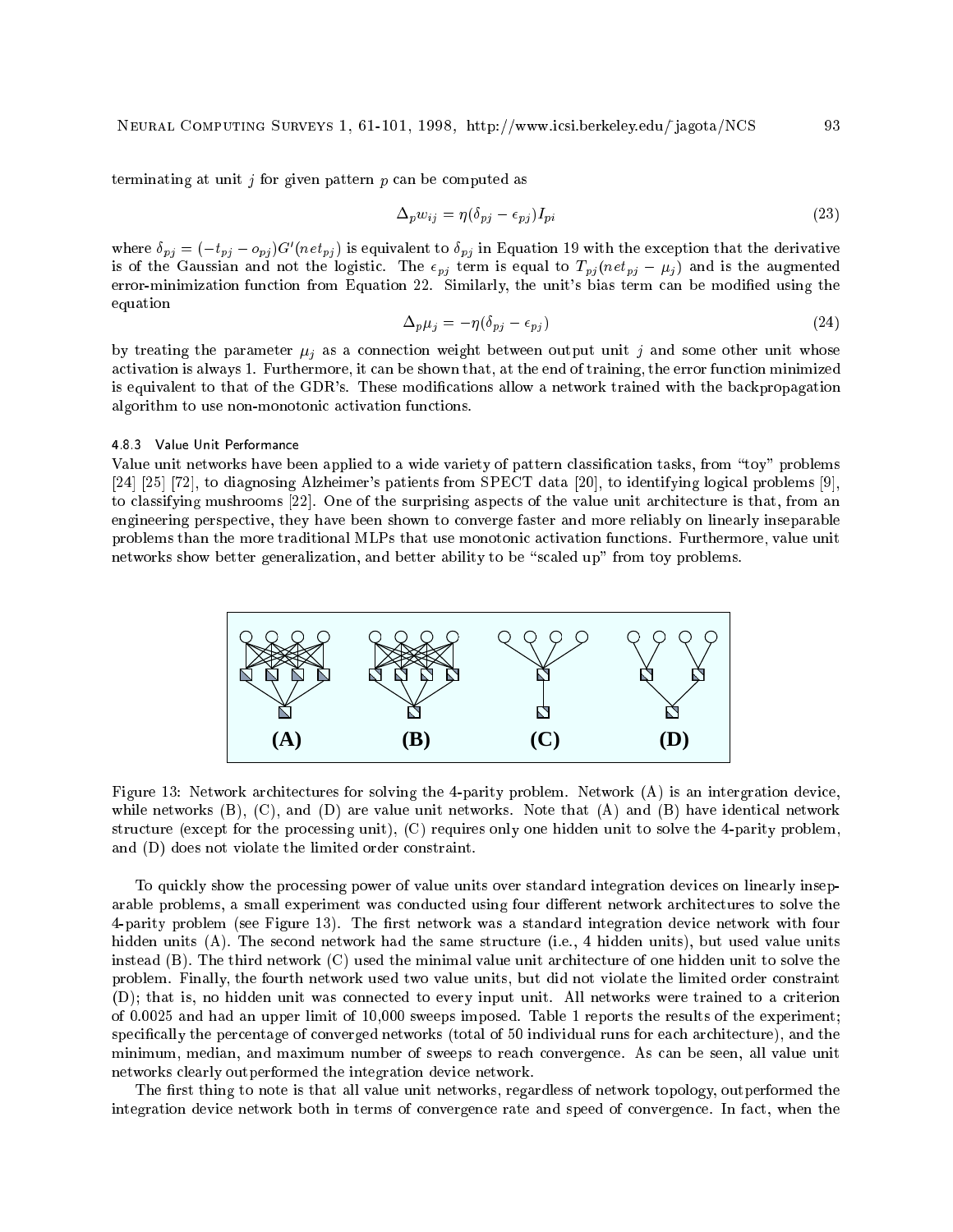|                        | <b>CONVERGENCE</b> |      |      |      |
|------------------------|--------------------|------|------|------|
| ARCHITECTURE           |                    | MIN  | MED  | MAX  |
|                        |                    |      |      |      |
| A - Integration Device | 24                 | 1929 | 3607 | 9246 |
| B - Value Unit         | 100                | 46   | 213  | 621  |
| C - Minimum Value Unit | 88                 | 98   | 267  | 620  |
| D - Limited Value Unit | 64                 | 133  | 134  | 209  |

Table 1: Performance of Networks Trained on the Four Parity Problem

integration device network did converge—which was only approximately one quarter of the time—it took an order of magnitude longer to do so.

Consequently, from a computational perspective, value unit networks show more competence than integration device networks in solving linearly inseparable problems such as parity. Furthermore, many different types of network topologies can be used to solve the 4-parity problem (see section 3.4). As it has been argued that networks are algorithms [94], this means that the different network topologies are different algorithmic descriptions for solving the 4-parity problem. Choosing the correct algorithm (network architecture) simply becomes a matter of comparing the computational competence between systems we are modeling. Finally, it should be noted that the fourth value unit network architecture (D) satisfies the Minsky and Papert's [74] limited order constraint, effectively addressing one of their concerns about neural networks.

#### 4.9 The Radial Basis Function Network

One of the misconceptions surrounding the value unit architecture is based upon its use of a Gaussian activation function. This is because another network architecture, the Radial Basis Function (RBF) network [75] uses a similar activation function. That, however, is where the similarities end. The RBF network is a three-layer feedforward network that uses a linear transfer function for the output units and a nonlinear transfer function (normally the Gaussian) for the hidden units. The input layer simply consists of  $n$  units connected by weighted connections  $\{\mu_{ij}\}$  to the hidden layer and a possible smoothing factor matrix  $\{\sum_i\}.$ A hidden unit can be described as representing a point  $x$  in *n*-dimensional pattern space. Consequently the net input to a hidden unit is a distance measure between some input,  $\mathbf{x}_p$ , presented at the input layer and the point represented by the hidden unit; that is,  $net_j = ||\mathbf{x} - \mathbf{x}_p||$ . This means that the net input to a unit is a monotonic function as opposed to the nonmonotonic activation function of the value unit. The Gaussian is then applied to the net input to produce a radial function of the distance between each pattern vector and each hidden unit weight vector. Hence, a RBF unit carves a hypersphere within a pattern space whereas a value unit carves a hyperbar.

In general, an RBF network can be described as constructing global approximations to functions using combinations of basis functions centered around weight vectors. In fact, it has been shown that RBF networks are universal function approximators [38]. Practically, however, the approximated function must be smooth and piecewise continuous. Consequently, although RBF networks can be used for discrimination and classication tasks (see [64] for some examples), binary pattern classication functions that are not piecewise continuous (e.g., parity) pose problems for RBF networks[75]. Thus, RBF networks and value unit networks are not equivalent.

## 4.10 The Importance of New Connectionism

The major turning point in connectionist research occurred with the discovery of methods for training multilayer networks. With this discovery, connectionist models not only had the computational power to answer those questions interesting to cognitive science, but also had a method of learning how to answer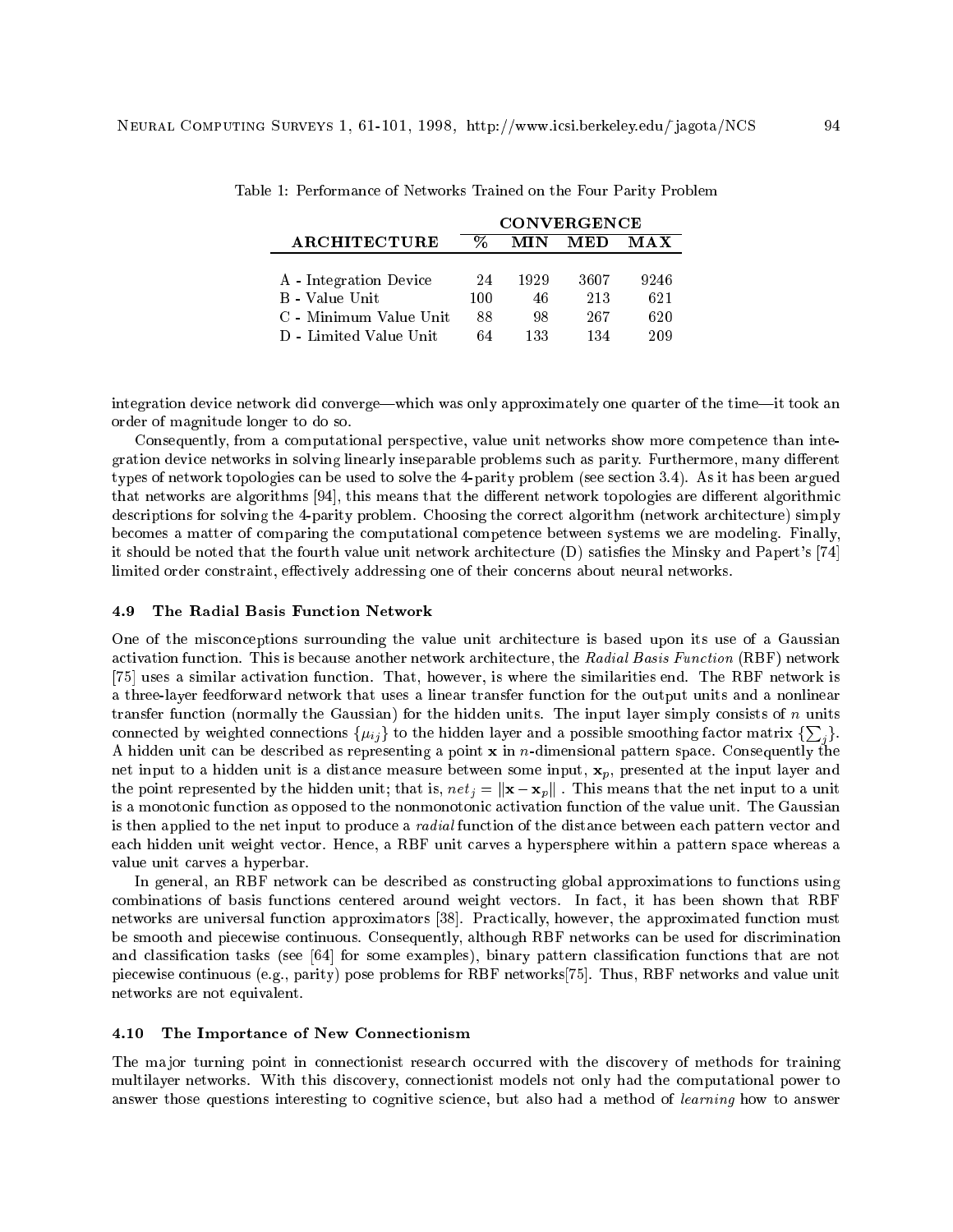those questions. Thus, there is an explicit distinction between network architectures and the learning rules used to train them within new connectionism.

By understanding the different types of architectures and learning rules, researchers are in a position to choose the appropriate type of network to solve specific problems. For example, if one wanted to solve a pattern recognition problem that was linearly separable, then an integration device network would be appropriate. If the problem was linearly inseparable, however, then the value unit architecture would be more appropriate.

It should be noted that the field of connectionism is ever-evolving, and new architectures and learning rules are being constantly developed. For example, McCaughan [65] has trained networks that use a sinusoidal activation function and has found that such networks can solve both linearly separable and inseparable problems with relative ease. In a different approach to connectionism, Zemel  $[122][123]$  has applied minimum description length analysis to connectionist networks in order to optimize their internal representations. Similarly, Bayesian theories are being incorporated in connectionism in order to understand aspects of rationality in human cognition [67] and to guide unsupervised learning of higher order structure in patterns [61]. As these new techniques are building upon the previous research presented in this paper, they will not be elaborated here. Instead, we will conclude with what we have learned about the history of connectionism, and its possible future directions.

#### $\overline{5}$ CONCLUSIONS

Connectionism has a long and varied past—it has borrowed and incorporated ideas from philosophy, psychology, neuroscience, mathematics, and computing science. By studying the history of connectionism, we place ourselves in a knowledgeable position to support or deny claims about connectionism. For example, we now know that claims about connectionism merely being another form of associationism [32] are false. Furthermore, claims that connectionism may offer a Kuhnian-like paradigm shift for psychology [98] are not necessarily true either, especially when connectionism's rather long history is considered. On the other hand, we can support the claim that connectionist networks have the computational power to be a valuable tool within cognitive science.

We know where connectionism has come from, and what the current state of connectionism is—but, where should connectionism be headed? Within cognitive science, there have been recent calls for a third generation<sup>18</sup> of neural network models to be developed (e.g.,[35]). It has been argued that this third generation of networks should take the "neural" a little more seriously, and incorporate as many known neurobiological principles as possible. That is, these "neuromorphic" networks should transcend the simplified components, layered architectures, and limited scale of the first and second generation networks. Results  $[24][72]$  [21] have shown that such principles can be successfully applied to network architectures and learning rules. Furthermore, these neuromorphic networks often result in unanticipated improvements in performance and interpretability  $[9][23]$  over standard networks. Thus, we may have lots to learn by returning to the "neural" roots of connectionism.

# **ACKNOWLEDGMENTS**

The author would like to thank M. R. W. Dawson, A. Kingstone, C. D. Heth, D. B. McCaughan, P. Thagard, and two anonymous reviewers for helpful comments.

<sup>18</sup> In a very general sense, rst generation networks fall within Old Connectionism while second generation networks fall within New Connectionism.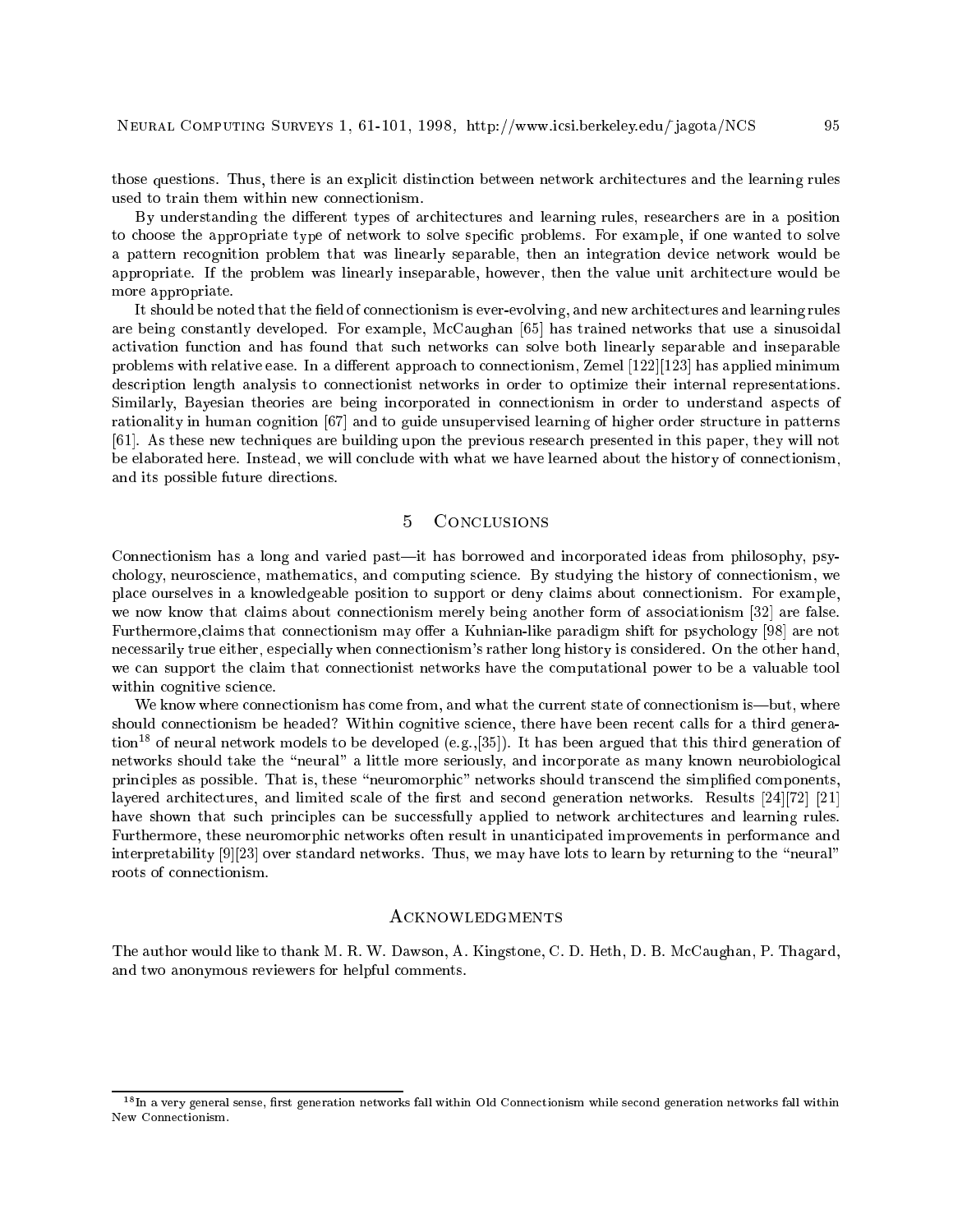# **REFERENCES**

- [1] K. Aizawa. Connectionism and articial intelligence: History and philosophical interpretation. Journal of Experimental Artificial Intelligence,  $4:295-313$ , 1992.
- [2] J. A. Anderson, A. Pellionisz, and E. Rosenfeld, editors. Neurocomputing 2. MIT Press, Cambridge, MA, 1990.
- [3] J. A. Anderson and E. Rosenfeld, editors. *Neurocomputing*. MIT Press, Cambridge, MA, 1988.
- [4] M. A. Arbib, editor. The Handbook of Brain Theory and Neural Networks. MIT Press, Cambridge, MA, 1995.
- [5] B. Aune. Rationalism, Empiricism, and Pragmatism: An Introduction. Random House, New York, 1970.
- [6] D. H. Ballard. Cortical connections and parallel processing: Structure and function. Behavioral and Brain Sciences, 9:67-120, 1986.
- [7] W. Bechtel. Contemporary connectionism: Are the new parallel distributed processing models cognitive or associationist? Behaviorism, 13:53-61, 1985.
- [8] W. Bechtel and A. Abrahamsen. Connectionism and the Mind: An Introduction to Parallel Processing in Networks. Blackwell, Cambridge, MA, 1991.
- [9] I. S. N. Berkeley, M. R. W. Dawson, D. A. Medler, D. P. Schopflocher, and L. Hornsby. Density plots of hidden value unit activations reveal interpretable bands. Connection Science,  $7:167{-}186, 1995$ .
- [10] T. G. Bever, J. A. Fodor, and M. Garrett. A formal limitation of associationism. In T. R. Dixon and D. L. Horton, editors, Verbal Behavior and General Behavior Theory, pages 582–585. Prentice-Hall, Englewood Cliffs, NJ, 1968.
- [11] A. M. Burton. Learning new faces in an interactive activation and competition model. In V. Bruce and G. W. Humphreys, editors, *Object and Face Recognition*, pages 313-348. Lawrence Erlbaum Associates, Hillsdale, NJ, 1994.
- [12] G. A. Carpenter and S. Grossberg. Adaptive Resonance Theory (ART). In Arbib [4], pages 79–82.
- [13] A. Cleermans, D. Servan-Schreiber, and J. L. McClelland. Finite state automata and simple recurrent networks. Neural Computation, 1:372-381, 1989.
- [14] M. A. Cohen and S. Grossberg. Absolute stability of global pattern formation and parallel memory storage by competitive neural networks. IEEE Transactions on Systems, Man, and Cybernetics, 13:815– 826, 1983.
- [15] A. Collins and E. E. Smith. Readings in Cognitive Science: A Perspective from Psychology and Artificial Intelligence. Morgan Kaufmann, San Mateo, CA, 1988.
- [16] G. Cybenko. Approximation by superpositions of a sigmoidal function. Mathematics of Control,  $Signals, and Systems, 2:303–314, 1989.$
- [17] J. Davidoff. Color perception. In Arbib [4], pages  $210-215$ .
- [18] M. R. W. Dawson. The how and why of what went where in apparent motion: Modeling solutions to the motion correspondence problem. *Psychological Review*,  $98:569{-}603$ , 1991.
- [19] M. R. W. Dawson. Understanding Cognitive Science. Blackwell, Oxford, 1998.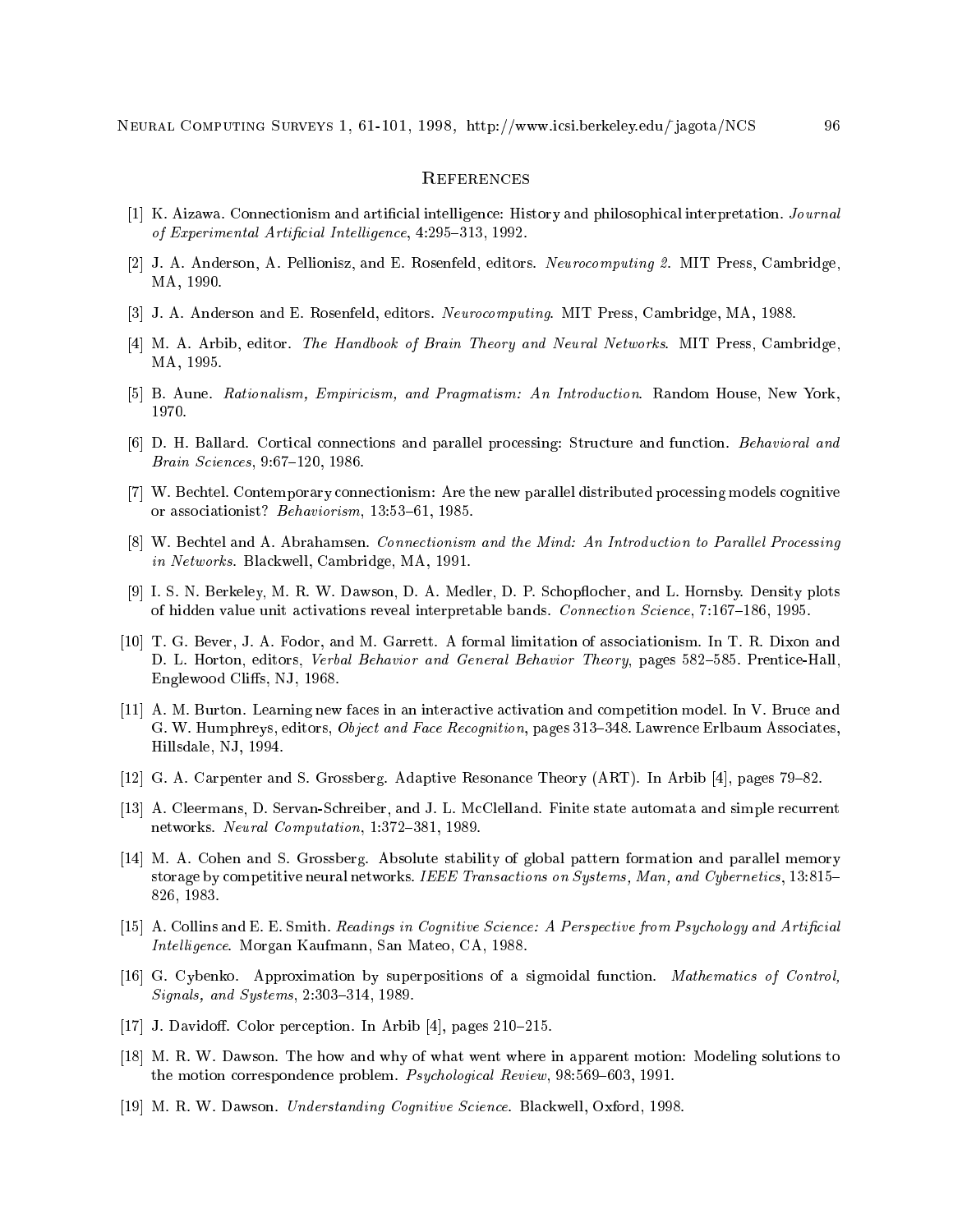- [20] M. R. W. Dawson, A. Dobbs, H. R. Hooper, A. J. B. McEwan, J. Triscott, and J. Cooney. Artificial neural networks that use SPECT to identify patients with probable Alzheimers disease. European Journal of Nuclear Medicine,  $21:1303-1311$ , 1994.
- [21] M. R. W. Dawson, S. C. Kremer, and T. N. Gannon. Identifying the trigger features for hidden units in a pdp model of the early visual pathway. In Elio  $[28]$ , pages  $115{-}120$ .
- [22] M. R. W. Dawson and D. A. Medler. Of mushrooms and machine learning: Identifying algorithms in a PDP network. Canadian Artificial Intelligence, 38:14-17, 1996.
- [23] M. R. W. Dawson, D. A. Medler, and I. S. N. Berkeley. PDP networks can provide symbolic models that are not mere implementations of classical theories. *Philosophical Psychology*, 10:25-40, 1997.
- [24] M. R. W. Dawson and D. P. Schopflocher. Modifying the generalized delta rule to train networks of non-monotonic processors for pattern classification. Connection Science,  $4:19-31$ , 1992.
- [25] M. R. W. Dawson, D. P. Schopflocher, J. Kidd, and K. S. Shamanski. Training networks of value units. In Proceedings of the Ninth Canadian Artificial Intelligence Conference, pages 244–250, 1992.
- [26] K. Doya. Recurrent networks: Supervised learning. In Arbib  $[4]$ , pages 796–800.
- [27] Y. Dudai. The Neurobiology of Memory. Oxford University Press, Oxford, 1989.
- [28] R. Elio, editor. Proceedings of the Tenth Canadian Conference on Artificial Intelligence, San Mateo, CA, 1994. Morgan Kaufmann.
- [29] M. J. Farah. Neuropsychological inference with an interactive brain: A critique of the "locality" assumption. Behavioral and Brain Sciences, 17:43-104, 1994.
- [30] J. A. Feldman and D. H. Ballard. Connectionist models and their properties. Connection Science,  $6:205-254, 1982.$
- [31] D. Feldman-Stewart and D. J. K. Mewhort. Learning in small connectionist networks does not generalize to large networks. Psychological Research, 56:99-103, 1994.
- [32] J. A. Fodor and Z. W. Pylyshyn. Connectionism and cognitive architecture: A critical analysis. Cognition, 28:3-71, 1988.
- [33] S. I. Gallant. Neural Network Learning and Expert Systems. MIT Press, Cambridge, MA, 1993.
- [34] C. R. Gallistel. The replacement of general-purpose theories with adaptive specializations. In M. S. Gazzaniga, editor, The Cognitive Neurosciences, pages 1255–1267. MIT Press, Cambridge, MA, 1995.
- [35] D. Gardner, editor. The Neurobiology of Neural Networks. MIT Press, Cambridge, MA, 1993.
- [36] H. Gardner. *The Mind/'s New Science*. Basic Books, New York, 1985.
- [37] J. George N. Reeke and G. M. Edelman. Real brains and articial intelligence. In S. R. Graubard, editor, The Artificial Intelligence Debate. MIT Press, Cambridge, MA, 1988.
- [38] F. Girosi and T. Poggio. Networks and the best approximation property. Biological Cybernetics, 63:169-176, 1990.
- [39] S. Grossberg. Classical and instrumental learning by neural networks. Progress in Theoretical Biology, 3:51{141, 1974.
- [40] S. Grossberg. Adaptive pattern classification and universal recoding: I. parallel development and coding of neural feature detectors. Biological Cybernetics,  $23:121-134$ , 1976.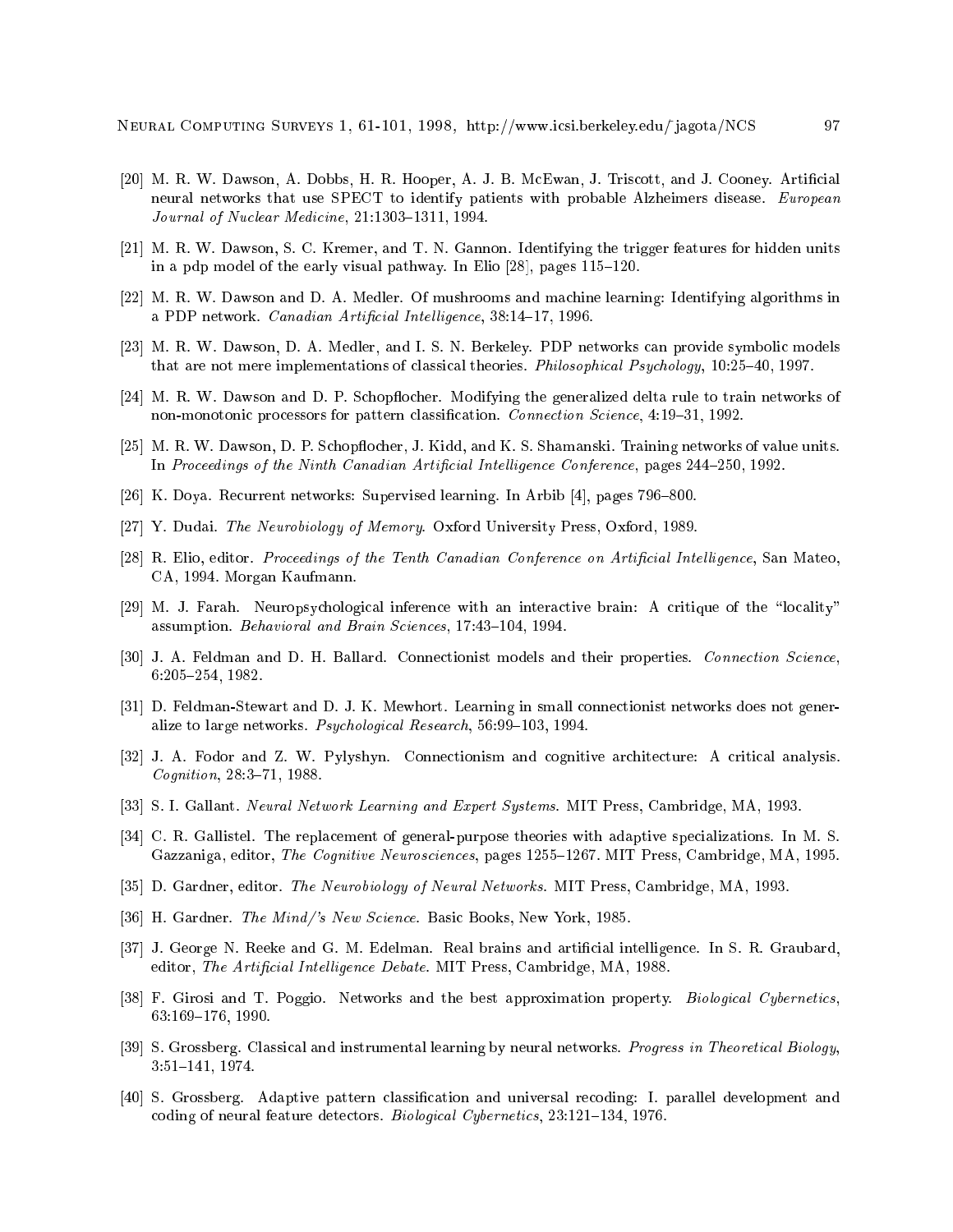- [41] S. Grossberg. A theory of visual coding, memory, and development. In E. L. J. Leeuwnberg and H. F. J. M. Buffart, editors, Formal Theories of Visual Perception. Wiley, New York, 1978.
- [42] S. J. Hanson and C. R. Olson. Neural networks and natural intelligence: Notes from Mudville. Connection Science, 3:332-335, 1991.
- [43] E. J. Hartman, J. D. Keeler, and J. M. Kowalski. Layered neural networks with gaussian hidden units as universal approximations. Neural Computation,  $2:210{-}215$ , 1990.
- [44] D. O. Hebb. The Organization of Behaviour. John Wiley & Sons, New York, 1949.
- [45] G. E. Hinton and J. A. Anderson, editors. Parallel Models of Associative Memory. Lawrence Erlbaum Associates, Hillsdale, NJ, 1981.
- [46] G. E. Hinton and T. J. Sejnowski. Learning and relearning in Boltzman machines. In Rumelhart et al. [96], pages  $282-317$ .
- [47] J. J. Hopfield. Neural networks and physical systems with emergent collective computational abilities. Proceedings of the National Academy of Sciences, 79:2554-2558, 1982.
- [48] T. Horgan and J. Tienson. Connectionism and the Philosophy of Psychology. MIT Press, Cambridge, MA, 1996.
- [49] K. Hornik, M. Stinchcombe, and H. White. Multilayer feedforward networks are universal approximators. Neural Networks,  $2:359-366$ , 1989.
- [50] D. H. Hubel and T. N. Wiesel. Receptive fields of single neurons in the cat's striate cortex. Journal of Physiology (London),  $148:574-591$ ,  $1959$ .
- [51] C. L. Hull. Principles of Behavior. Appleton-Century-Crofts, New York, 1943.
- [52] C. L. Hull and H. D. Baernstein. A mechanical parallel to the conditioned reflex. Science, 70:14-15, 1929.
- [53] W. S. Hunter. A consideration of Lashley's theory of the equipotentiality of cerebral action. *Journal* of General Psychology,  $3:455{-}468, 1930$ .
- [54] T. S. Hussain and R. A. Browse. ARTSTAR: A supervised adaptive resonance classifier. In Elio [28], pages  $121–130$ .
- [55] W. James. The Principles of Psychology, volume 1. Dover, New York, 1890/1950.
- [56] W. James. The Principles of Psychology, volume 2. Dover, New York, 1890/1950.
- [57] T. Kohonen. Self-organized formation of topologically correct feature maps. Biological Cybernetics, 43:59-69, 1982.
- [58] K. Lashley. In search of the engram. Symposia of the Society for Experimental Biology, 4:454-482, 1950.
- [59] J. Leiber. An Invitation to Cognitive Science. Basil Blackwell, Cambridge, MA, 1991.
- [60] I. B. Levitan and L. K. Kaczmarek. The Neuron. Oxford University Press, Oxford, 1991.
- [61] M. S. Lewicki and T. J. Sejnowski. Bayesian unsurvised learning of higher order structure. In Advances in Neural Information Processing Systems, volume 9, pages 529-535, 1997.
- [62] P. H. Lindsay and D. A. Norman. Human Information Processing. Academic Press, New York, 1972.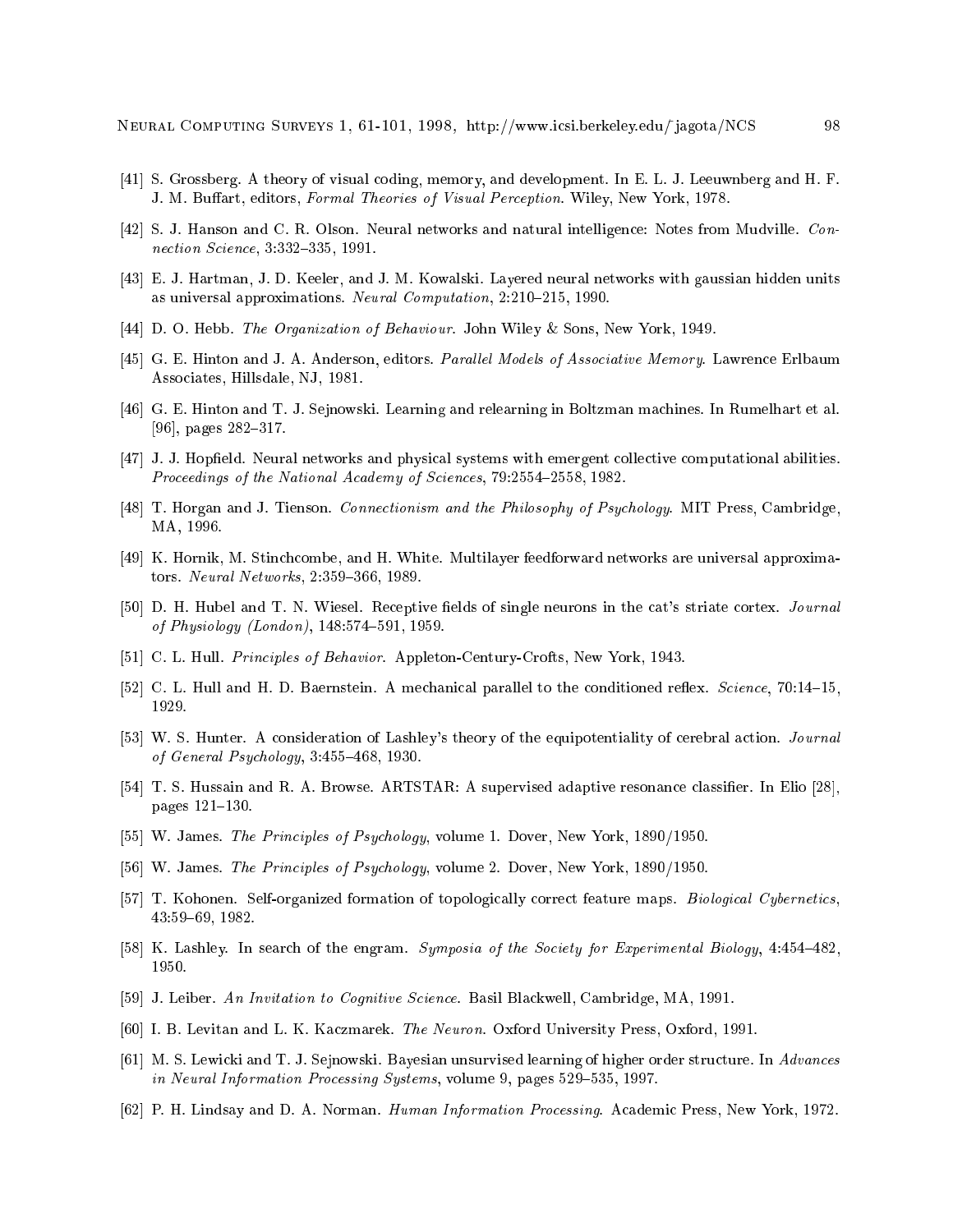- [63] R. P. Lippman. An introduction of computing with neural nets. IEEE ASSP Magazine, April:4-22, 1987.
- [64] D. Lowe. Radial basis function networks. In Arbib [4], pages  $779-782$ .
- [65] D. B. McCaughan. On the properties of periodic perceptrons. In Proceedings of the 1997 International Conference on Neural Networks, pages 188–193, 1997.
- [66] J. L. McClelland. Retrieving general and specific information from stored knowledge of specifics. In Proceedings of the Third Annual Meeting of the Cognitive Science Society, pages  $170-172$ , 1981.
- [67] J. L. McClelland. Connectionist models and Bayesian inference. In M. Oaksford and N. Chater, editors, Rational Models of Cognition, chapter 2. Oxford University Press, Oxford, 1998.
- [68] J. L. McClelland and D. E. Rumelhart, editors. Explorations In Parallel Distributed Processing. MIT Press, Cambridge, MA, 1988.
- [69] J. L. McClelland, D. E. Rumelhart, and the PDP Research Group, editors. Parallel Distributed Processing, volume 2:Psychological and Biological Models. MIT Press, Cambridge, MA, 1986.
- [70] W. S. McCulloch and W. Pitts. A logical calculus of the ideas immanent in nervous activity. Bulletin of Mathematical Biophysics,  $5:115-133$ , 1943.
- [71] D. A. Medler. The Crossroads of Connectionism: Where Do We Go From Here? PhD thesis, University of Alberta, 1998.
- [72] D. A. Medler and M. R. W. Dawson. Training redundant articial neural networks: Imposing biology on technology. Psychological Research, 57:54-62, 1994.
- [73] D. A. Medler, M. R. W. Dawson, A. Kingstone, and E. Panasiuk. The locality assumption revisited: The relation between internal structure and behavioral dissocations. Cognitive Science, under review, 1998.
- [74] M. Minsky and S. A. Papert. Perceptrons: An Introduction to Computational Geometry. MIT Press, Cambridge, MA, expanded edition, 1988/1969.
- [75] J. Moody and C. J. Darken. Fast learning in networks of locally tuned processing units. Neural  $Computation, 1:281-294, 1989.$
- [76] M. C. Mozer, P. W. Halligan, and J. C. Marshall. The end of the line for a brain-damaged model of unilateral neglect. Journal of Cognitive Neuroscience, 9:171-190, 1997.
- [77] A. Newell and H. A. Simon. Computer science as empirical inquiry: Symbols and search. Communications of the  $ACM$ , 19:113-126, 1976.
- [78] D. A. Norman. Reflections on cognition and parallel distributed processing. In McClelland et al. [69], pages 531-546.
- [79] C. W. Omlin and C. L. Giles. Constructing deterministic finite-state automata in recurrent neural networks. Journal of the  $ACM$ , 43:937-972, 1996.
- [80] D. N. Osherson and H. Lasnik, editors. Language: An Invitation to Cognitive Science, volume 1. MIT Press, Cambridge, MA, 1990.
- [81] S. Papert. One AI or many? *Daedalus*, 117:1-14, 1988.
- [82] W. D. Pierce and W. F. Epling. Behavior Analysis and Learning. Prentice-Hall, Englewood Cliffs, NJ, 1995.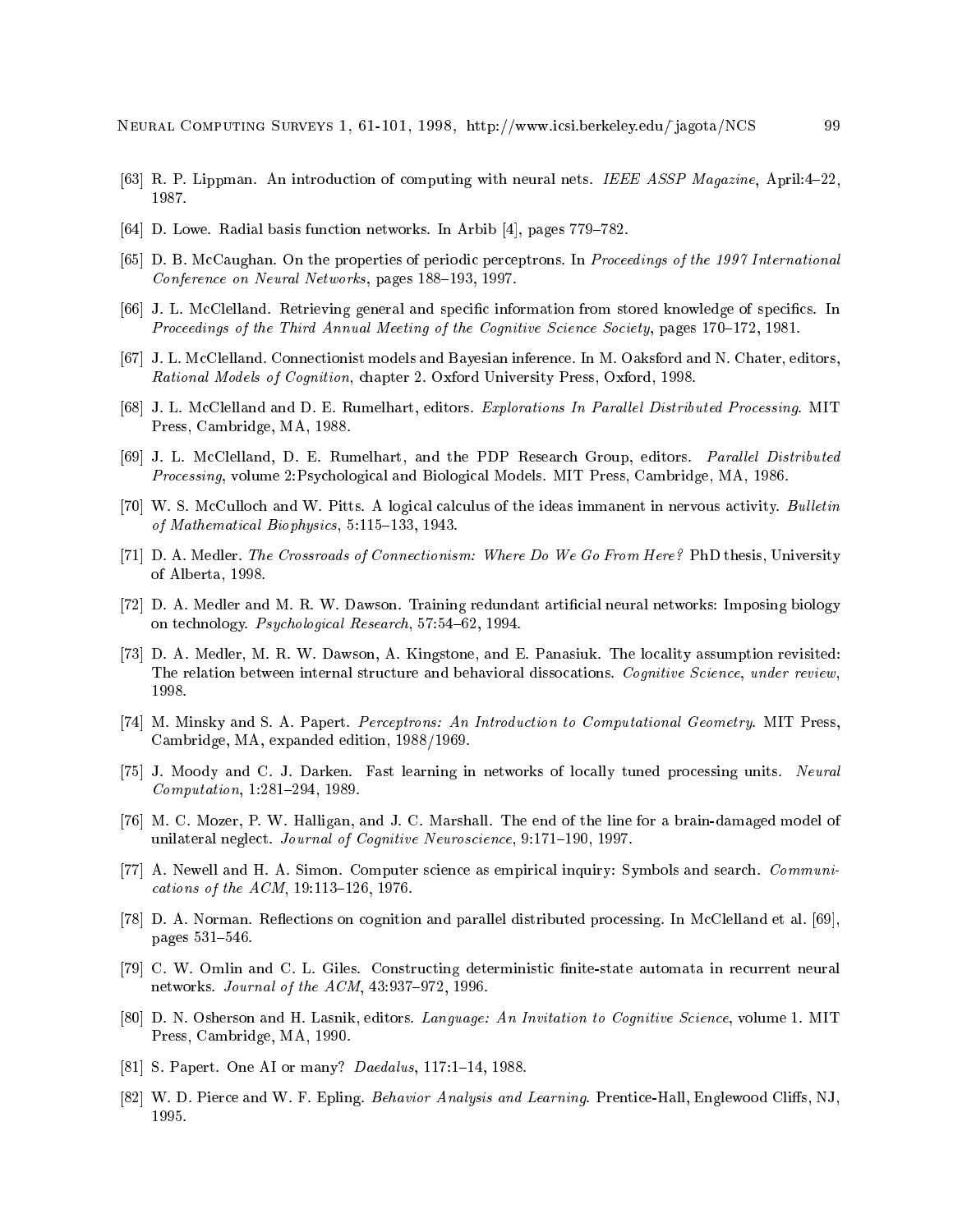- [83] D. C. Plaut and T. Shallice. Perseverative and semantic influences on visual object naming errors in optic aphasia: A connectionist account. Journal of Cognitive Neuroscience,  $5:89-117$ , 1993.
- [84] K. Plunkett. Connectionist approaches to language acquisition. In P. Fletcher and B. MacWhinney, editors, The Handbook of Child Language, pages 36-72. Blackwell, Oxford, 1995.
- [85] M. I. Posner, editor. Foundations of Cognitive Science. MIT Press, Cambridge, MA, 1989.
- [86] Z. W. Pylyshyn. Computation and Cognition. MIT Press, Cambridge, MA, 1984.
- [87] R. A. Rescorla and A. R. Wagner. A theory of Pavlovian conditioning: Variations in the effectiveness of reinforcement and nonreinforcement. In A. H. Black and W. F. Prokasy, editors, Classical Conditioning II: Current Research and Theory, pages 64–69. Appleton-Century-Crofts, New York, 1972.
- [88] H. Ritter. Self-organizing feature maps: Kohonen maps. In Arbib [4], pages 846–851.
- [89] F. Rosenblatt. The perceptron: A probabilistic model for information storage and organization in the brain. Psychological Review,  $65:386-408$ , 1958.
- [90] F. Rosenblatt. Principles of Neurodynamics. Spartan, Washington, DC, 1962.
- [91] D. E. Rumelhart, G. E. Hinton, and J. L. McClelland. A general framework for parallel distributed processing. In Rumelhart et al.  $[96]$ , pages  $45-76$ .
- [92] D. E. Rumelhart, G. E. Hinton, and R. J. Williams. Learning internal representations by error propagation. In Rumelhart et al.  $[96]$ , pages  $318-362$ .
- [93] D. E. Rumelhart, G. E. Hinton, and R. J. Williams. Learning representations by back-propagating errors. Nature, 323:533-536, 1986.
- [94] D. E. Rumelhart and J. L. McClelland. Levels indeed! a response to Broadbent. *Journal of Experi*mental Psychology: General,  $114:193-197$ ,  $1985$ .
- [95] D. E. Rumelhart and J. L. McClelland. On learning the past tense of English verbs. In McClelland et al. [69], pages  $216-271$ .
- [96] D. E. Rumelhart, J. L. McClelland, and the PDP Research Group, editors. Parallel Distributed Processing, volume 1:Foundations. MIT Press, Cambridge, MA, 1986.
- [97] D. E. Rumelhart and D. A. Norman. Parallel associative models of memory: Where do they fit? In Hinton and Anderson [45].
- [98] W. Schneider. Connectionism: Is it a paradigm shift for psychology? Behavior Research Methods, Instruments, and Computers,  $19:73-83$ ,  $1987$ .
- [99] O. G. Selfrdige and U. Neisser. Pattern recognition by machine. Scientific American, 203:60-67, 1960.
- [100] O. G. Selfridge. Pandemonium: A paradigm for learning. In D. V. Blake and A. M. Uttley, editors, Proceedings of the Symposium on Mechanisation of Thought Processes, pages 511-529, London, 1959. H. M. Stationary Office.
- [101] H. T. Siegelmann and E. D. Sontag. Analog computation via neural networks. Theoretical Computing Science, 131:331-360, 1994.
- [102] B. F. Skinner. The Behavior of Organisms. Appleton-Century-Crofts, New York, 1938.
- [103] H. Spencer. The Principles of Psychology, volume 1. D. Appleton and Company, New York, 3rd edition, 1855/1910.